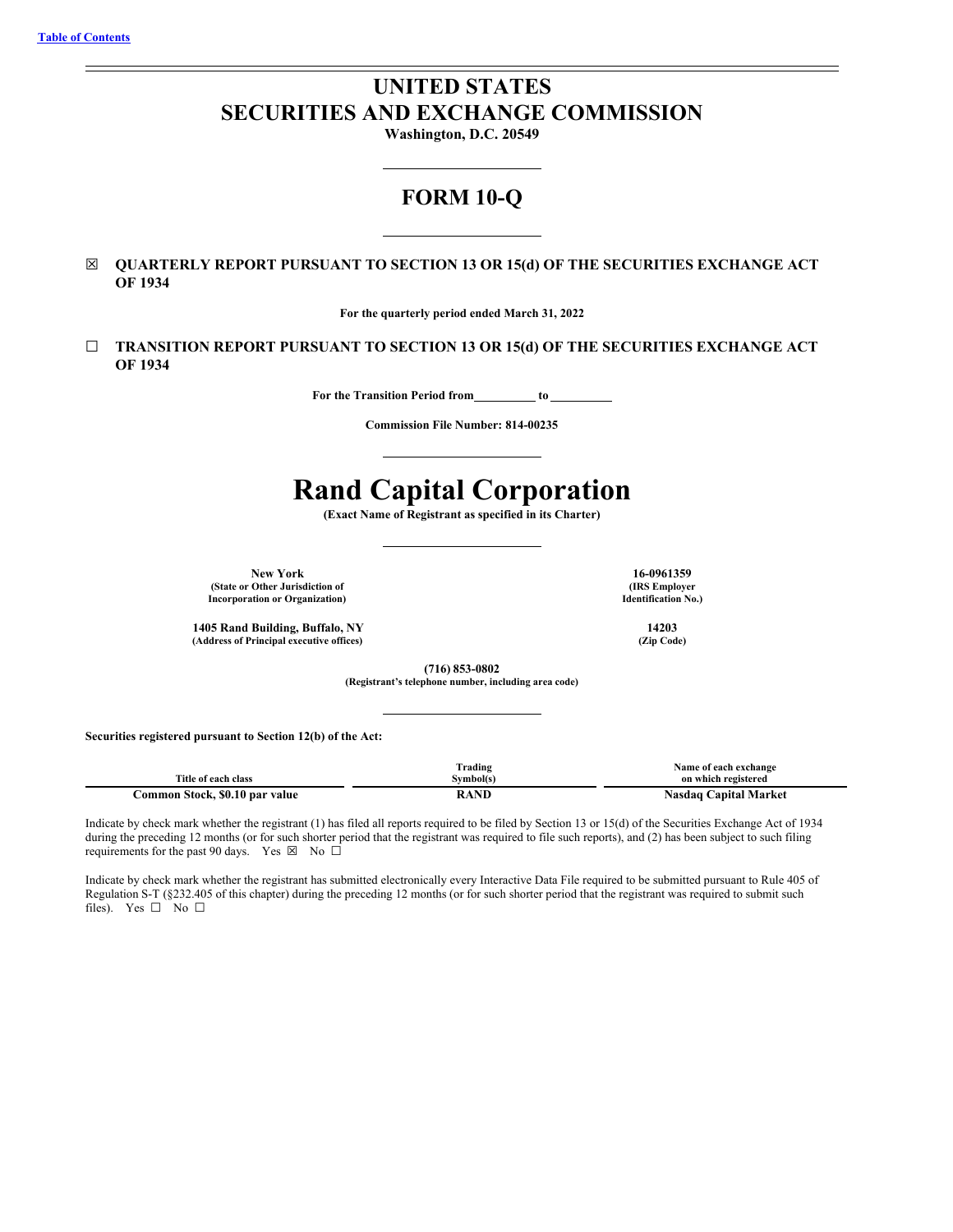Indicate by check mark whether the registrant is a large accelerated filer, an accelerated filer, anon-accelerated filer, a smaller reporting company or an emerging growth company. See the definitions of "large accelerated filer," "accelerated filer", "smaller reporting company" and "emerging growth company" in Rule 12b-2 of the Exchange Act.

| Large accelerated filer |   | Accelerated filer         |  |
|-------------------------|---|---------------------------|--|
| Non-accelerated filer   | × | Smaller reporting company |  |
|                         |   | Emerging growth company   |  |

If an emerging growth company, indicate by check mark if the registrant has elected not to use the extended transition period for complying with any new or revised financial accounting standards provided pursuant to Section 13(a) of the Exchange Act.  $\Box$ 

Indicate by check mark whether the registrant is a shell company (as defined in Rule 12b-2 of the Act). Yes  $\Box$  No  $\boxtimes$ 

As of May 9, 2022, there were 2,581,021 shares of the registrant's common stock outstanding.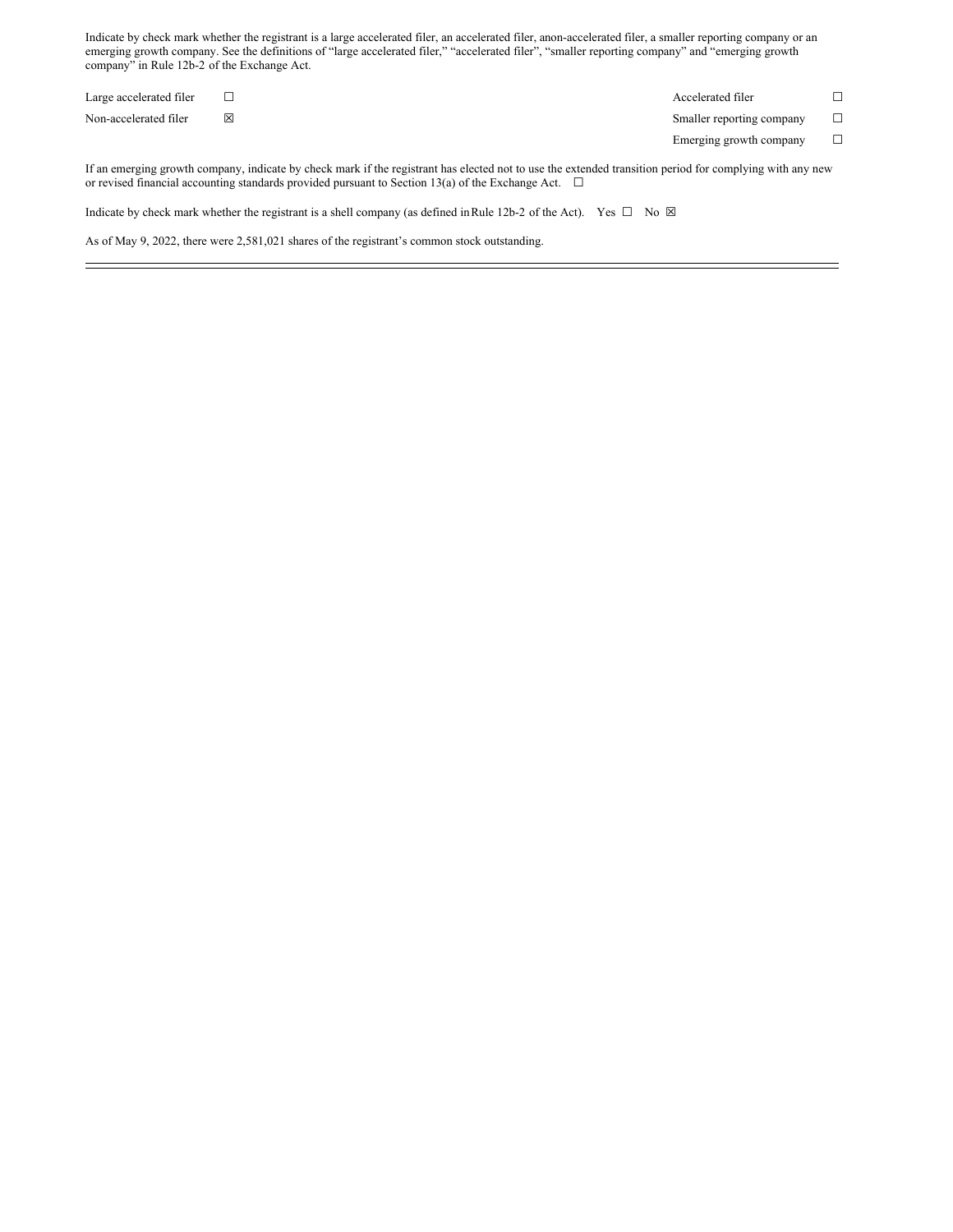## <span id="page-2-0"></span>**RAND CAPITAL CORPORATION TABLE OF CONTENTS FOR FORM10-Q**

## **PART I. – FINANCIAL INFORMATION**

| Item 1. | <b>Financial Statements and Supplementary Data</b>                                                              |    |
|---------|-----------------------------------------------------------------------------------------------------------------|----|
|         | Consolidated Statements of Financial Position as of March 31, 2022 (Unaudited) and December 31, 2021            |    |
|         | Consolidated Statements of Operations for the Three Months Ended March 31, 2022 and 2021 (Unaudited)            | 2  |
|         | Consolidated Statements of Changes in Net Assets for the Three Months Ended March 31, 2022 and 2021 (Unaudited) | 4  |
|         | Consolidated Statements of Cash Flows for the Three Months Ended March 31, 2022 and 2021 (Unaudited)            |    |
|         | Consolidated Schedule of Portfolio Investments as of March 31, 2022 (Unaudited)                                 | 6  |
|         | Consolidated Schedule of Portfolio Investments as of December 31, 2021                                          | 14 |
|         | Notes to the Consolidated Financial Statements (Unaudited)                                                      | 22 |
| Item 2. | Management's Discussion and Analysis of Financial Condition and Results of Operations                           | 37 |
| Item 3. | <b>Quantitative and Qualitative Disclosures about Market Risk</b>                                               | 45 |
| Item 4. | <b>Controls and Procedures</b>                                                                                  | 45 |

## **PART II. – OTHER INFORMATION**

| Item 1.  | <b>Legal Proceedings</b>                                    | 46 |
|----------|-------------------------------------------------------------|----|
| Item 1A. | <b>Risk Factors</b>                                         | 46 |
| Item 2.  | Unregistered Sales of Equity Securities and Use of Proceeds | 46 |
| Item 3.  | <b>Defaults upon Senior Securities</b>                      | 46 |
| Item 4.  | <b>Mine Safety Disclosures</b>                              | 46 |
| Item 5.  | <b>Other Information</b>                                    | 46 |
| Item 6.  | Exhibits                                                    | 47 |
|          |                                                             |    |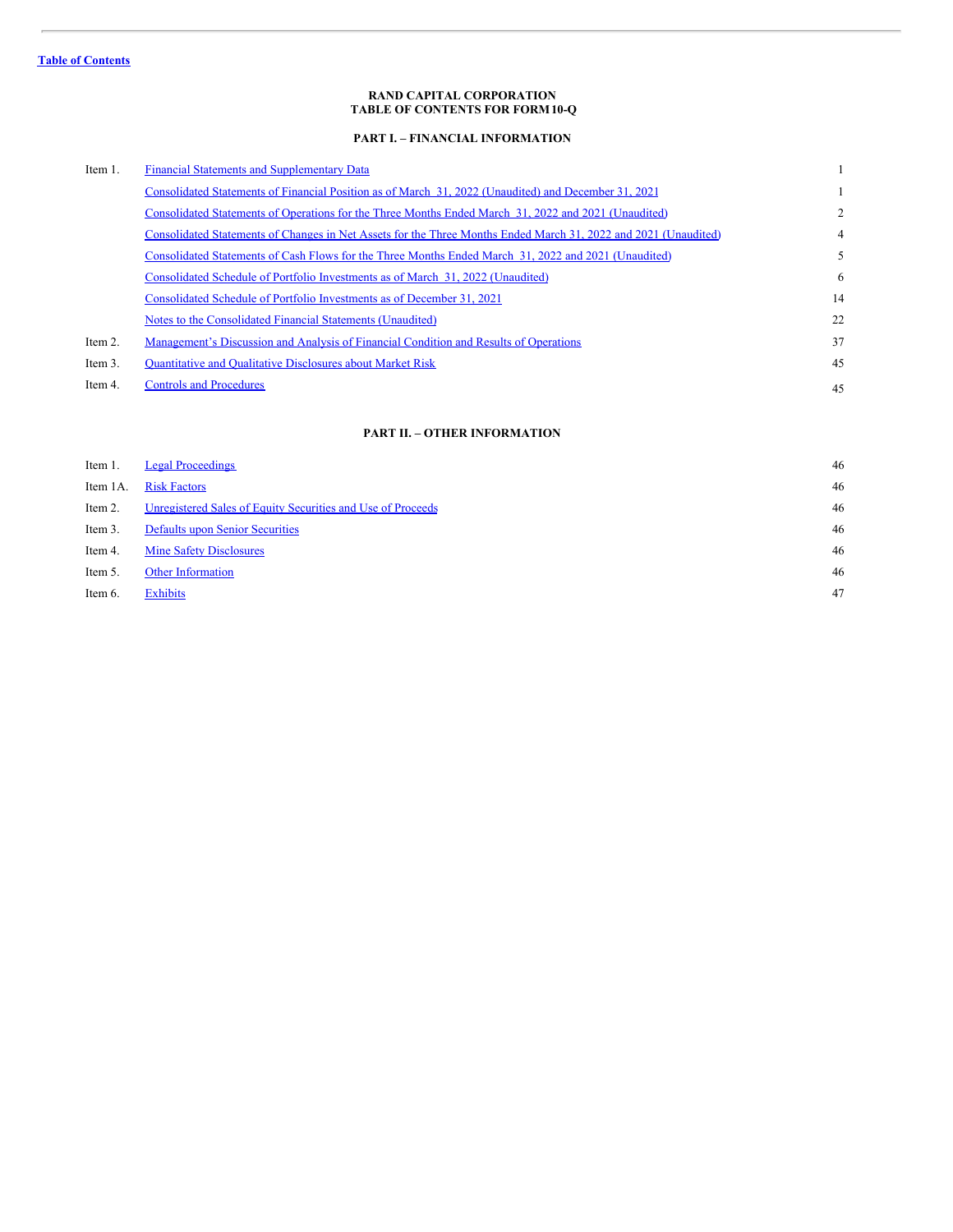## **PART I. FINANCIAL INFORMATION**

## <span id="page-3-0"></span>**Item 1. Financial Statements and Supplementary Data**

#### <span id="page-3-1"></span>**RAND CAPITAL CORPORATION AND SUBSIDIARIES CONSOLIDATED STATEMENTS OF FINANCIAL POSITION**

|                                                                                                                     | March 31,<br>2022 | December 31.             |
|---------------------------------------------------------------------------------------------------------------------|-------------------|--------------------------|
|                                                                                                                     | (Unaudited)       | 2021                     |
| <b>ASSETS</b>                                                                                                       |                   |                          |
| Investments at fair value:                                                                                          |                   |                          |
| Affiliate investments (cost of \$28,016,127 and \$27,357,797, respectively)                                         | \$30,938,203      | \$30,279,873             |
| Non-Control/Non-Affiliate investments (cost of \$23,028,790 and \$25,012,871, respectively)                         | 31,473,439        | 33,788,589               |
| Total investments, at fair value (cost of \$51,044,917 and \$52,370,668, respectively)                              | 62,411,642        | 64,068,462               |
| Cash                                                                                                                | 596,793           | 833,875                  |
| Interest receivable                                                                                                 | 195,797           | 128,047                  |
| Prepaid income taxes                                                                                                | 234,567           | 252,010                  |
| Deferred tax asset                                                                                                  | 191,319           | 181,003                  |
| Other assets                                                                                                        | 295,103           | 181,457                  |
| <b>Total assets</b>                                                                                                 | \$63,925,221      | \$65,644,854             |
| <b>LIABILITIES AND STOCKHOLDERS' EQUITY (NET ASSETS)</b>                                                            |                   |                          |
| <b>Liabilities:</b>                                                                                                 |                   |                          |
| Due to investment adviser                                                                                           | S<br>240,275      | 891,102<br><sup>\$</sup> |
| Accounts payable and accrued expenses                                                                               | 49,952            | 51,689                   |
| Capital gains incentive fees                                                                                        | 3,308,000         | 3,547,760                |
| Deferred revenue                                                                                                    | 379,268           | 408,887                  |
| <b>Total liabilities</b>                                                                                            | 3,977,495         | 4,899,438                |
| Commitments and contingencies (See Note 5)                                                                          |                   |                          |
| Stockholders' equity (net assets):                                                                                  |                   |                          |
| Common stock, \$0.10 par; shares authorized 100,000,000; shares issued: 2,648,916; shares outstanding: 2,581,021 at |                   |                          |
| 3/31/22 and 12/31/21                                                                                                | 264,892           | 264,892                  |
| Capital in excess of par value                                                                                      | 51,679,809        | 51,679,809               |
| Treasury stock, at cost: 67,895 shares at 3/31/22 and 12/31/21                                                      | (1,566,605)       | (1, 566, 605)            |
| Total distributable earnings                                                                                        | 9,569,630         | 10,367,320               |
| Total stockholders' equity (net assets) (per share $-3/31/22$ : \$23.23; 12/31/21: \$23.54)                         | 59,947,726        | 60,745,416               |
| Total liabilities and stockholders' equity (net assets)                                                             | \$63,925,221      | \$65,644,854             |
|                                                                                                                     |                   |                          |

See accompanying notes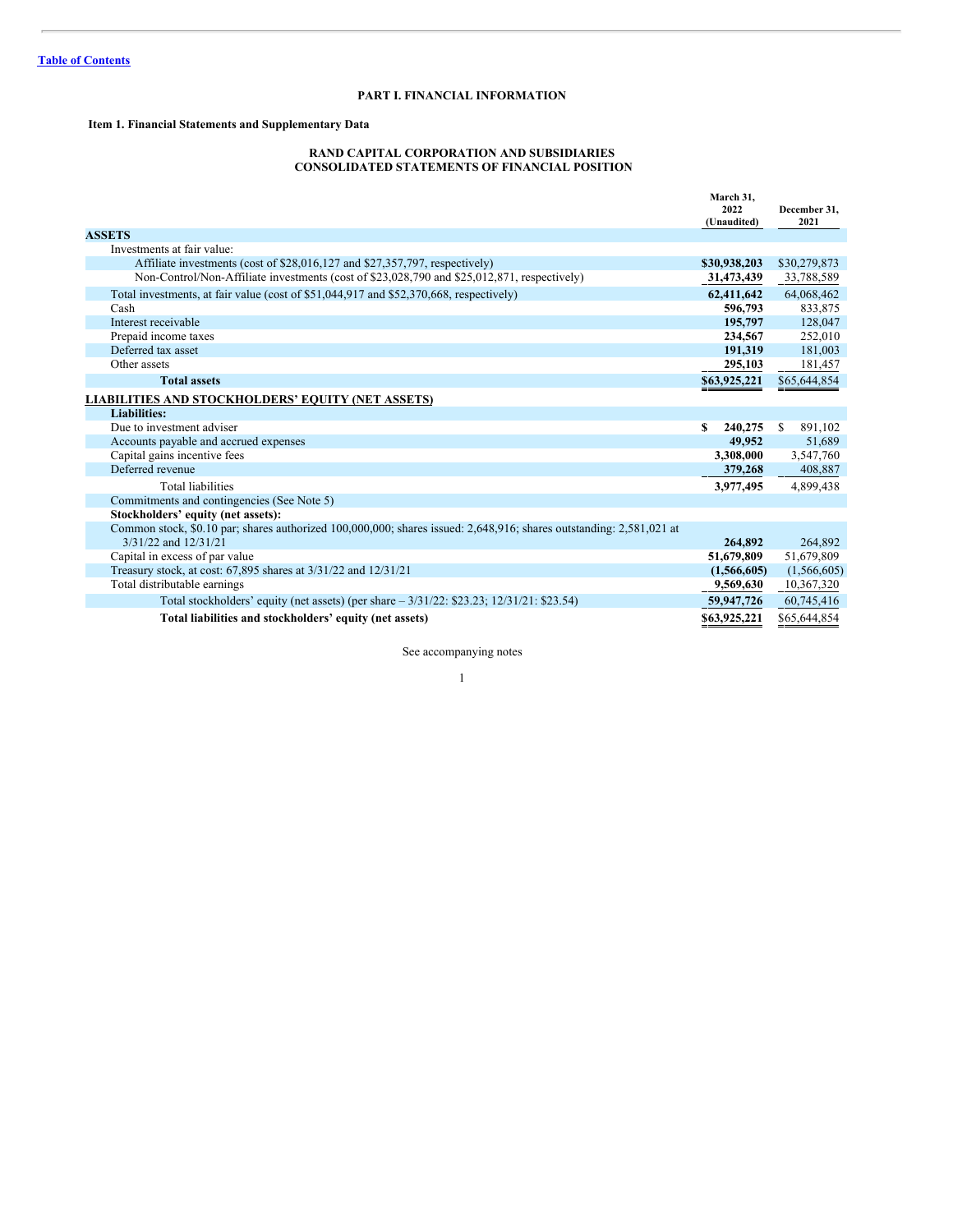#### <span id="page-4-0"></span>**RAND CAPITAL CORPORATION AND SUBSIDIARIES CONSOLIDATED STATEMENTS OF OPERATIONS (Unaudited)**

|                                                                    |              | <b>Three months</b><br>ended |              | <b>Three months</b><br>ended |  |
|--------------------------------------------------------------------|--------------|------------------------------|--------------|------------------------------|--|
|                                                                    |              | March 31, 2022               |              | March 31, 2021               |  |
| <b>Investment income:</b>                                          |              |                              |              |                              |  |
| Interest from portfolio companies:                                 |              |                              |              |                              |  |
| Affiliate investments                                              | $\mathbf{s}$ | 570,116                      | $\mathbb{S}$ | 319,416                      |  |
| Non-Control/Non-Affiliate investments                              |              | 342,023                      |              | 391,346                      |  |
| Total interest from portfolio companies                            |              | 912,139                      |              | 710,762                      |  |
| Interest from other investments:                                   |              |                              |              |                              |  |
| Non-Control/Non-Affiliate investments                              |              |                              |              | 12,627                       |  |
| Total interest from other investments                              |              |                              |              | 12,627                       |  |
| Dividend and other investment income:                              |              |                              |              |                              |  |
| Affiliate investments                                              |              | 43,725                       |              | 94,926                       |  |
| Non-Control/Non-Affiliate investments                              |              | 129,265                      |              | 151,743                      |  |
| Total dividend and other investment income                         |              | 172,990                      |              | 246,669                      |  |
| Fee income:                                                        |              |                              |              |                              |  |
| Affiliate investments                                              |              | 30,305                       |              | 39,356                       |  |
| Non-Control/Non-Affiliate investments                              |              | 9,314                        |              | 6,978                        |  |
| Total fee income                                                   |              | 39,619                       |              | 46,334                       |  |
| <b>Total investment income</b>                                     |              | 1,124,748                    |              | 1,016,392                    |  |
| <b>Expenses:</b>                                                   |              |                              |              |                              |  |
| Base management fee (see Note 7)                                   |              | 240,275                      |              | 175,609                      |  |
| Capital gains incentive fees (see Note 7)                          |              | (239,760)                    |              | 2,600,000                    |  |
| Interest on SBA obligations                                        |              |                              |              | 104,190                      |  |
| Professional fees                                                  |              | 231.083                      |              | 160,133                      |  |
| Stockholders and office operating                                  |              | 56,698                       |              | 71,422                       |  |
| Directors' fees                                                    |              | 45,100                       |              | 36,500                       |  |
| <b>Insurance</b>                                                   |              | 8,910                        |              | 10,327                       |  |
| Corporate development                                              |              | 3,027                        |              | 7,482                        |  |
| Other operating                                                    |              | 45                           |              |                              |  |
| Total expenses                                                     |              | 345,378                      |              | 3,165,663                    |  |
| Net investment income (loss) before income taxes                   |              | 779,370                      |              | (2,149,271)                  |  |
| Income tax expense                                                 |              | 7,367                        |              | 17,757                       |  |
| Net investment income (loss)                                       |              | 772,003                      |              | (2,167,028)                  |  |
| Net realized (loss) gain on sales and dispositions of investments: |              |                              |              |                              |  |
| Affiliate investments                                              |              |                              |              | 135,430                      |  |
| Non-Control/Non-Affiliate investments                              |              | (851, 471)                   |              | 175,325                      |  |
| Net realized (loss) gain on sales and dispositions of investments  |              | (851, 471)                   |              | 310,755                      |  |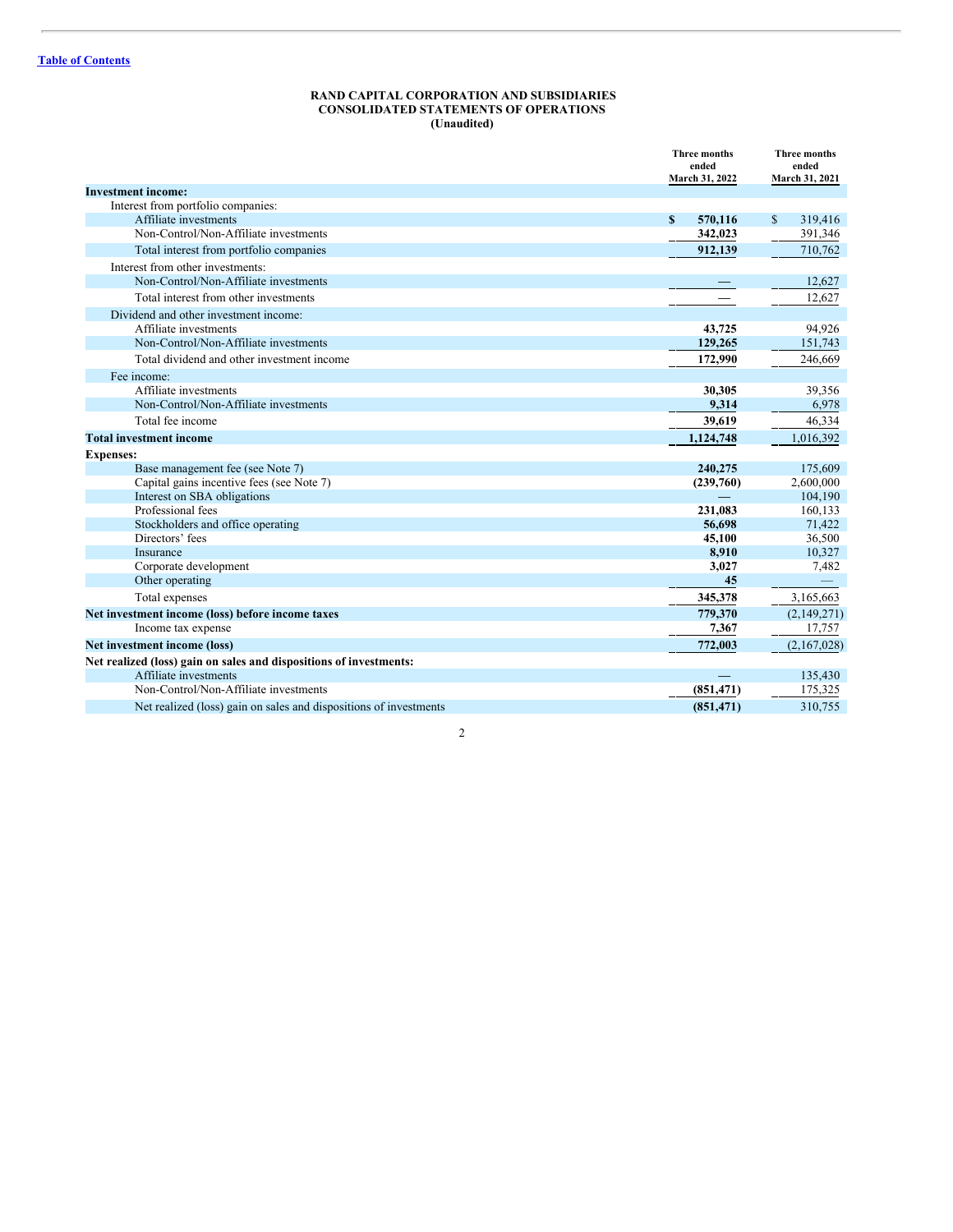| Net change in unrealized appreciation (depreciation) on investments:              |               |              |
|-----------------------------------------------------------------------------------|---------------|--------------|
| Non-Control/Non-Affiliate investments                                             | (331,069)     | 9,887,032    |
| Net change in unrealized appreciation (depreciation) on investments               | (331,069)     | 9,887,032    |
| Net realized and unrealized (loss) gain on investments                            | (1,182,540)   | 10, 197, 787 |
| Net (decrease) increase in net assets from operations                             | 410,537<br>68 | \$8,030,759  |
| Weighted average shares outstanding                                               | 2.581.021     | 2.582.169    |
| Basic and diluted net (decrease) increase in net assets from operations per share | 0.16          | 3.11         |

See accompanying notes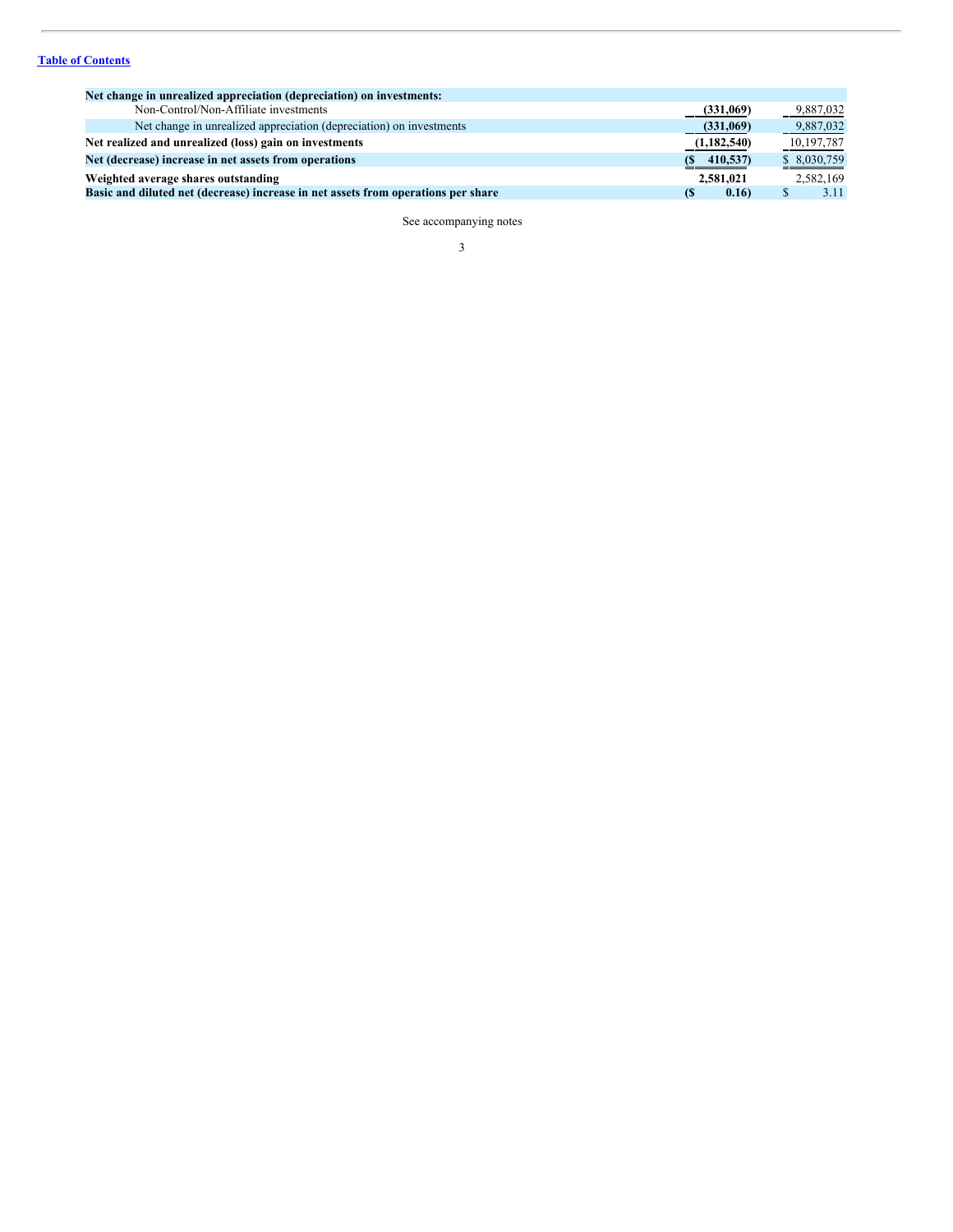#### <span id="page-6-0"></span>**RAND CAPITAL CORPORATION AND SUBSIDIARIES CONSOLIDATED STATEMENTS OF CHANGES IN NET ASSETS (Unaudited)**

|                                                                     | Three months<br>ended | <b>Three months</b><br>ended |
|---------------------------------------------------------------------|-----------------------|------------------------------|
|                                                                     | March 31, 2022        | March 31, 2021               |
| Net assets at beginning of period                                   | \$60,745,416          | \$46,104,830                 |
| Net investment income (loss)                                        | 772,003               | (2,167,028)                  |
| Net realized (loss) gain on sales and dispositions of investments   | (851, 471)            | 310,755                      |
| Net change in unrealized appreciation (depreciation) on investments | (331,069)             | 9,887,032                    |
| Net (decrease) increase in net assets from operations               | (410, 537)            | 8,030,759                    |
| Declaration of dividends                                            | (387, 153)            | (258, 385)                   |
| Net assets at end of period                                         | \$59,947,726          | \$53,877,204                 |

See accompanying notes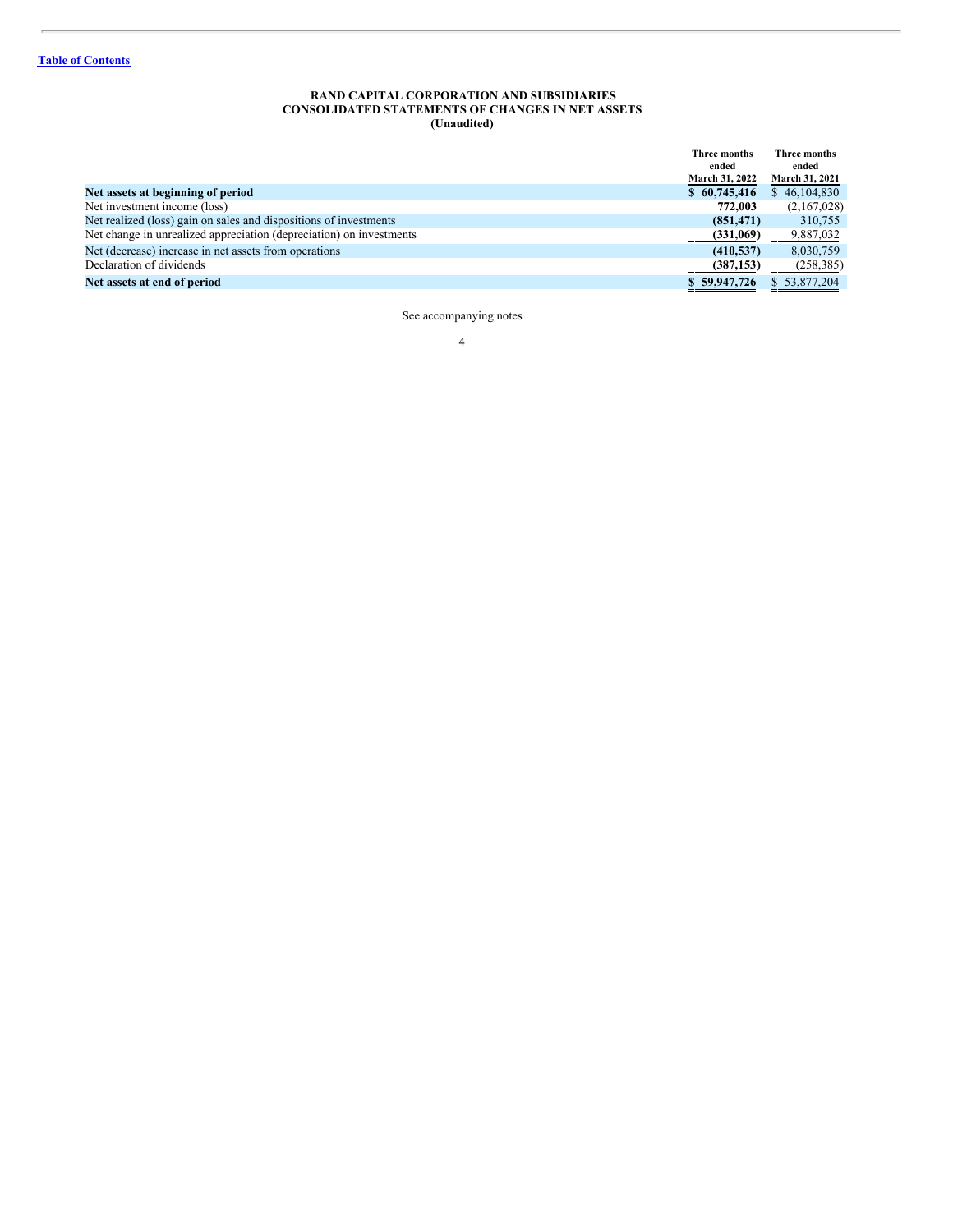#### <span id="page-7-0"></span>**RAND CAPITAL CORPORATION AND SUBSIDIARIES CONSOLIDATED STATEMENTS OF CASH FLOWS (Unaudited)**

|                                                                                                                        | <b>Three months</b><br>ended | <b>Three months</b><br>ended |  |
|------------------------------------------------------------------------------------------------------------------------|------------------------------|------------------------------|--|
|                                                                                                                        | March 31, 2022               | March 31, 2021               |  |
| Cash flows from operating activities:                                                                                  |                              |                              |  |
| Net (decrease) increase in net assets from operations                                                                  | (S<br>410,537)               | 8,030,759<br><sup>S</sup>    |  |
| Adjustments to reconcile net (decrease) increase in net assets to net cash provided by (used in) operating activities: |                              |                              |  |
| Investments in portfolio companies                                                                                     | (542,086)                    | (6,706,706)                  |  |
| Proceeds from sale of portfolio investments                                                                            | 1,079,589                    | 1,057,489                    |  |
| Proceeds from loan repayments                                                                                          | 90.175                       | 3,735,430                    |  |
| Net realized loss (gain) on portfolio investments                                                                      | 851,471                      | (310, 755)                   |  |
| Change in unrealized appreciation (depreciation) on investments before income taxes                                    | 331,069                      | (9,887,032)                  |  |
| Deferred income tax (benefit) expense                                                                                  | (10, 316)                    | 3,492                        |  |
| Depreciation and amortization                                                                                          |                              | 9,419                        |  |
| Original issue discount amortization                                                                                   | (6,252)                      | (91, 753)                    |  |
| Non-cash conversion of debenture interest                                                                              | (147, 146)                   | (56, 157)                    |  |
| Changes in operating assets and liabilities:                                                                           |                              |                              |  |
| Increase in interest receivable                                                                                        | (67,750)                     | (55, 850)                    |  |
| Increase in other assets                                                                                               | (113, 646)                   | (135, 571)                   |  |
| Decrease (increase) in prepaid income taxes                                                                            | 17,443                       | (4,361)                      |  |
| Decrease in accounts payable and accrued expenses                                                                      | (1,737)                      | (71, 897)                    |  |
| (Decrease) increase in due to investment adviser                                                                       | (650, 827)                   | 18,610                       |  |
| (Decrease) increase in capital gains incentive fees payable                                                            | (239,760)                    | 2,600,000                    |  |
| (Decrease) increase in deferred revenue                                                                                | (29,619)                     | 104,331                      |  |
| Total adjustments                                                                                                      | 560,608                      | (9,791,311)                  |  |
| Net cash provided by (used in) operating activities                                                                    | 150,071                      | (1,760,552)                  |  |
| <b>Cash flows from financing activities:</b>                                                                           |                              |                              |  |
| Payment of cash dividend                                                                                               | (387, 153)                   | (3,692,501)                  |  |
| Net cash used in financing activities                                                                                  | (387, 153)                   | (3,692,501)                  |  |
| Net decrease in cash                                                                                                   | (237,082)                    | (5,453,053)                  |  |
| Cash:                                                                                                                  |                              |                              |  |
| Beginning of period                                                                                                    | 833,875                      | 20,365,415                   |  |
| End of period                                                                                                          | 596,793<br>\$                | \$14,912,362                 |  |

See accompanying notes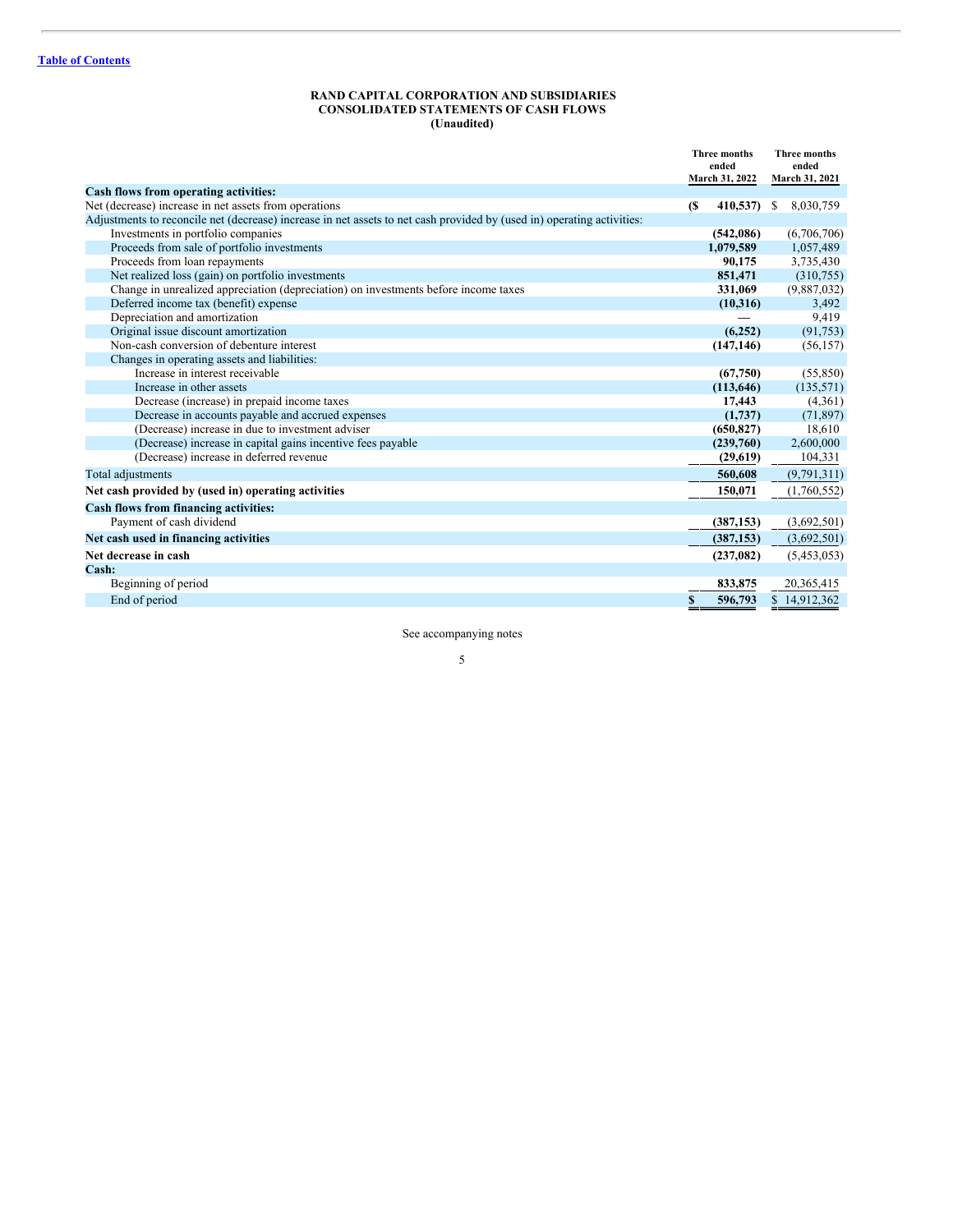<span id="page-8-0"></span>

| <b>Company, Geographic Location, Business</b><br>Description, (Industry) and Website                                                                                                                                                       | (a)<br><b>Type of Investment</b>                                                                                                                                                 | (b)<br>Date<br>Acquired       | (c)<br><b>Equity</b> | Cost                               | (d)(f)<br>Fair<br>Value            | Percent<br>of Net<br><b>Assets</b> |
|--------------------------------------------------------------------------------------------------------------------------------------------------------------------------------------------------------------------------------------------|----------------------------------------------------------------------------------------------------------------------------------------------------------------------------------|-------------------------------|----------------------|------------------------------------|------------------------------------|------------------------------------|
| Non-Control/Non-Affiliate Investments - 52.5% of net<br>assets: (j)                                                                                                                                                                        |                                                                                                                                                                                  |                               |                      |                                    |                                    |                                    |
| ACV Auctions, Inc. $(e)(g)(n)(p)$<br><b>NASDAQ: ACVA</b><br>Buffalo, NY. Live mobile wholesale auctions for new and<br>used car dealers. (Software)<br>www.acvauctions.com                                                                 | 405,934 Class A Common stock valued at<br>\$15.09.                                                                                                                               | 8/12/16                       | $<1\%$               | \$111,299                          | \$6,124,191                        | 10.2%                              |
| <b>Ares Capital Corporation (n)</b><br><b>NASDAO: ARCC</b><br>New York, NY.<br>(BDC Investment Fund)                                                                                                                                       | 21,000 shares.                                                                                                                                                                   | 3/16/20                       | $<1\%$               | 267,140                            | 439,740                            | 0.7%                               |
| Barings BDC, Inc. (n)<br><b>NYSE: BBDC</b><br>New York, NY.<br>(BDC Investment Fund)                                                                                                                                                       | 40,000 shares.                                                                                                                                                                   | 8/13/20                       | $<1\%$               | 333,352                            | 414,667                            | 0.7%                               |
| Caitec, Inc. (I)<br>Halethorpe, MD. Pet product manufacturer and distributor.<br>(Consumer Goods)<br>www.caitec.com                                                                                                                        | \$1,750,000 Subordinated Secured Promissory<br>Note at 12% (+2% PIK) due June 1, 2026.<br>150 Class A Units.<br>(g) \$1,750,000 Subordinated Secured Promissory                  | 11/6/20<br>11/6/20<br>11/6/20 | 2%<br>$2\%$          | 1,800,250<br>150,000               | 1,800,250<br>150,000               | 6.5%                               |
|                                                                                                                                                                                                                                            | Note at 12% (+2% PIK) due June 1, 2026.<br>$(g)$ 150 Class A Units.<br><b>Total Caitec</b>                                                                                       | 11/6/20                       |                      | 1,800,250<br>150,000<br>3,900,500  | 1,800,250<br>150,000<br>3,900,500  |                                    |
| <b>Empire Genomics Corp. (g)</b><br>Buffalo, NY. Molecular diagnostics company that offers a<br>comprehensive menu of assay services for diagnosing and<br>guiding patient therapeutic treatments. (Health Care)<br>www.empiregenomics.com | $$444,915 + $1,000,000$ Secured Promissory<br>Notes at 8% due December 31, 2026.                                                                                                 | 5/3/21                        | $0\%$                | 1,444,915                          | 1,444,915                          | 2.4%                               |
| <b>FS KKR Capital Corp. (n)</b><br><b>NYSE: FSK</b><br>Philadelphia, PA.<br>(BDC Investment Fund)                                                                                                                                          | 48,000 shares.                                                                                                                                                                   | 3/16/20                       | $<1\%$               | 755,058                            | 1,095,520                          | 1.8%                               |
| Golub Capital BDC, Inc. (n)<br><b>NASDAQ: GBDC</b><br>New York, NY.<br>(BDC Investment Fund)                                                                                                                                               | 31,250 shares.                                                                                                                                                                   | 3/16/20                       | $<1\%$               | 403,910                            | 475,417                            | 0.8%                               |
| GoNoodle, Inc. (g)(h)(l)<br>Nashville, TN. Student engagement education software<br>providing core aligned physical activity breaks. (Software)<br>www.gonoodle.com                                                                        | \$1,500,000 Secured Note at 12% (1% PIK) due<br>September 30, 2024.<br>Warrant for 47,324 Series C Preferred.<br>Warrant for 21,948 Series D Preferred.<br><b>Total GoNoodle</b> | 11/1/19<br>3/1/15<br>11/1/19  | $<1\%$               | 1,401,233<br>25<br>38<br>1,401,296 | 1,401,233<br>25<br>38<br>1,401,296 | 2.3%                               |
| <b>HDI Acquisition LLC (Hilton Displays) (I)</b><br>Greenville, NC. HDI is engaged in manufacturing,<br>installation and maintenance of signage and brands.<br>(Manufacturing)<br>www.hiltondisplays.com                                   | \$1,245,119 Term Loan at 12% (+2% PIK)<br>due June 20, 2023.                                                                                                                     | 11/8/19                       | $0\%$                | 1,307,701                          | 1,307,701                          | 2.2%                               |
| Lumious (Tech 2000, Inc.) (g)<br>Herndon, VA. Develops and delivers IT training. (Software)<br>www.t2000inc.com                                                                                                                            | \$850,000 Replacement Term Note at 14%<br>due November 15, 2023.                                                                                                                 | 11/16/18                      | $0\%$                | 860,777                            | 860,777                            | 1.4%                               |
| <b>Mattison Avenue Holdings LLC (I)</b><br>Dallas, TX. Provider of upscale salon spaces for lease.<br>(Professional Services)<br>www.mattisonsalonsuites.com                                                                               | \$1,794,944 Third Amended, Restated and<br>Consolidated Promissory Note at 14% (2% PIK)<br>due December 9, 2023.                                                                 | 6/23/21                       | 0%                   | 1,828,459                          | 1,828,459                          | 3.1%                               |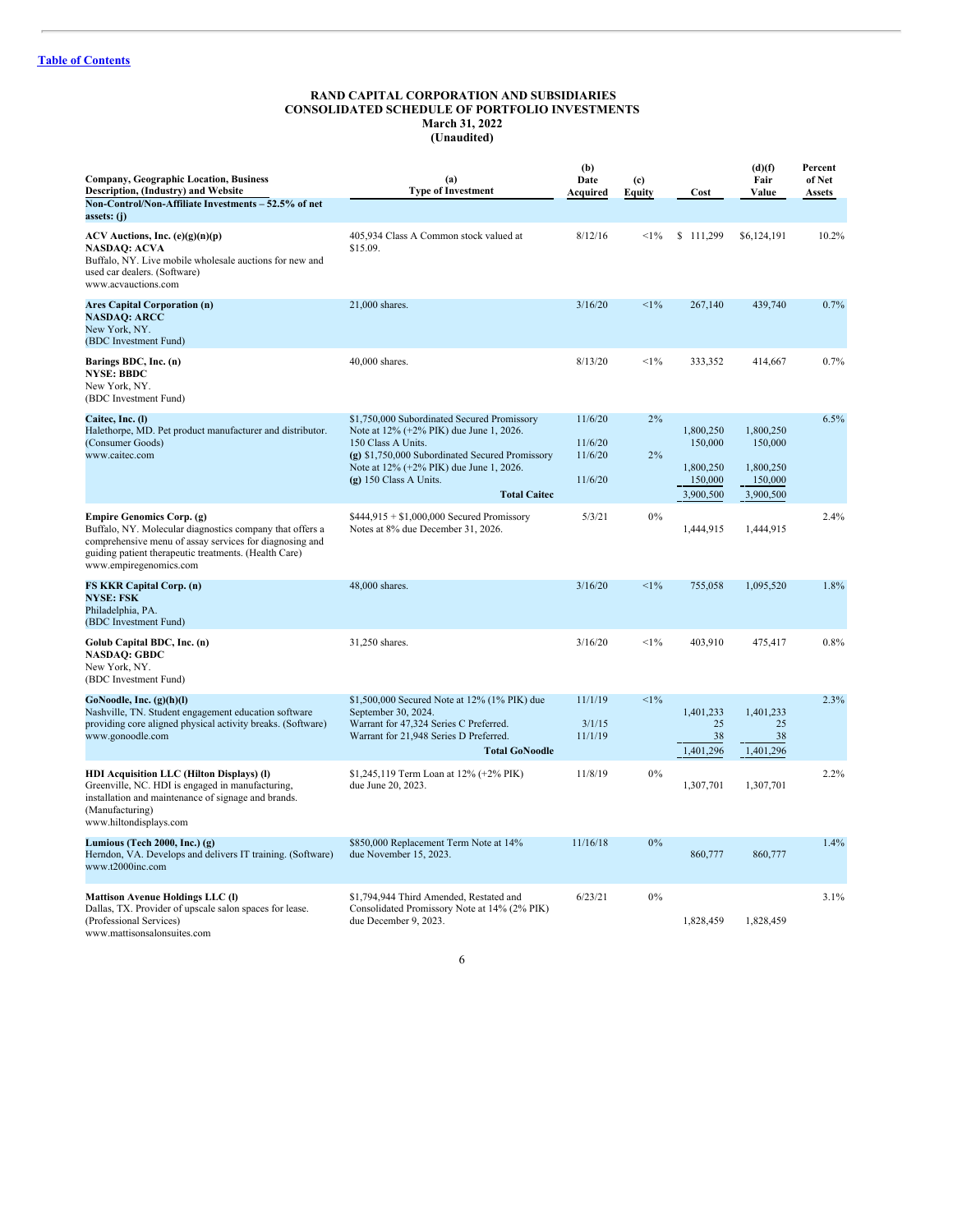| <b>Company, Geographic Location, Business</b><br>Description, (Industry) and Website                                                                                                             | (a)<br><b>Type of Investment</b>                                                                                                                                                                                                           | (b)<br>Date<br>Acquired                     | (c)<br><b>Equity</b> | Cost                              | (d)(f)<br>Fair<br>Value | Percent<br>of Net<br>Assets |
|--------------------------------------------------------------------------------------------------------------------------------------------------------------------------------------------------|--------------------------------------------------------------------------------------------------------------------------------------------------------------------------------------------------------------------------------------------|---------------------------------------------|----------------------|-----------------------------------|-------------------------|-----------------------------|
| Nailbiter, Inc.<br>Reston, VA. Video-metrics data analytics supporting<br>name brand Consumer Products Groups (CPG)<br>shopping behavioral insight. (Professional Services)<br>www.nailbiter.com | \$2,250,000 Membership Interest of USB Focus Fund<br>Nailbiter I, LLC with economic interest of \$2,250,000<br>Subordinated Secured Promissory Note at net 9% due<br>November 23, 2024.<br>Warrants for Preferred stock of Nailbiter, Inc. | 11/22/21                                    | $<1\%$               | 2,250,000                         | 2,250,000               | 3.8%                        |
| OnCore Golf Technology, Inc. (e)(g)<br>Buffalo, NY. Patented and proprietary golf balls<br>utilizing technology and innovation.<br>(Consumer Product)<br>www.oncoregolf.com                      | 300.483 Preferred AA.                                                                                                                                                                                                                      | 11/30/18                                    | 3%                   | 752.712                           | 300,000                 | $0.5\%$                     |
| Open Exchange, Inc.(e)(g)<br>Lincoln, MA. Online presentation and training<br>software. (Software)                                                                                               | 397,899 Series C Preferred.<br>397,899 Common.                                                                                                                                                                                             | 11/13/13<br>10/22/19                        | 3%                   | 1,193,697<br>208,243              | 2,785,000<br>2,785,000  | 9.3%                        |
| www.openexc.com                                                                                                                                                                                  | <b>Total Open Exchange</b>                                                                                                                                                                                                                 |                                             |                      | 1,401,940                         | 5,570,000               |                             |
| <b>Owl Rock Capital Corporation (n)</b><br><b>NYSE:ORCC</b><br>New York, NY.<br>(BDC Investment Fund)                                                                                            | 30,000 shares.                                                                                                                                                                                                                             | 3/16/20                                     | $< 1\%$              | 347,067                           | 446,000                 | 0.7%                        |
| PennantPark Investment Corporation (n)<br><b>NASDAQ: PNNT</b><br>New York, NY.<br>(BDC Investment Fund)                                                                                          | 195,000 shares.                                                                                                                                                                                                                            | 8/13/20                                     | $<1\%$               | 892,212                           | 1,515,800               | 2.6%                        |
| PostProcess Technologies, Inc. (e)(g)<br>Buffalo, NY. Provides innovative solutions for the<br>post-processing of additive manufactured 3D parts.<br>(Manufacturing)<br>www.postprocess.com      | 360,002 Series A1 Preferred.                                                                                                                                                                                                               | 11/1/19                                     | $< 1\%$              | 348,875                           | 348,875                 | $0.6\%$                     |
| Rheonix, Inc. (e)(g)<br>Ithaca, NY. Developer of fully automated microfluidic<br>based molecular assay and diagnostic testing devices.<br>(Health Care)<br>www.rheonix.com                       | 9,676 Common.<br>$(g)$ 1,839,422 Series A Preferred.<br>$(g)$ 50,593 Common.<br>$(g)$ 589,420 Series B Preferred.<br><b>Total Rheonix</b>                                                                                                  | 10/29/09<br>12/12/13<br>10/24/09<br>9/29/15 | 4%                   | 2,099,999<br>702,732<br>2,802,731 |                         | $0.0\%$                     |
| Somerset Gas Transmission Company, LLC (e)(m)<br>Columbus, OH. Natural gas transportation.<br>(Oil and Gas) www.somersetgas.com                                                                  | 26.5337 Units.                                                                                                                                                                                                                             | 4/1/05                                      | 3%                   | 719,097                           | 500,000                 | $0.8\%$                     |
| TCG BDC, Inc. (n)<br><b>NASDAQ: CGBD</b><br>New York, NY.<br>(BDC Investment Fund)                                                                                                               | 86,000 shares.                                                                                                                                                                                                                             | 8/13/20                                     | $1\%$                | 899,749                           | 1,249,581               | 2.1%                        |
| <b>Subtotal Non-Control/Non-Affiliate Investments</b>                                                                                                                                            |                                                                                                                                                                                                                                            |                                             |                      | \$23,028,790                      | \$31,473,439            |                             |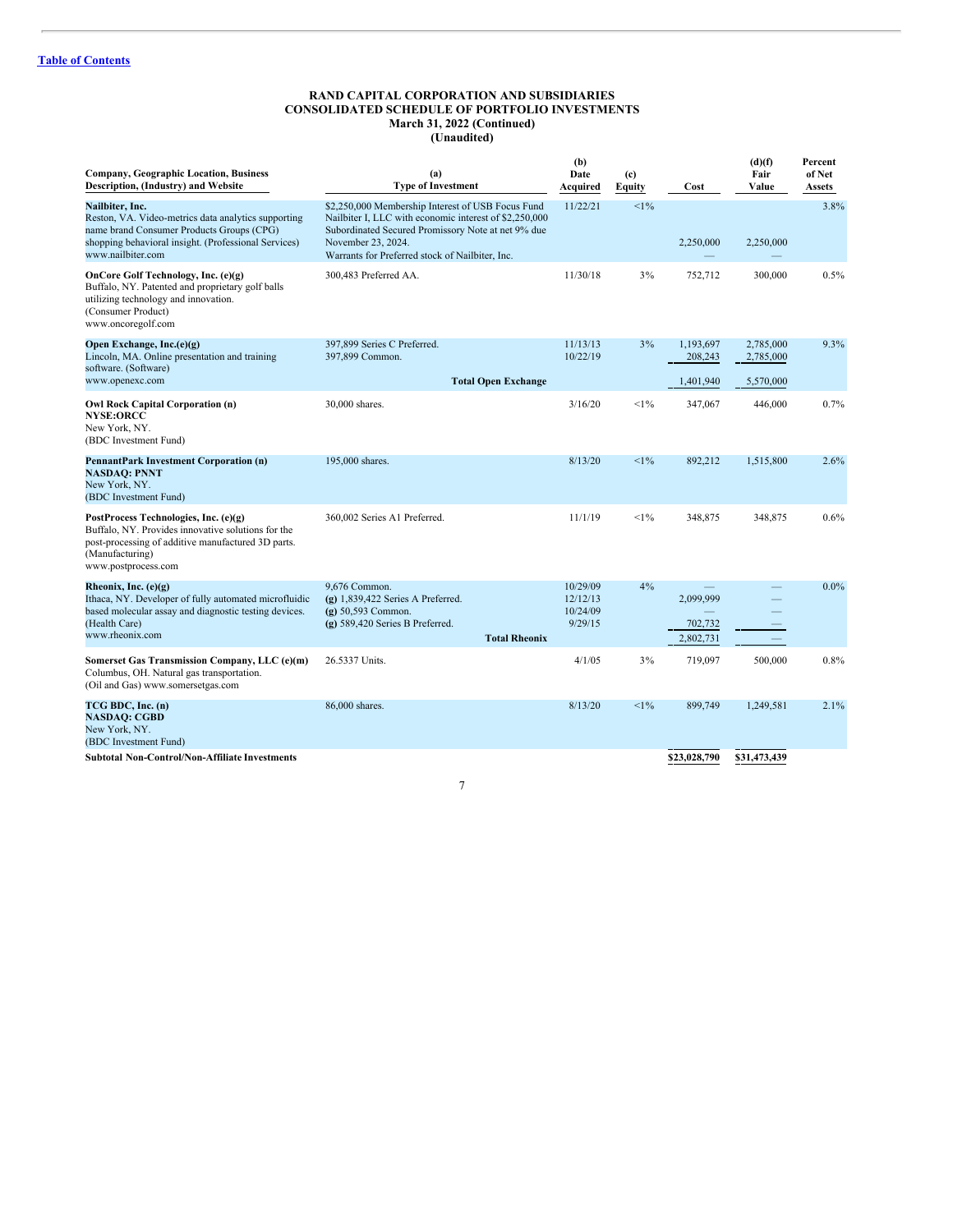| <b>Company, Geographic Location, Business</b><br>Description, (Industry) and Website                                                                                                                                      | (a)<br><b>Type of Investment</b>                                                                                                     | (b)<br>Date<br>Acquired | (c)<br><b>Equity</b> | Cost                            | (d)(f)<br>Fair<br>Value | Percent<br>of Net<br><b>Assets</b> |
|---------------------------------------------------------------------------------------------------------------------------------------------------------------------------------------------------------------------------|--------------------------------------------------------------------------------------------------------------------------------------|-------------------------|----------------------|---------------------------------|-------------------------|------------------------------------|
| Affiliate Investments $-51.6%$ of net assets (k)<br>Applied Image, Inc.<br>Rochester, NY. Global supplier of precision imaged<br>optical components and calibration standards for a wide                                  | \$1,750,000 Term Note at 10% due<br>February 1, 2029.<br>Warrant for 1,167 shares.                                                   | 12/31/21<br>12/31/21    | 12%                  | \$1,750,000                     | \$1,750,000             | 2.9%                               |
| range of industries and applications. (Manufacturing)<br>www.appliedimage.com                                                                                                                                             | <b>Total Applied Image</b>                                                                                                           |                         |                      | \$1,750,000                     | \$1,750,000             |                                    |
| <b>BMP Swanson Holdco, LLC (g)(m)</b><br>Plano, TX. Designs, installs and maintains a variety of<br>fire protection systems.                                                                                              | \$1,600,000 Term Note at 12% due<br>September 4, 2026.<br>Preferred Membership Interest for 9.29%.                                   | 3/4/21<br>3/4/21        | 9%                   | 1,600,000<br>233,333            | 1,600,000<br>233,333    | 3.1%                               |
| (Professional Services)<br>www.swansonfire.com                                                                                                                                                                            | <b>Total BMP Swanson</b>                                                                                                             |                         |                      | 1,833,333                       | 1,833,333               |                                    |
| Carolina Skiff LLC (g)(m)<br>Waycross, GA. Manufacturer of ocean fishing and<br>pleasure boats. (Manufacturing)<br>www.carolinaskiff.com                                                                                  | 6.0825% Class A Common Membership Interest.                                                                                          | 1/30/04                 | 7%                   | 15,000                          | 1,300,000               | 2.2%                               |
| <b>DSD Operating, LLC (l)(m)</b><br>Duluth, GA. Design and renovate auto dealerships.<br>(Automotive)<br>www.dsdteam.com                                                                                                  | \$3,063,276 Term Note at 12% (+2% PIK) due<br>September 30, 2026.<br>1,067 Class A Preferred shares.<br>1,067 Class B Common shares. | 9/30/21                 | 11%                  | 3,092,298<br>1,067,500          | 3,092,298<br>1,067,500  | 6.9%                               |
|                                                                                                                                                                                                                           | <b>Total DSD</b>                                                                                                                     |                         |                      | 4,159,798                       | 4,159,798               |                                    |
| <b>Filterworks Acquisition USA, LLC DBA</b><br>Autotality (l)(m)<br>Deerfield Beach, FL. Provides spray booth equipment,                                                                                                  | \$2,283,702 Term Note at 12% (+2% PIK), modified<br>to $4\%$ (+10% PIK) through June 30, 2022, due<br>December 4, 2023.              | 11/8/19                 | 9%                   | 2,507,782                       | 2,507,782               | 4.6%                               |
| frame repair machines and paint booth filter services for<br>collision shops. (Automotive)<br>www.autotality.com                                                                                                          | 562.5 + 63.27 Class A Units.<br><b>Total Filterworks</b>                                                                             | 12/28/21                |                      | 626,243<br>3,134,025            | 256,994<br>2,764,776    |                                    |
| ITA Acquisition, LLC (I)(m)<br>Ormond Beach, FL. Blind and shade manufacturing.<br>(Manufacturing)                                                                                                                        | \$1,900,000 Term Note at 12% (+2% PIK) due<br>June 21, 2026.<br>(g) \$1,500,000 Term Note at $12\%$ (+2% PIK) due                    | 6/22/21<br>6/22/21      | 25%                  | 1,930,077                       | 1,930,077               | 6.4%                               |
| www.itainc.com                                                                                                                                                                                                            | June 21, 2026.<br>(g) 724 Class A Preferred Units and 724 Class B                                                                    | 6/22/21                 |                      | 1,523,745                       | 1,523,745               |                                    |
|                                                                                                                                                                                                                           | Common Units.<br><b>Total ITA</b>                                                                                                    |                         |                      | 723,810<br>4,177,632            | 348,810<br>3,802,632    |                                    |
| Knoa Software, Inc. (e)(g)<br>New York, NY. End user experience management and<br>performance (EMP) solutions utilizing enterprise                                                                                        | 973,533 Series A-1 Convertible Preferred.<br>1,876,922 Series B Preferred.<br>Total Knoa                                             | 11/20/12<br>6/9/14      | 7%                   | 750,000<br>479,155<br>1,229,155 | 479,155<br>479,155      | 0.8%                               |
| applications. (Software)<br>www.knoa.com                                                                                                                                                                                  |                                                                                                                                      |                         |                      |                                 |                         |                                    |
| Mezmeriz, Inc. (e)(g)<br>Ithaca, NY. Technology company developing novel<br>reality capture tools for 3D mapping, reality modeling,<br>object tracking and classification. (Electronics<br>Developer)<br>www.mezmeriz.com | 1,554,565 Series Seed Preferred.                                                                                                     | 5/14/15                 | 12%                  | 742,850                         |                         | $0.0\%$                            |
| Microcision LLC (e)(g)<br>Pennsauken Township, NJ. Manufacturer of precision<br>machined medical implants, components and assemblies.<br>(Manufacturing)<br>www.microcision.com                                           | Membership Interest Purchase Warrant for 5%.                                                                                         | 1/10/20                 | 5%                   | 110,000                         | 85,000                  | $0.1\%$                            |
| New Monarch Machine Tool, Inc. (e)(g)<br>Cortland, NY. Manufactures and services<br>vertical/horizontal machining centers. (Manufacturing)<br>www.monarchmt.com                                                           | 22.84 Common.                                                                                                                        | 1/17/08                 | 15%                  | 22,841                          |                         | $0.0\%$                            |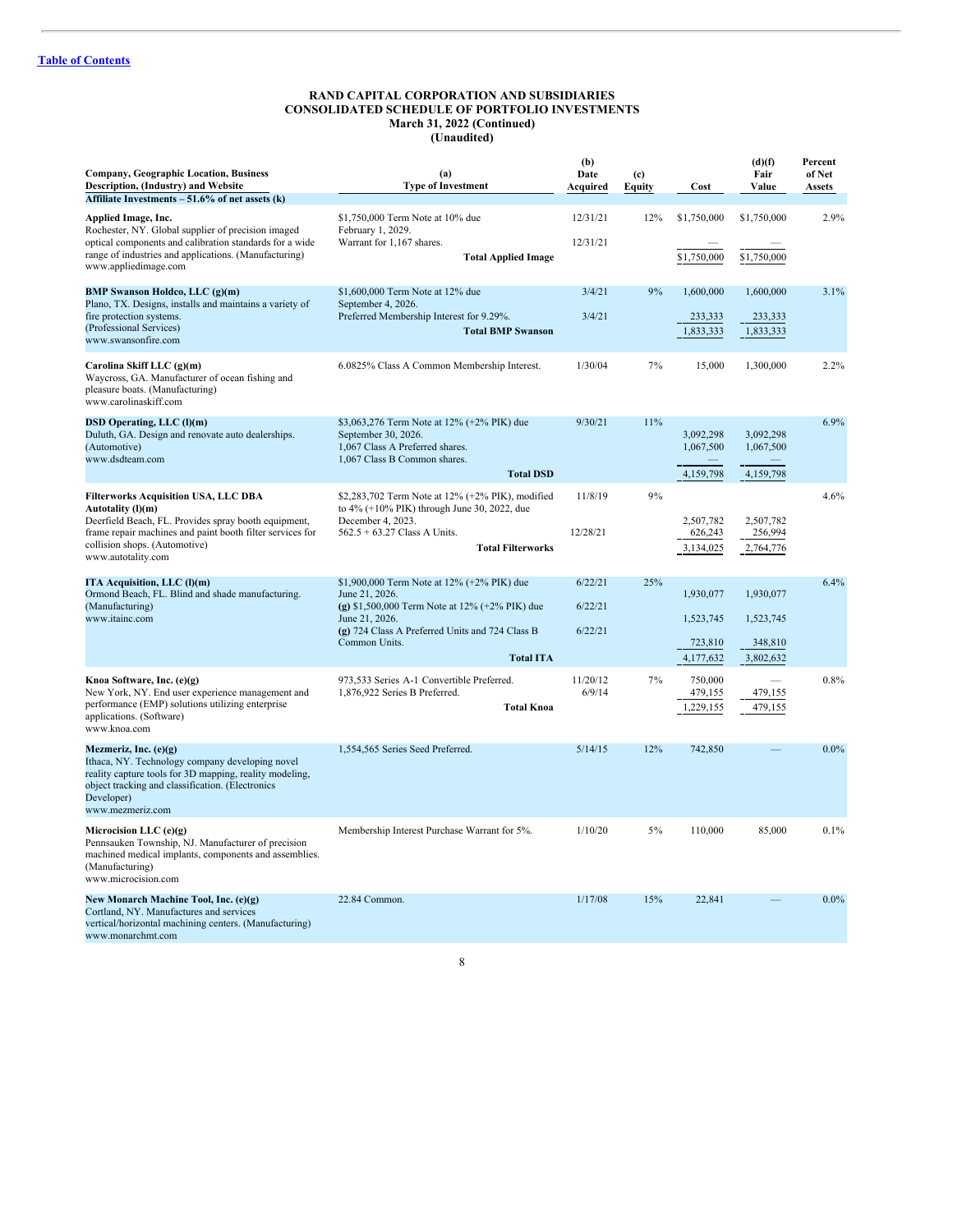| Company, Geographic Location, Business<br>Description, (Industry) and Website                                                                                                                                                                                                                                                                     | (a)<br><b>Type of Investment</b>                                                                                                                                                                                                                                                                                                                                                                | (b)<br>Date<br>Acquired                                                         | (c)<br><b>Equity</b> | Cost                                                                       | (d)(f)<br>Fair<br>Value                                                         | Percent<br>of Net<br><b>Assets</b> |
|---------------------------------------------------------------------------------------------------------------------------------------------------------------------------------------------------------------------------------------------------------------------------------------------------------------------------------------------------|-------------------------------------------------------------------------------------------------------------------------------------------------------------------------------------------------------------------------------------------------------------------------------------------------------------------------------------------------------------------------------------------------|---------------------------------------------------------------------------------|----------------------|----------------------------------------------------------------------------|---------------------------------------------------------------------------------|------------------------------------|
| SciAps, Inc. $(e)(g)$<br>Woburn, MA. Instrumentation company producing<br>portable analytical devices using XRF, LIBS and<br>RAMAN spectroscopy to identify compounds, minerals,<br>and elements. (Manufacturing)<br>www.sciaps.com                                                                                                               | 187,500 Series A Preferred.<br>274,299 Series A1 Convertible Preferred.<br>117,371 Series B Convertible Preferred.<br>113,636 Series C Convertible Preferred.<br>369,698 Series C1 Convertible Preferred.<br>147,059 Series D Convertible Preferred.<br>Warrant to purchase Series D-1 Preferred.<br>\$1,500,000 Second Amended and Restated<br>Secured Subordinated Promissory Note at 12% due | 7/12/13<br>4/4/14<br>8/31/15<br>4/7/16<br>4/7/16<br>5/9/17<br>5/9/17<br>8/20/21 | 6%                   | 1,500,000<br>504,710<br>250,000<br>175,000<br>399,274<br>250,000<br>45,000 | 210,000<br>96,000<br>124,000<br>84,000<br>207,000<br>250,000                    | $4.1\%$                            |
|                                                                                                                                                                                                                                                                                                                                                   | August 20, 2024.<br><b>Total SciAps</b>                                                                                                                                                                                                                                                                                                                                                         |                                                                                 |                      | 1,483,750<br>4,607,734                                                     | 1,483,750<br>2,454,750                                                          |                                    |
| Seybert's Billiards Corporation (I)<br>Coldwater, MI. Billiard supplies. (Consumer Product)<br>www.seyberts.com                                                                                                                                                                                                                                   | \$1,900,000 Term Note at 12% (+2% PIK) due<br>January 19, 2026.<br>Warrant for 4%.<br>(g) \$1,400,000 Term Note at $12\%$ (+2% PIK) due<br>January 19, 2026.<br>Warrant for 4%.<br><b>Total Seybert's</b>                                                                                                                                                                                       | 11/22/21<br>1/19/21<br>1/19/21<br>1/19/21                                       | 8%                   | 1,918,666<br>25,000<br>1,415,078<br>25,000<br>3,383,744                    | 1,918,666<br>25,000<br>1,415,078<br>25,000<br>3,383,744                         | 5.6%                               |
| Tilson Technology Management, Inc. (g)<br>Portland, ME. Provides network deployment<br>construction and information system services<br>management for cellular, fiber optic and wireless<br>systems providers. Its affiliated entity, SQF, LLC is a<br>CLEC supporting small cell 5G deployment.<br>(Professional Services)<br>www.tilsontech.com | *120,000 Series B Preferred.<br>*21,391 Series C Preferred.<br>*70.176 Series D Preferred.<br>*15,385 Series E Preferred.<br>211,567 SQF Hold Co. Common.<br>23,077 Series F Preferred.<br><b>Total Tilson</b><br>*2.5% dividend payable quarterly.                                                                                                                                             | 1/20/15<br>9/28/16<br>9/29/17<br>3/15/19<br>3/15/19<br>6/15/20                  | 9%                   | 600,000<br>200,000<br>800,000<br>500,012<br>750,003<br>2,850,015           | 3,900,000<br>695,000<br>2,280,000<br>500,012<br>800,000<br>750,003<br>8,925,015 | 14.9%                              |
| <b>Subtotal Affiliate Investments</b>                                                                                                                                                                                                                                                                                                             |                                                                                                                                                                                                                                                                                                                                                                                                 |                                                                                 |                      | \$28,016,127                                                               | \$30,938,203                                                                    |                                    |
| <b>TOTAL INVESTMENTS - 104.1%</b><br><b>LIABILITIES IN EXCESS OF OTHER</b>                                                                                                                                                                                                                                                                        |                                                                                                                                                                                                                                                                                                                                                                                                 |                                                                                 |                      | \$51,044,917                                                               | \$62,411,642                                                                    |                                    |
| ASSETS - (4.1%)                                                                                                                                                                                                                                                                                                                                   |                                                                                                                                                                                                                                                                                                                                                                                                 |                                                                                 |                      |                                                                            | (2,463,916)                                                                     |                                    |
| <b>NET ASSETS - 100%</b>                                                                                                                                                                                                                                                                                                                          |                                                                                                                                                                                                                                                                                                                                                                                                 |                                                                                 |                      |                                                                            | \$59,947,726                                                                    |                                    |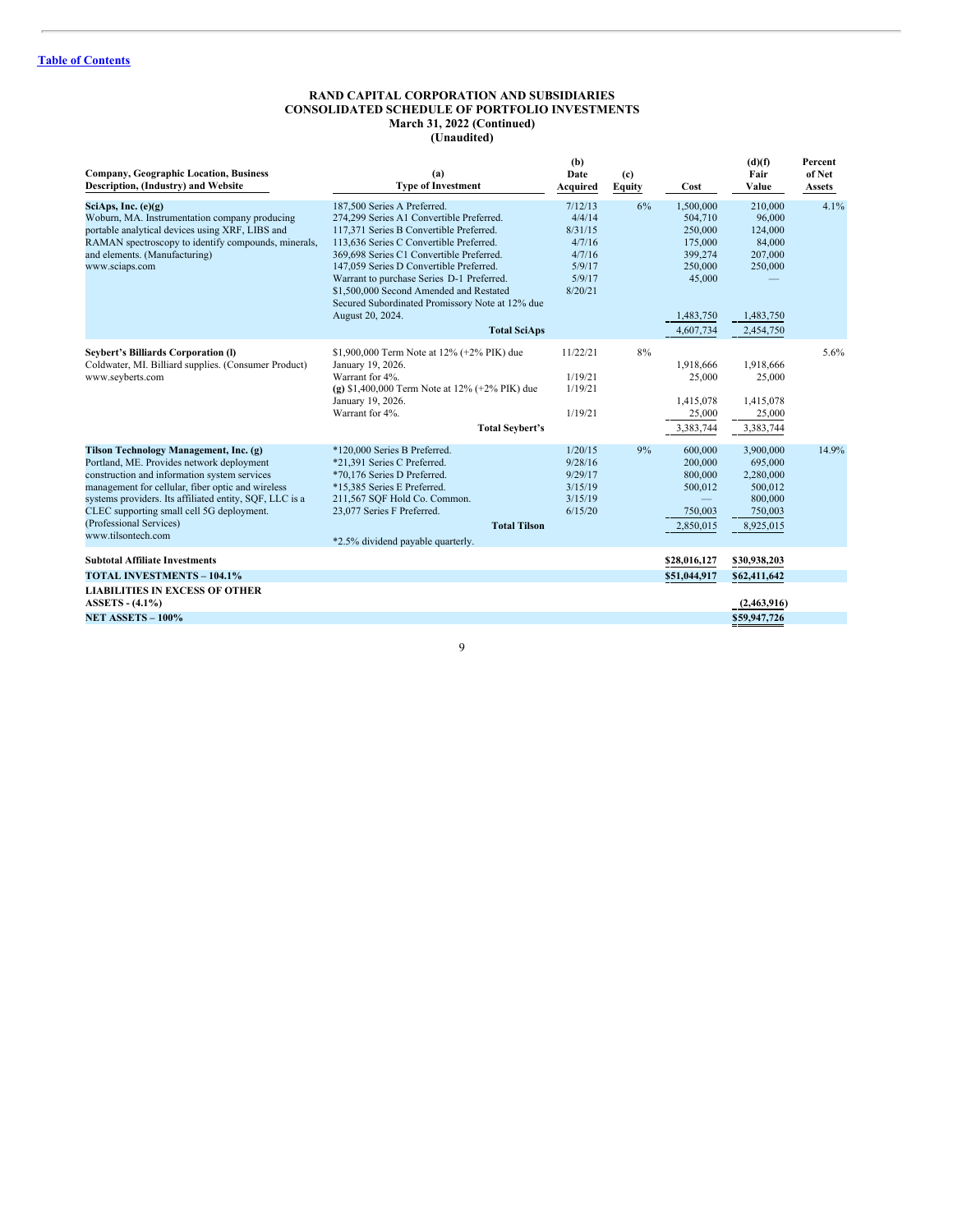#### **Notes to the Consolidated Schedule of Portfolio Investments**

- (a) At March 31, 2022, restricted securities represented 81% of the fair value of the investment portfolio. Restricted securities are subject to one or more restrictions on resale and are not freely marketable. Type of investment for equity position is in the form of shares unless otherwise noted as units or interests, i.e., preferred shares, common shares.
- (b) The Date Acquired column indicates the date on which the Corporation first acquired an investment.
- (c) Each equity percentage estimates the Corporation's ownership interest in the applicable portfolio investment. The estimated ownership is calculated based on the percent of outstanding voting securities held by the Corporation or the potential percentage of voting securities held by the Corporation upon exercise of warrants or conversion of debentures, or other available data. If applicable, the symbol "<1%" indicates that the Corporation holds an equity interest of less than one percent.
- (d) The Corporation's investments are carried at fair value in accordance with Financial Accounting Standards Board (FASB) Accounting Standards Codification (ASC) 820 "Fair Value Measurements and Disclosures," which defines fair value and establishes guidelines for measuring fair value. At March 31, 2022, ASC 820 designates 81% of the Corporation's investments as "Level 3" assets. Under the valuation policy of the Corporation, unrestricted publicly traded securities are valued at the average closing price for these securities for the last three trading days of the reporting period. Restricted securities are subject to restrictions on resale and are valued at fair value as determined by our external investment advisor Rand Capital Management, LLC ("RCM") and approved by the Board of Directors. Fair value is considered to be the amount that the Corporation may reasonably expect to receive for portfolio securities when sold on the valuation date. Valuations as of any particular date, however, are not necessarily indicative of amounts which may ultimately be realized as a result of future sales or other dispositions of securities and these favorable or unfavorable differences could be material. Among the factors considered in determining the fair value of restricted securities are the financial condition and operating results, projected operations, and other analytical data relating to the investment. Also considered are the market prices for unrestricted securities of the same class (if applicable) and other matters which may have an impact on the value of the portfolio company (see Note 3. "Investments" to the Consolidated Financial Statements).
- (e) These investments are non-income producing. All other investments are income producing. Non-income producing investments have not generated cash payments of interest or dividends including LLC tax-related distributions within the last twelve months or are not expected to do so going forward. If a debt or a preferred equity investment fails to make its most recent payment, then the investment will also be classified as non-income producing.
- (f) As of March 31, 2022, the total cost of investment securities was approximately \$51.0 million. Net unrealized appreciation was approximately \$11.4 million, which was comprised of \$19.3 million of unrealized appreciation of investment securities and (\$7.9) million of unrealized depreciation of investment securities. At March 31, 2022, the aggregate gross unrealized gain for federal income tax purposes was \$18.6 million and the aggregate gross unrealized loss for federal income tax purposes was (\$7.8) million. The net unrealized gain for federal income tax purposes was \$10.8 million based on a tax cost of \$51.4 million.
- (g) Rand Capital investment held in Rand Capital Sub LLC.
- (h) Reduction in cost and value from previously reported balances reflects current principal repayment.
- (i) Represents interest due (amounts over \$50,000) from investments included as interest receivable on the Corporation's Consolidated Statements of Financial Position. (None at March 31, 2022).
- (j) Non-Control/Non-Affiliate Investments are investments that are neither Control Investments nor Affiliate Investments.
- (k) Affiliate Investments are defined by the Investment Company Act of 1940, as amended ("1940 Act"), as thoseNon-Control investments in companies in which between 5% and 25% of the voting securities are owned by the Corporation.
- (l) Payment in kind (PIK) represents earned interest that is added to the cost basis of the investment and due at maturity. The amount of PIK earned is included in the interest rate detailed in the "Type of Investment" column, unless it has been noted with a (+), in which case the PIK is in addition to the face amount of interest due on the security.
- (m) Equity holdings are held in a wholly owned (100%) "blocker corporation" of Rand Capital Corporation or Rand Capital Sub LLC for federal income tax and Regulated Investment Company (RIC) compliance.
- (n) Publicly traded company.
- (o) Control Investments are defined by the 1940 Act as investments in companies in which more than 25% of the voting securities are owned by the Corporation or where greater than 50% of the board representation is maintained. (None at March 31, 2022).
- (p) Subsequent to March 31, 2022, ACV Auctions' (ACVA) public market share price had a trading range on NASDAQ of \$13.35 to \$15.56 for the period of April 1, 2022, to April 29, 2022. The Corporation's value per share at March 31, 2022 was \$15.09.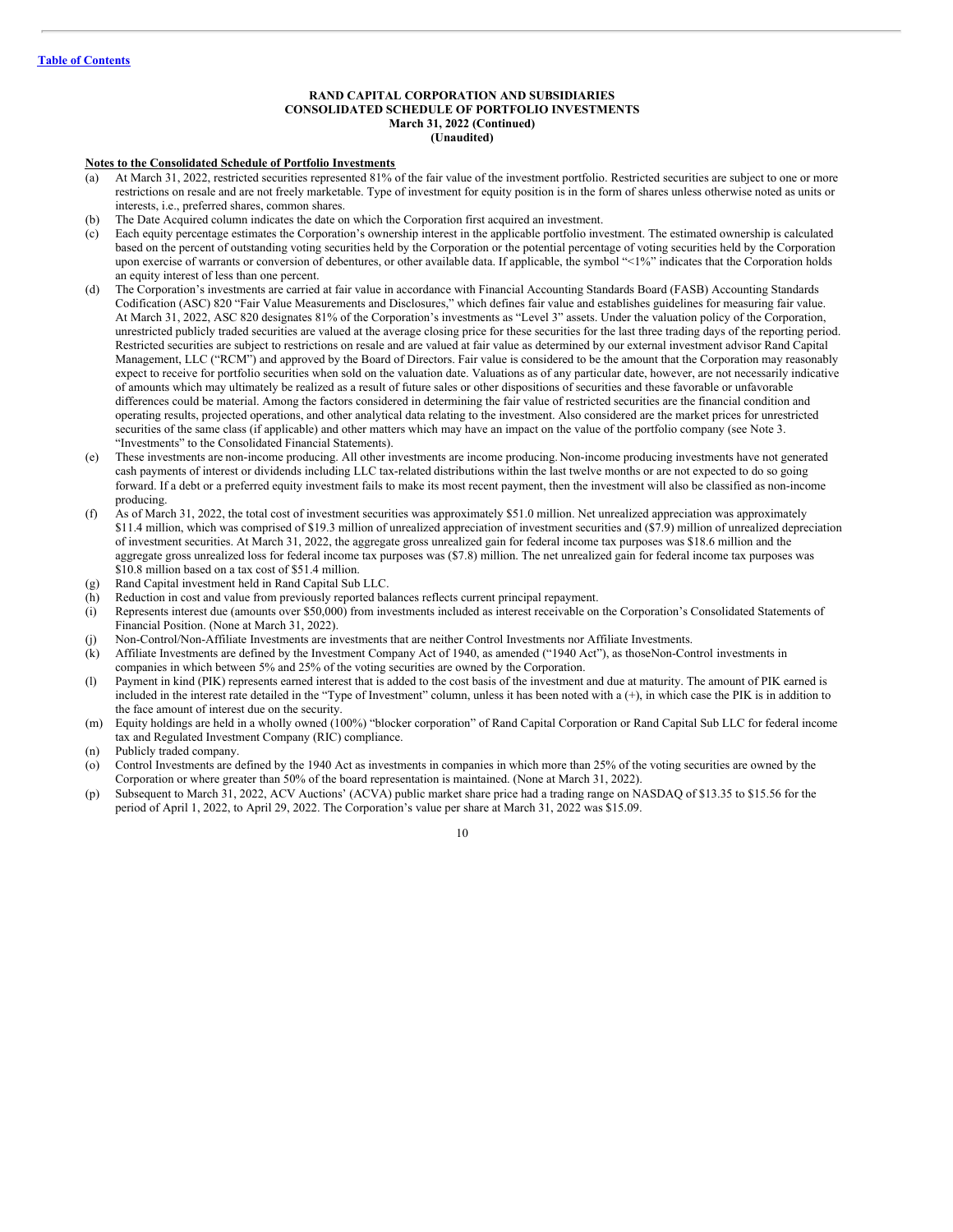## **Investments in and Advances to Affiliates**

| Company                                         | <b>Type of Investment</b>                                                          |                     | January 1,<br>2022, Fair<br>Value |    | Net Change in<br><b>Unrealized</b><br>Appreciation<br>(Depreciation) | <b>Gross</b><br><b>Additions</b><br>(1) |    | <b>Gross</b><br><b>Reductions</b><br>(2)             | March 31,<br>2022, Fair<br>Value | Net<br><b>Realized</b><br>(Losses)<br>Gains | Amount<br>of<br>Interest/<br>Dividend/<br>Fee<br>Income<br>(3) |
|-------------------------------------------------|------------------------------------------------------------------------------------|---------------------|-----------------------------------|----|----------------------------------------------------------------------|-----------------------------------------|----|------------------------------------------------------|----------------------------------|---------------------------------------------|----------------------------------------------------------------|
| <b>Affiliate Investments:</b>                   |                                                                                    |                     |                                   |    |                                                                      |                                         |    |                                                      |                                  |                                             |                                                                |
| Applied Image Inc.                              | \$1,750,000 Term Note at 10% due December 28, 2028.<br>Warrant for 1,167 shares.   |                     | \$1,750,000                       | S  |                                                                      | S                                       | S  |                                                      | \$1,750,000                      | S                                           | \$<br>45,762                                                   |
|                                                 | <b>Total Applied Image</b>                                                         |                     | \$1,750,000                       | \$ | $\qquad \qquad$                                                      | Ŝ                                       | \$ | $\overline{\phantom{m}}$                             | \$1,750,000                      | S<br>$\overline{\phantom{m}}$               | 45,762<br>\$                                                   |
| <b>BMP</b> Swanson                              | \$1,600,000 Term Note at 12% due September 4, 2026.                                |                     | 1,600,000                         |    |                                                                      |                                         |    | 二                                                    | 1,600,000                        | ═                                           | 49,667                                                         |
| Holdco, LLC                                     | Preferred Membership Interest for 9.29%                                            |                     | 233,333                           |    |                                                                      |                                         |    | $\qquad \qquad -$                                    | 233,333                          | -                                           |                                                                |
|                                                 | <b>Total BMP Swanson</b>                                                           |                     | 1,833,333                         |    |                                                                      |                                         |    |                                                      | 1,833,333                        |                                             | 49,667                                                         |
|                                                 | Carolina Skiff LLC 6.0825% Class A Common Membership interest.                     |                     | 1,300,000                         |    |                                                                      |                                         |    |                                                      | 1,300,000                        |                                             | 30,600                                                         |
| <b>DSD</b> Operating,                           | \$2,745,000 Term Note at 12% (+2% PIK) due                                         |                     |                                   |    |                                                                      |                                         |    |                                                      |                                  |                                             |                                                                |
| LLC                                             | September 30, 2026.<br>1,067 Class A Preferred shares.                             |                     | 2,759,183                         |    |                                                                      | 333,115                                 |    | $\overline{\phantom{0}}$                             | 3,092,298                        |                                             | 107,686                                                        |
|                                                 | 1,067 Class B Common shares.                                                       |                     | 1,067,500                         |    |                                                                      |                                         |    |                                                      | 1,067,500                        |                                             |                                                                |
|                                                 |                                                                                    | <b>Total DSD</b>    | 3,826,683                         |    |                                                                      | 333,115                                 |    |                                                      | 4,159,798                        | $\qquad \qquad -$                           | 107,686                                                        |
| <b>Filterworks</b>                              | \$2,283,702 Term Note at 12%.                                                      |                     | 2,446,617                         |    | $\overline{\phantom{0}}$                                             | 61,165                                  |    |                                                      | 2,507,782                        | ÷,                                          | 85,631                                                         |
| <b>Acquisition USA,</b><br>LLC                  | 562.5 Class A Units.                                                               |                     | 256,994                           |    |                                                                      |                                         |    |                                                      | 256,994                          |                                             |                                                                |
|                                                 | <b>Total Filterworks</b>                                                           |                     | 2,703,611                         |    | $\qquad \qquad$                                                      | 61,165                                  |    |                                                      | 2,764,776                        |                                             | 85,631                                                         |
| <b>ITA Acquisition</b>                          | \$1,900,000 Term Note at 12% (+2% PIK) due June 22, 2026.                          |                     | 1,920,459                         |    | $\overline{\phantom{0}}$                                             | 9,618                                   |    | $\overline{\phantom{0}}$                             | 1,930,077                        |                                             | 69,228                                                         |
|                                                 | \$1,500,000 Term Note at 12% (+2% PIK) due June 22, 2026.                          |                     | 1,516,152                         |    |                                                                      | 7,593                                   |    | $\overline{\phantom{0}}$                             | 1,523,745                        | $\overline{\phantom{0}}$                    | 54,358                                                         |
|                                                 | 724 Class A Preferred Units and 724 Class B Common Units.                          |                     | 125,000                           |    |                                                                      | 223,810                                 |    |                                                      | 348,810                          |                                             |                                                                |
|                                                 |                                                                                    | <b>Total ITA</b>    | 3,561,611                         |    | $\overline{\phantom{m}}$                                             | 241,021                                 |    |                                                      | 3,802,632                        | $\qquad \qquad - \qquad$                    | 123,586                                                        |
| Knoa Software,                                  |                                                                                    |                     |                                   |    |                                                                      |                                         |    |                                                      |                                  |                                             |                                                                |
| Inc.                                            | 973,533 Series A-1 Convertible Preferred.<br>1,876,922 Series B Preferred.         |                     | 479,155                           |    |                                                                      |                                         |    |                                                      | 479,155                          |                                             |                                                                |
|                                                 |                                                                                    | <b>Total Knoa</b>   | 479,155                           |    | $\overline{\phantom{m}}$                                             |                                         |    | $\qquad \qquad -$                                    | 479,155                          |                                             |                                                                |
|                                                 |                                                                                    |                     |                                   |    |                                                                      |                                         |    |                                                      |                                  |                                             |                                                                |
| Mezmeriz, Inc.                                  | 1,554,565 Series Seed Preferred.                                                   |                     | $\sim$                            |    |                                                                      |                                         |    | $\overline{\phantom{0}}$                             | $=$                              |                                             | -                                                              |
| Microcision                                     | Membership Interest Purchase Warrant for 5%.                                       |                     | 85,000                            |    |                                                                      |                                         |    |                                                      | 85,000                           |                                             |                                                                |
| <b>New Monarch</b><br><b>Machine Tool, Inc.</b> | 22.84 Common.                                                                      |                     |                                   |    |                                                                      |                                         |    |                                                      |                                  |                                             |                                                                |
| SciAps, Inc.                                    | 187,500 Series A Preferred.                                                        |                     | 210,000                           |    |                                                                      |                                         |    |                                                      | 210,000                          |                                             |                                                                |
|                                                 | 274,299 Series A-1 Convertible Preferred.                                          |                     | 96,000                            |    |                                                                      |                                         |    | $\overline{\phantom{0}}$                             | 96,000                           |                                             |                                                                |
|                                                 | 117,371 Series B Convertible Preferred.<br>113.636 Series C Convertible Preferred. |                     | 124,000<br>84,000                 |    |                                                                      |                                         |    | $\overline{\phantom{0}}$<br>$\overline{\phantom{0}}$ | 124,000<br>84,000                |                                             | $\overline{\phantom{0}}$                                       |
|                                                 | 369,698 Series C-1 Convertible Preferred.                                          |                     | 207,000                           |    |                                                                      |                                         |    |                                                      | 207,000                          | $\overline{\phantom{0}}$                    |                                                                |
|                                                 | 147,059 Series D Convertible Preferred.                                            |                     | 250,000                           |    |                                                                      |                                         |    |                                                      | 250,000                          |                                             |                                                                |
|                                                 | Warrant to Purchase Series D-1 Preferred.                                          |                     |                                   |    |                                                                      | $\qquad \qquad$                         |    |                                                      |                                  |                                             |                                                                |
|                                                 | \$1,500,000 Subordinated Promissory Note at 12%.                                   |                     | 1,480,000                         |    |                                                                      | 3,750                                   |    |                                                      | 1,483,750                        |                                             | 53,750                                                         |
|                                                 |                                                                                    | <b>Total SciAps</b> | 2,451,000                         |    |                                                                      | 3,750                                   |    |                                                      | 2,454,750                        |                                             | 53,750                                                         |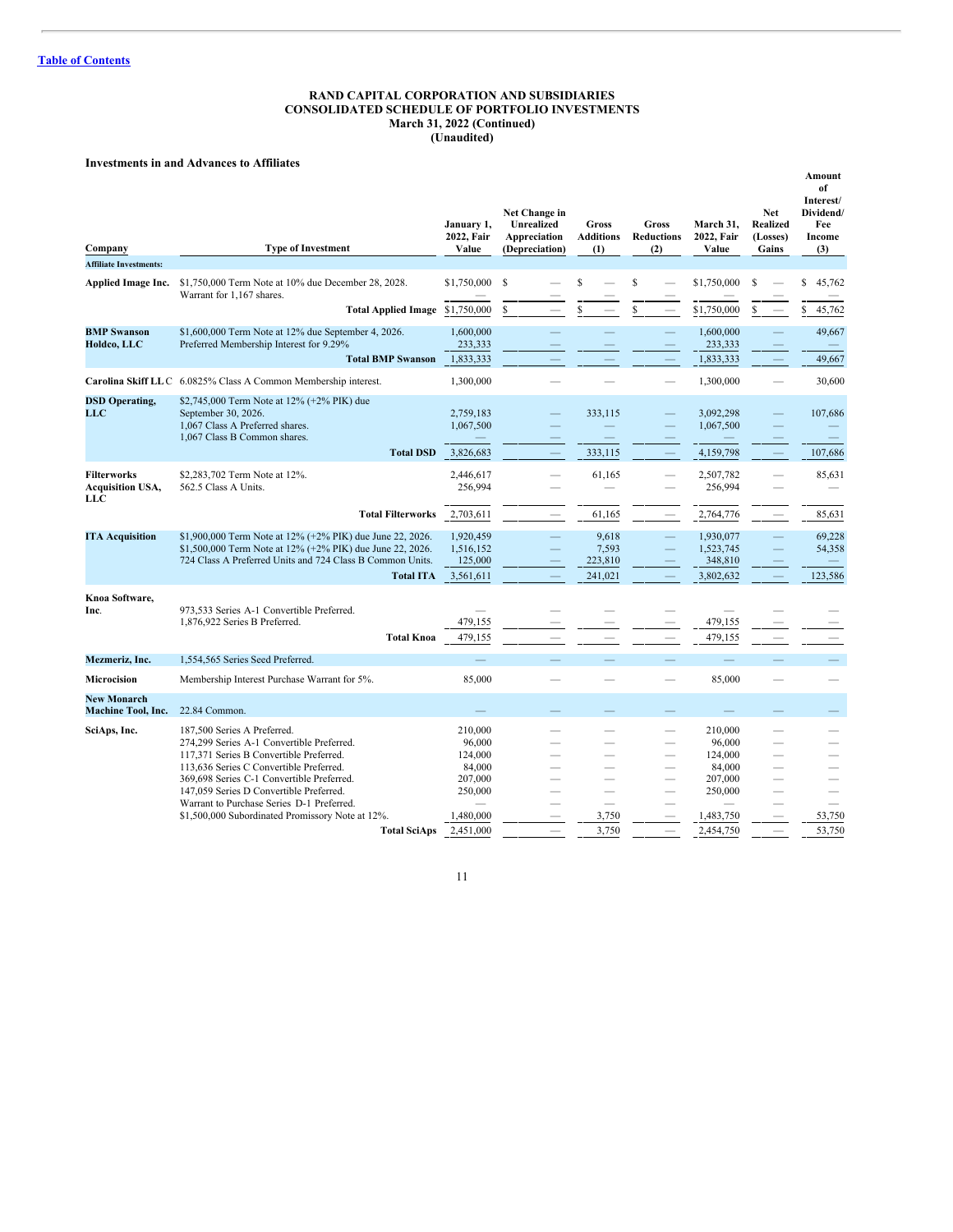| Company                    | <b>Type of Investment</b>                      | January 1,<br>2022, Fair<br>Value | Net Change in<br><b>Unrealized</b><br>Appreciation<br>(Depreciation) | Gross<br><b>Additions</b><br>(1) | Gross<br><b>Reductions</b><br>(2) | March 31.<br>2022 Fair<br>Value | <b>Net</b><br>Realized<br>(Losses)<br>Gains | <b>Amount</b> of<br>Interest/<br>Dividend/<br><b>Fee Income</b><br>(3) |
|----------------------------|------------------------------------------------|-----------------------------------|----------------------------------------------------------------------|----------------------------------|-----------------------------------|---------------------------------|---------------------------------------------|------------------------------------------------------------------------|
| <b>Seybert's Billiards</b> | \$1,400,000 Term Note at $12\%$ (+2% PIK)      |                                   |                                                                      |                                  |                                   |                                 |                                             |                                                                        |
| Corporation                | due January 19, 2026.                          | 1,907,774                         |                                                                      | 10,892                           |                                   | 1,918,666                       |                                             | 81,238                                                                 |
|                            | Warrant for 4%.                                | 25,000                            |                                                                      |                                  |                                   | 25,000                          |                                             |                                                                        |
|                            | (g) \$1,400,000 Term Note at $12\%$ (+2%)      |                                   |                                                                      |                                  |                                   |                                 |                                             |                                                                        |
|                            | PIK) due January 19, 2026.                     | 1,406,690                         |                                                                      | 8,388                            |                                   | 1,415,078                       |                                             | 53,101                                                                 |
|                            | Warrant for 4%.                                | 25,000                            |                                                                      |                                  |                                   | 25,000                          |                                             |                                                                        |
|                            | <b>Total Seybert's</b>                         | 3,364,464                         |                                                                      | 19,280                           |                                   | 3,383,744                       |                                             | 134,339                                                                |
| <b>Tilson Technology</b>   | 120,000 Series B Preferred.                    | 3,900,000                         |                                                                      |                                  |                                   | 3,900,000                       |                                             | 13,125                                                                 |
| Management, Inc.           | 21,391 Series C Preferred.                     | 695,000                           |                                                                      |                                  |                                   | 695,000                         |                                             |                                                                        |
|                            | 70,176 Series D Preferred.                     | 2,280,000                         |                                                                      |                                  |                                   | 2,280,000                       |                                             |                                                                        |
|                            | 15,385 Series E Preferred.                     | 500,012                           |                                                                      |                                  |                                   | 500,012                         |                                             |                                                                        |
|                            | 23.077 Series F Preferred.                     | 800,000                           |                                                                      |                                  |                                   | 800,000                         |                                             |                                                                        |
|                            | 211,567 SQF Hold Co. Common.                   | 750,003                           |                                                                      |                                  |                                   | 750,003                         |                                             |                                                                        |
|                            | <b>Total Tilson</b>                            |                                   |                                                                      |                                  |                                   |                                 |                                             |                                                                        |
|                            |                                                | 8,925,015                         |                                                                      |                                  |                                   | 8,925,015                       |                                             | 13,125                                                                 |
|                            | <b>Total Affiliate Investments</b>             | \$30,279,872                      | S.                                                                   | \$658,331                        |                                   | \$30,938,203                    |                                             | 644,146                                                                |
|                            | <b>Total Control and Affiliate Investments</b> | \$30,279,872                      |                                                                      | \$658,331                        |                                   | \$30,938,203                    |                                             | 644,146                                                                |

This schedule should be read in conjunction with the Corporation's Consolidated Financial Statements, including the Notes to the Consolidated Financial Statements and the Consolidated Schedule of Portfolio Investments.

- (1) Gross additions include increases in the cost basis of investments resulting from new portfolio investments, follow on investments, capitalized interest and the accretion of discounts. Gross additions also include the movement of an existing portfolio company into this category and out of another category.
- (2) Gross reductions include decreases in the cost basis of investments resulting from principal repayments, sales, note conversions, the exchange of existing securities for new securities and the movement of an existing portfolio company out of this category and into another category.
- (3) Represents the total amount of interest, fees or dividends credited to income for the portion of the period an investment was included in "Control or Affiliate" categories, respectively.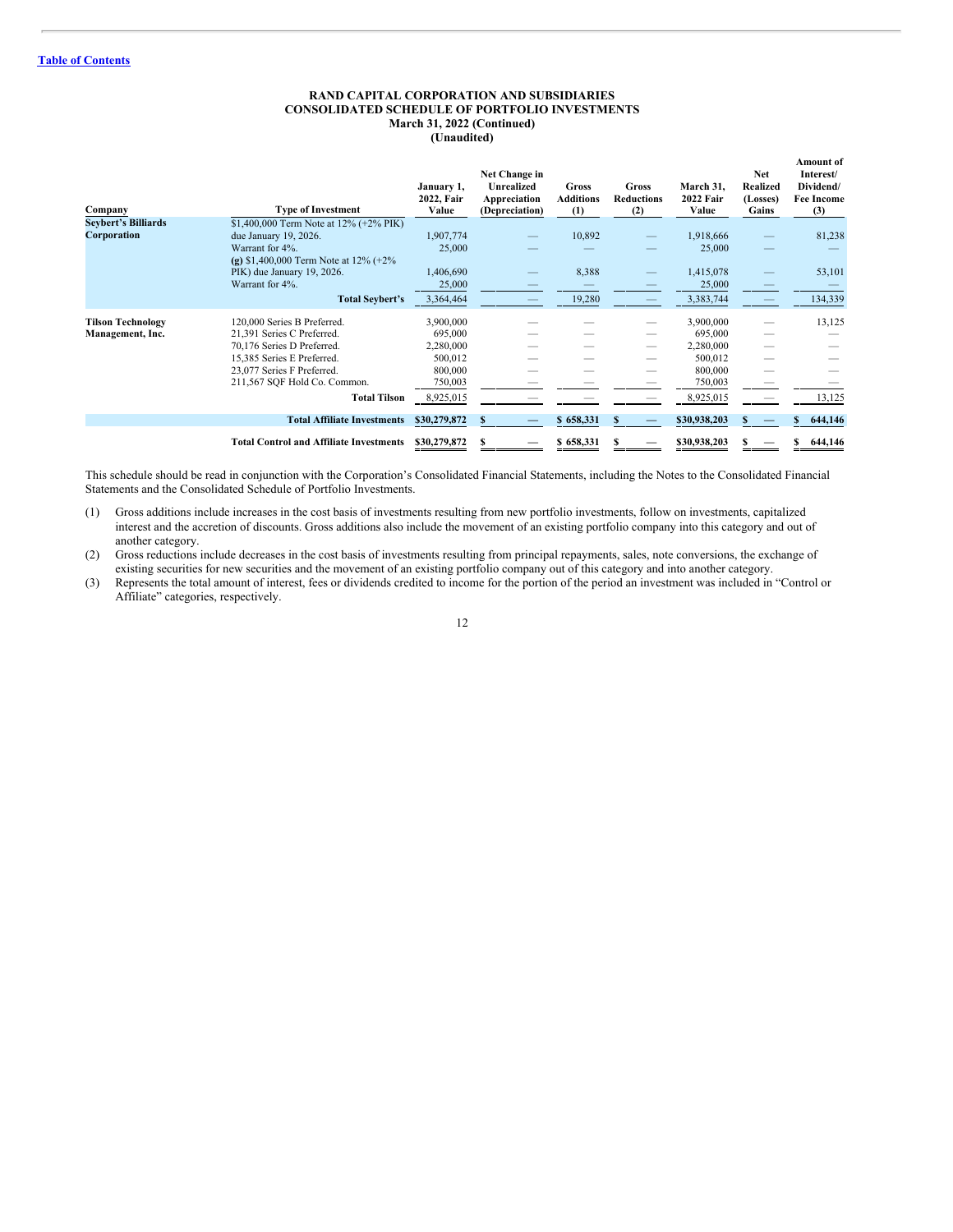| <b>Industry Classification</b> | <b>Percentage of Total</b><br>Investments (at fair value)<br>as of March 31, 2022 |
|--------------------------------|-----------------------------------------------------------------------------------|
| <b>Professional Services</b>   | 23.8%                                                                             |
| Software                       | 23.1                                                                              |
| Manufacturing                  | 17.7                                                                              |
| <b>Consumer Product</b>        | 12.2                                                                              |
| Automotive                     | 11.1                                                                              |
| <b>BDC</b> Investment Fund     | 9.0                                                                               |
| Healthcare                     | 2.3                                                                               |
| Oil and Gas                    | 0.8                                                                               |
| <b>Total Investments</b>       | 100%                                                                              |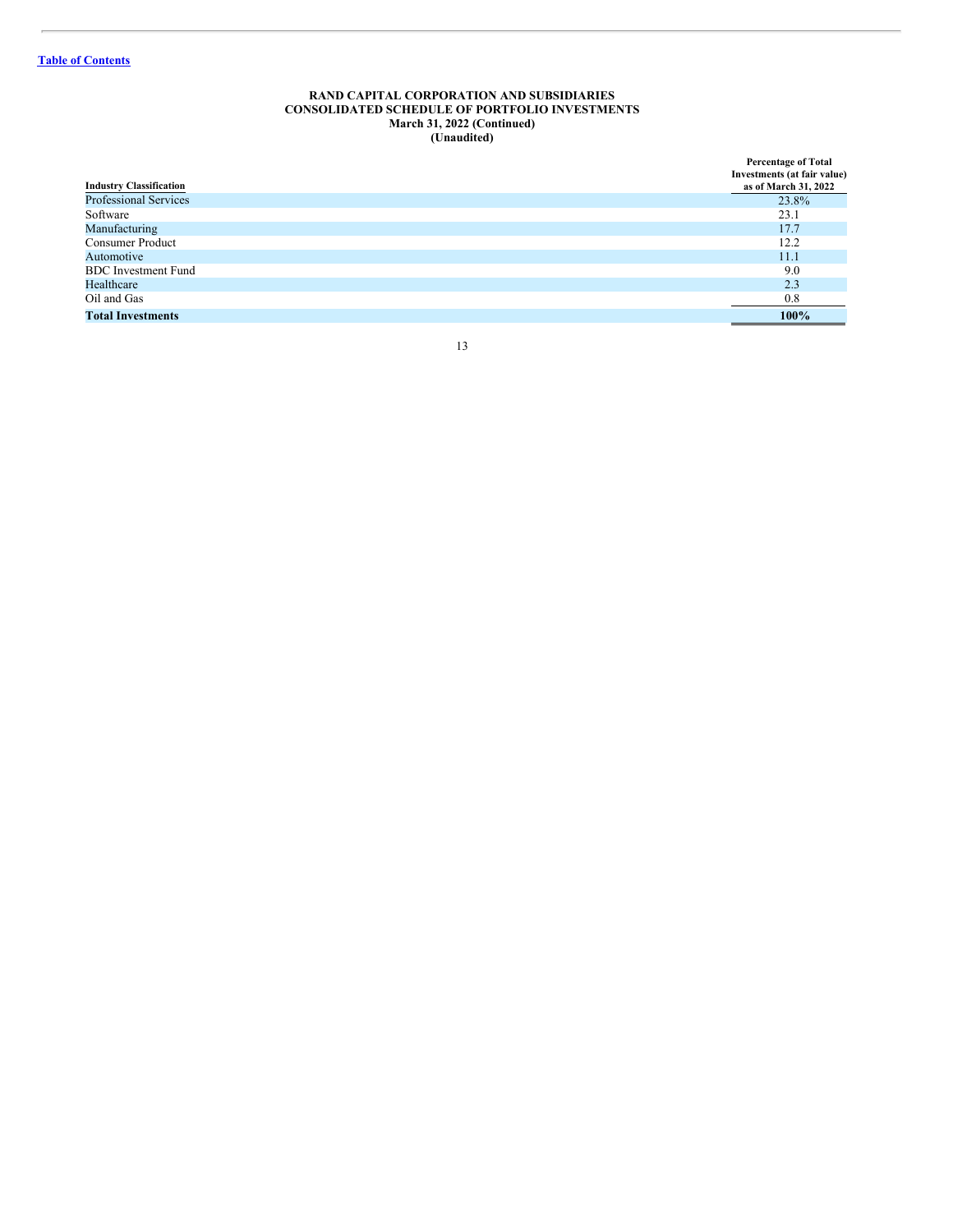<span id="page-16-0"></span>

| <b>Company, Geographic Location, Business</b><br>Description, (Industry) and Website                                                                                                                                                          | (a)<br><b>Type of Investment</b>                                                                                 | (b)<br>Date<br>Acquired | (c)<br><b>Equity</b> | Cost                 | (d)(f)<br>Fair<br>Value | Percent<br>of Net<br><b>Assets</b> |
|-----------------------------------------------------------------------------------------------------------------------------------------------------------------------------------------------------------------------------------------------|------------------------------------------------------------------------------------------------------------------|-------------------------|----------------------|----------------------|-------------------------|------------------------------------|
| Non-Control/Non-Affiliate Investments - 55.6% of net<br>assets: (j)                                                                                                                                                                           |                                                                                                                  |                         |                      |                      |                         |                                    |
| $ACV$ Auctions, Inc. NASDAQ: $ACVA$ (e)(g)(n)(p)<br>Buffalo, NY. Live mobile wholesale auctions for new<br>and used car dealers. (Software)<br>www.acvauctions.com                                                                            | 442,934 Class A Common stock valued at \$18.81.                                                                  | 8/12/16                 | $<1\%$               | \$121,659            | \$8,333,065             | 13.7%                              |
| Ares Capital Corporation (n) NASDAQ: ARCC<br>New York, NY.<br>(BDC Investment Fund)                                                                                                                                                           | 27,000 shares.                                                                                                   | 3/16/20                 | $1\%$                | 343,460              | 567,090                 | $0.9\%$                            |
| Barings BDC, Inc. (n) NYSE: BBDC<br>New York, NY.<br>(BDC Investment Fund)                                                                                                                                                                    | 40,000 shares.                                                                                                   | 8/13/20                 | $<1\%$               | 333,352              | 438,000                 | 0.7%                               |
| Caitec, Inc. (I)                                                                                                                                                                                                                              | \$1,750,000 Subordinated Secured Promissory Note at                                                              | 11/6/20                 | 4%                   |                      |                         | 6.4%                               |
| Halethorpe, MD. Pet product manufacturer and<br>distributor. (Consumer Goods)<br>www.caitec.com                                                                                                                                               | 12% (+2% PIK) due June 1, 2026.<br>150 Class A Units.<br>(g) \$1,750,000 Subordinated Secured Promissory Note    | 11/6/20<br>11/6/20      |                      | 1,791,278<br>150,000 | 1,791,278<br>150,000    |                                    |
|                                                                                                                                                                                                                                               | at 12% (+2% PIK) due June 1, 2026.<br>$(g)$ 150 Class A Units.                                                   | 11/6/20                 |                      | 1,791,278<br>150,000 | 1,791,278<br>150,000    |                                    |
|                                                                                                                                                                                                                                               | <b>Total Caitec</b>                                                                                              |                         |                      | 3,882,556            | 3,882,556               |                                    |
| <b>Empire Genomics Corp. (g)</b><br>Buffalo, NY. Molecular diagnostics company that offers<br>a comprehensive menu of assay services for diagnosing<br>and guiding patient therapeutic treatments.<br>(Health Care)<br>www.empiregenomics.com | $$444,915 + $1,000,000$ Secured<br>Promissory Notes at 8% due December 31, 2026.                                 | 5/3/21                  | $0\%$                | 1,444,915            | 1,444,915               | 2.4%                               |
| FS KKR Capital Corp. (n) NYSE: FSK<br>Philadelphia, PA.<br>(BDC Investment Fund)                                                                                                                                                              | 54,000 shares.                                                                                                   | 3/16/20                 | $<1\%$               | 849,438              | 1,127,160               | 1.9%                               |
| Golub Capital BDC, Inc. (n) NASDAQ: GBDC<br>New York, NY.<br>(BDC Investment Fund)                                                                                                                                                            | 31,250 shares.                                                                                                   | 3/16/20                 | $<1\%$               | 403,910              | 481,563                 | $0.8\%$                            |
| GoNode, Inc. (g)(h)(l)                                                                                                                                                                                                                        | \$1,500,000 Secured Note at 12%                                                                                  | 11/1/19                 | $<1\%$               |                      |                         | 2.5%                               |
| Nashville, TN. Student engagement education software<br>providing core aligned physical activity breaks.<br>(Software)                                                                                                                        | (1% PIK) due September 30, 2024.<br>Warrant for 47,324 Series C Preferred.                                       | 3/1/15                  |                      | 1,487,801<br>25      | 1,487,801<br>25         |                                    |
| www.gonoodle.com                                                                                                                                                                                                                              | Warrant for 21,948 Series D Preferred.                                                                           | 11/1/19                 |                      | 38                   | 38                      |                                    |
|                                                                                                                                                                                                                                               | <b>Total GoNoodle</b>                                                                                            |                         |                      | 1,487,864            | 1,487,864               |                                    |
| HDI Acquisition LLC (Hilton Displays) (I) Greenville,<br>NC. HDI is engaged in manufacturing, installation and<br>maintenance of signage and brands.<br>(Manufacturing) www.hiltondisplays.com                                                | \$1,245,119 Term Loan at 12%<br>(+2% PIK) due June 20, 2023.                                                     | 11/8/19                 | $0\%$                | 1,301,195            | 1,301,195               | 2.1%                               |
| Lumious (Tech 2000, Inc.) (g) Herndon, VA. Develops<br>and delivers IT training. (Software) www.t2000inc.com                                                                                                                                  | \$850,000 Replacement Term Note at 14% due<br>November 15, 2023.                                                 | 11/16/18                | $0\%$                | 860,777              | 860,777                 | 1.4%                               |
| <b>Mattison Avenue Holdings LLC (I)</b><br>Dallas, TX. Provider of upscale salon spaces for lease.<br>(Professional Services)                                                                                                                 | \$1,794,944 Third Amended, Restated and<br>Consolidated Promissory Note at 14% (2% PIK) due<br>December 9, 2023. | 6/23/21                 | $0\%$                | 1,819,362            | 1,819,362               | $3.0\%$                            |
| www.mattisonsalonsuites.com                                                                                                                                                                                                                   |                                                                                                                  |                         |                      |                      |                         |                                    |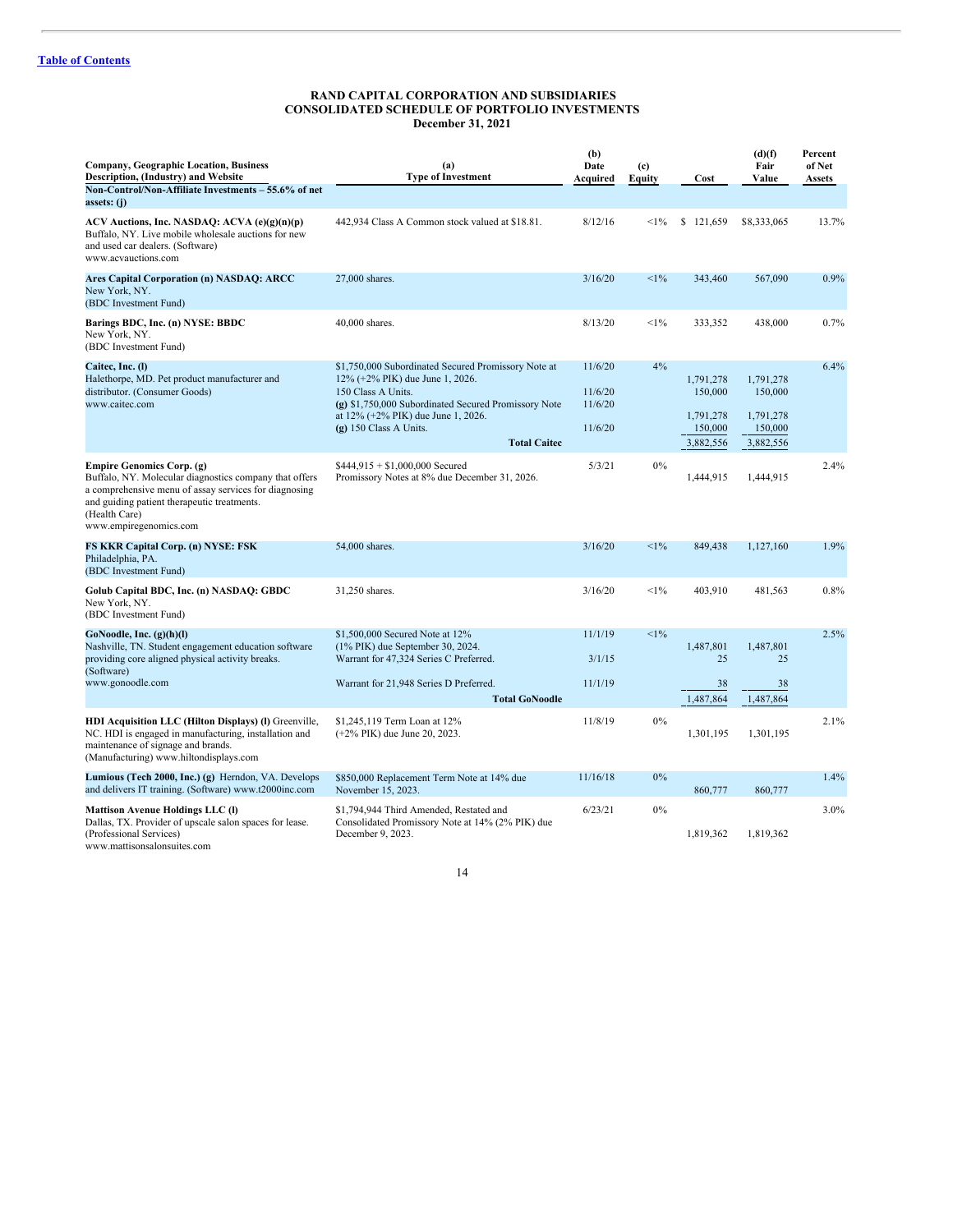| <b>Company, Geographic Location, Business</b><br>Description, (Industry) and Website                                                                                                                                      | (a)<br><b>Type of Investment</b>                                                                                                                                                                                                        | (b)<br>Date<br>Acquired                     | (c)<br><b>Equity</b> | Cost                                       | (d)(f)<br>Fair<br>Value               | Percent<br>of Net<br><b>Assets</b> |
|---------------------------------------------------------------------------------------------------------------------------------------------------------------------------------------------------------------------------|-----------------------------------------------------------------------------------------------------------------------------------------------------------------------------------------------------------------------------------------|---------------------------------------------|----------------------|--------------------------------------------|---------------------------------------|------------------------------------|
| Nailbiter, Inc.<br>Reston, VA. Video-metrics data analytics supporting<br>name brand consumer products groups (CPG) shopping<br>behavioral insight. (Professional Services)<br>www.nailbiter.com                          | \$2,250,000 Membership Interest of USB Focus<br>Fund Nailbiter I, LLC with economic interest of<br>\$2,250,000 Subordinated Secured Promissory<br>Note at 10% due November 23, 2024.<br>Warrants for Preferred stock of Nailbiter, Inc. | 11/22/21                                    | ${<}1\%$             | 2,250,000                                  | 2,250,000                             | 3.7%                               |
| OnCore Golf Technology, Inc. (e)(g)<br>Buffalo, NY. Patented and proprietary golf balls utilizing<br>technology and innovation. (Consumer Product)<br>www.oncoregolf.com                                                  | 300.483 Preferred AA.                                                                                                                                                                                                                   | 11/30/18                                    | 3%                   | 752,712                                    | 300,000                               | 0.5%                               |
| Open Exchange, Inc. (e)(g)<br>(Formerly KnowledgeVision Systems, Inc.)<br>Lincoln, MA. Online presentation and training<br>software. (Software)<br>www.openexc.com                                                        | 397,899 Series C Preferred.<br>397,899 Common.<br><b>Total Open Exchange</b>                                                                                                                                                            | 11/13/13<br>10/22/19                        | 3%                   | 1,193,697<br>208,243<br>1,401,940          | 2,785,000<br>2,785,000<br>5,570,000   | $9.2\%$                            |
| Owl Rock Capital Corporation (n) NYSE: ORCC (n)<br>New York, NY.<br>(BDC Investment Fund)                                                                                                                                 | 30,000 shares.                                                                                                                                                                                                                          | 3/16/20                                     | $<1\%$               | 347,067                                    | 427,600                               | 0.7%                               |
| PennantPark Investment Corporation (n) NASDAQ:<br><b>PNNT</b><br>New York, NY.<br>(BDC Investment Fund)                                                                                                                   | 195,000 shares.                                                                                                                                                                                                                         | 8/13/20                                     | $<1\%$               | 892,212                                    | 1,345,500                             | $2.2\%$                            |
| PostProcess Technologies, Inc. (e)(g)<br>Buffalo, NY. Provides innovative solutions for the post-<br>processing of additive manufactured 3D parts.<br>(Manufacturing) www.postprocess.com                                 | 360,002 Series A1 Preferred.                                                                                                                                                                                                            | 11/1/19                                     | $<1\%$               | 348,875                                    | 348,875                               | $0.6\%$                            |
| Rheonix, Inc. (e)<br>Ithaca, NY. Developer of fully automated microfluidic<br>based molecular assay and diagnostic testing devices.<br>(Health Care)                                                                      | 9.676 Common.<br>$(g)$ 1,839,422 Series A Preferred.<br>$(g)$ 50,593 Common.<br>$(g)$ 589,420 Series B Preferred.                                                                                                                       | 10/29/09<br>12/12/13<br>10/24/09<br>9/29/15 | 4%                   | 2,099,999<br>702,732                       | $\qquad \qquad$                       | $0.0\%$                            |
| www.rheonix.com                                                                                                                                                                                                           | <b>Total Rheonix</b>                                                                                                                                                                                                                    |                                             |                      | 2,802,731                                  |                                       |                                    |
| SocialFlow, Inc. $(e)(g)$<br>New York, NY. Provides instant analysis of social<br>networks using a proprietary, predictive analytic<br>algorithm to optimize advertising and publishing.<br>(Software) www.socialflow.com | 1,049,538 Series B Preferred.<br>1.204.819 Series B-1 Preferred.<br>717,772 Series C Preferred.<br><b>Total Social Flow</b>                                                                                                             | 4/5/13<br>4/8/14<br>6/26/15                 | 4%                   | 500,000<br>750,000<br>500,000<br>1,750,000 | 35,000<br>52,000<br>35,000<br>122,000 | 0.2%                               |
| Somerset Gas Transmission Company, LLC (e)(m)<br>Columbus, OH. Natural gas transportation.<br>(Oil and Gas) www.somersetgas.com                                                                                           | 26.5337 Units.                                                                                                                                                                                                                          | 4/1/05                                      | 3%                   | 719,097                                    | 500,000                               | 0.8%                               |
| TCG BDC, Inc. (n)<br>NASDAQ: CGBD<br>New York, NY.<br>(BDC Investment Fund)                                                                                                                                               | 86,000 shares.                                                                                                                                                                                                                          | 8/13/20                                     | $<1\%$               | 899,749                                    | 1,181,067                             | 1.9%                               |
| <b>Subtotal Non-Control/Non-Affiliate Investments</b>                                                                                                                                                                     |                                                                                                                                                                                                                                         |                                             |                      | \$25,012,871                               | \$33,788,589                          |                                    |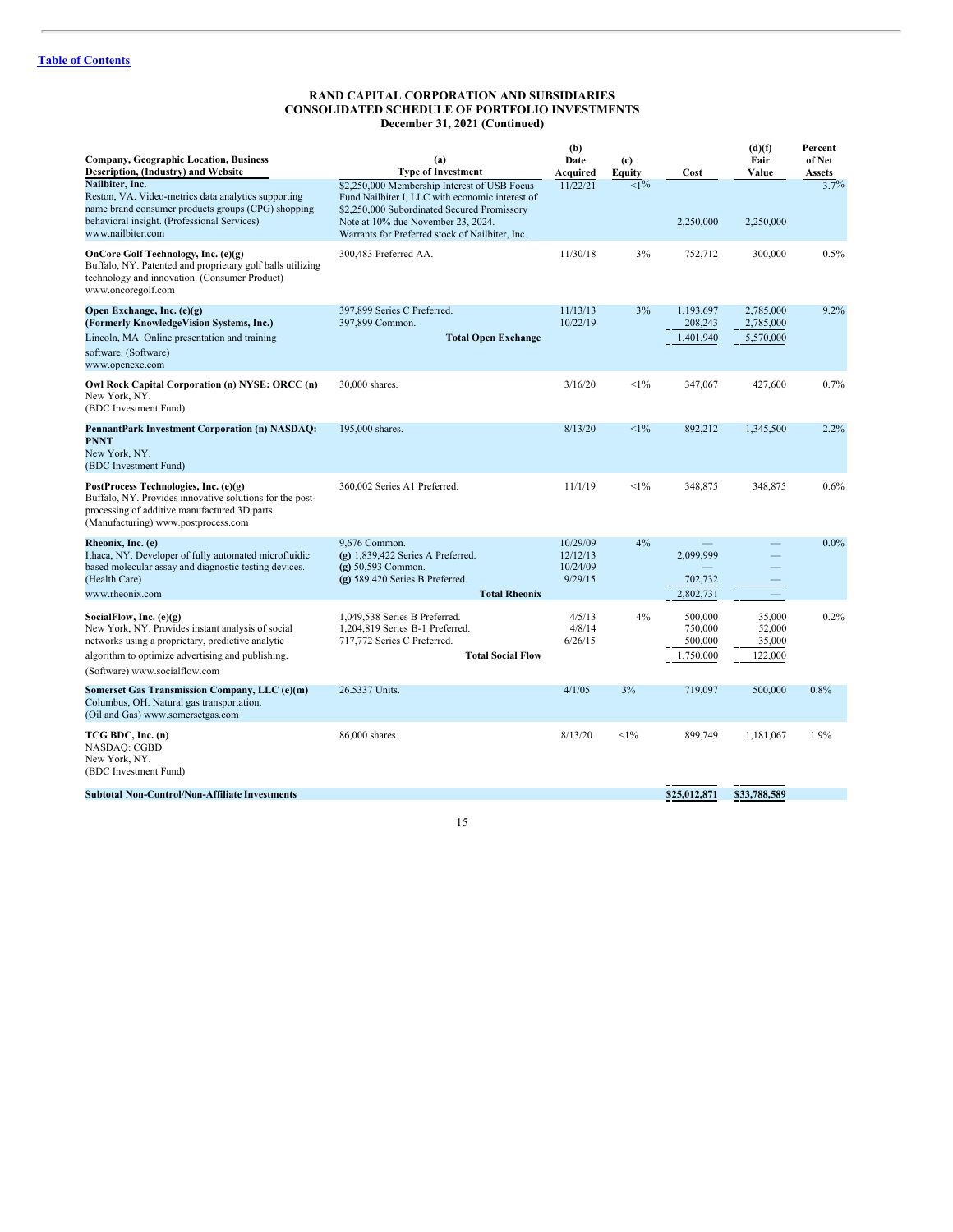| <b>Company, Geographic Location, Business</b><br>Description, (Industry) and Website                                                                                                                                                         | (a)<br><b>Type of Investment</b>                                                                                                                                                               |                            | (b)<br>Date<br>Acquired       | (c)<br><b>Equity</b> | Cost                                           | (d)(f)<br><b>Fair Value</b>                    | Percent<br>of Net<br><b>Assets</b> |
|----------------------------------------------------------------------------------------------------------------------------------------------------------------------------------------------------------------------------------------------|------------------------------------------------------------------------------------------------------------------------------------------------------------------------------------------------|----------------------------|-------------------------------|----------------------|------------------------------------------------|------------------------------------------------|------------------------------------|
| Affiliate Investments - 49.9% of net assets (k)                                                                                                                                                                                              |                                                                                                                                                                                                |                            |                               |                      |                                                |                                                |                                    |
| Applied Image, Inc. Rochester, NY. Global<br>supplier of precision imaged optical components<br>and calibration standards for a wide range of<br>industries and applications. (Manufacturing)<br>www.appliedimage.com                        | \$1,750,000 Term Note at 10% due<br>February 1, 2029.<br>Warrant for 1,167 shares.                                                                                                             | <b>Total Applied Image</b> | 12/31/21<br>12/31/21          | 12%                  | \$1,750,000<br>1,750,000                       | \$1.750,000<br>1,750,000                       | 2.9%                               |
| <b>BMP Swanson Holdco, LLC (g)(m) Plano, TX.</b><br>Designs, installs and maintains a variety of fire<br>protection systems. (Professional Services)<br>www.swansonfire.com                                                                  | \$1,600,000 Term Note at 12% due<br>September 4, 2026.<br>Preferred Membership Interest for 9.29%.                                                                                             | <b>Total BMP Swanson</b>   | 3/4/21<br>3/4/21              | 9%                   | 1,600,000<br>233,333<br>1,833,333              | 1,600,000<br>233,333<br>1,833,333              | 3.0%                               |
| Carolina Skiff LLC (g)(m)<br>Waycross, GA. Manufacturer of ocean fishing<br>and pleasure boats. (Manufacturing)<br>www.carolinaskiff.com                                                                                                     | 6.0825% Class A Common Membership Interest.                                                                                                                                                    |                            | 1/30/04                       | 7%                   | 15,000                                         | 1,300,000                                      | 2.2%                               |
| <b>DSD Operating, LLC (l)(m)</b><br>Duluth, GA. Design and renovate auto<br>dealerships. (Automotive)<br>www.dsdteam.com                                                                                                                     | \$2,745,000 Term Note at 12% (+2% PIK) due<br>September 30, 2026.<br>1,067 Class A Preferred shares.<br>1.067 Class B Common shares.                                                           |                            | 9/30/21                       | 11%                  | 2,759,183<br>1,067,500                         | 2,759,183<br>1,067,500                         | 6.3%                               |
|                                                                                                                                                                                                                                              |                                                                                                                                                                                                | <b>Total DSD</b>           |                               |                      | 3,826,683                                      | 3,826,683                                      |                                    |
| <b>Filterworks Acquisition USA, LLC DBA</b><br>Autotality (I)(m)<br>Deerfield Beach, FL. Provides spray booth<br>equipment, frame repair machines and paint booth<br>filter services for collision shops. (Automotive)<br>www.autotality.com | \$2,283,702 Term Note at 12% (+2% PIK), modified to 4% (+10%)<br>PIK) through March 31, 2022, due December 4, 2023.<br>626 Class A Units.                                                      | <b>Total Filterworks</b>   | 11/8/19<br>12/28/21           | 9%                   | 2,446,617<br>626,243<br>3,072,860              | 2,446,617<br>256,994<br>2,703,611              | 4.5%                               |
| ITA Acquisition, LLC (I) (m)<br>Ormond Beach, FL. Blind and shade<br>manufacturing.<br>(Manufacturing)<br>www.itainc.com                                                                                                                     | \$1,900,000 Term Note at 12% (+2% PIK) due June 21, 2026.<br>(g) \$1,500,000 Term Note at $12\%$ (+2% PIK) due June 21, 2026.<br>(g) 500 Class A Preferred Units and 500 Class B Common Units. | <b>Total ITA</b>           | 6/22/21<br>6/22/21<br>6/22/21 | 24%                  | 1,920,459<br>1,516,152<br>500,000<br>3,936,611 | 1.920.459<br>1,516,152<br>125,000<br>3,561,611 | 5.9%                               |
|                                                                                                                                                                                                                                              |                                                                                                                                                                                                |                            |                               |                      |                                                |                                                |                                    |
| Knoa Software, Inc. (e)(g)<br>New York, NY. End user experience<br>management and performance (EMP) solutions<br>utilizing enterprise applications. (Software)<br>www.knoa.com                                                               | 973,533 Series A-1 Convertible Preferred.<br>1,876,922 Series B Preferred.                                                                                                                     | <b>Total Knoa</b>          | 11/20/12<br>6/9/14            | 7%                   | 750,000<br>479,155<br>1,229,155                | 479,155<br>479,155                             | 0.8%                               |
| Mezmeriz, Inc. (e)(g)<br>Ithaca, NY. Technology company developing<br>novel reality capture tools for 3D mapping, reality<br>modeling, object tracking and classification.<br>(Electronics Developer)<br>www.mezmeriz.com                    | 1,554,565 Series Seed Preferred.                                                                                                                                                               |                            | 5/14/15                       | 12%                  | 742,850                                        |                                                | $0.0\%$                            |
| Microcision LLC (g)<br>Pennsauken Township, NJ. Manufacturer of<br>precision machined medical implants, components<br>and assemblies. (Manufacturing)<br>www.microcision.com                                                                 | Membership Interest Purchase Warrant for 5%.                                                                                                                                                   |                            | 1/10/20                       | $5\%$                | 110,000                                        | 85,000                                         | $0.1\%$                            |
| New Monarch Machine Tool, Inc. (e)(g)<br>Cortland, NY. Manufactures and services<br>vertical/horizontal machining centers.<br>(Manufacturing) www.monarchmt.com                                                                              | 22.84 Common.                                                                                                                                                                                  |                            | 1/17/08                       | 15%                  | 22,841                                         |                                                | $0.0\%$                            |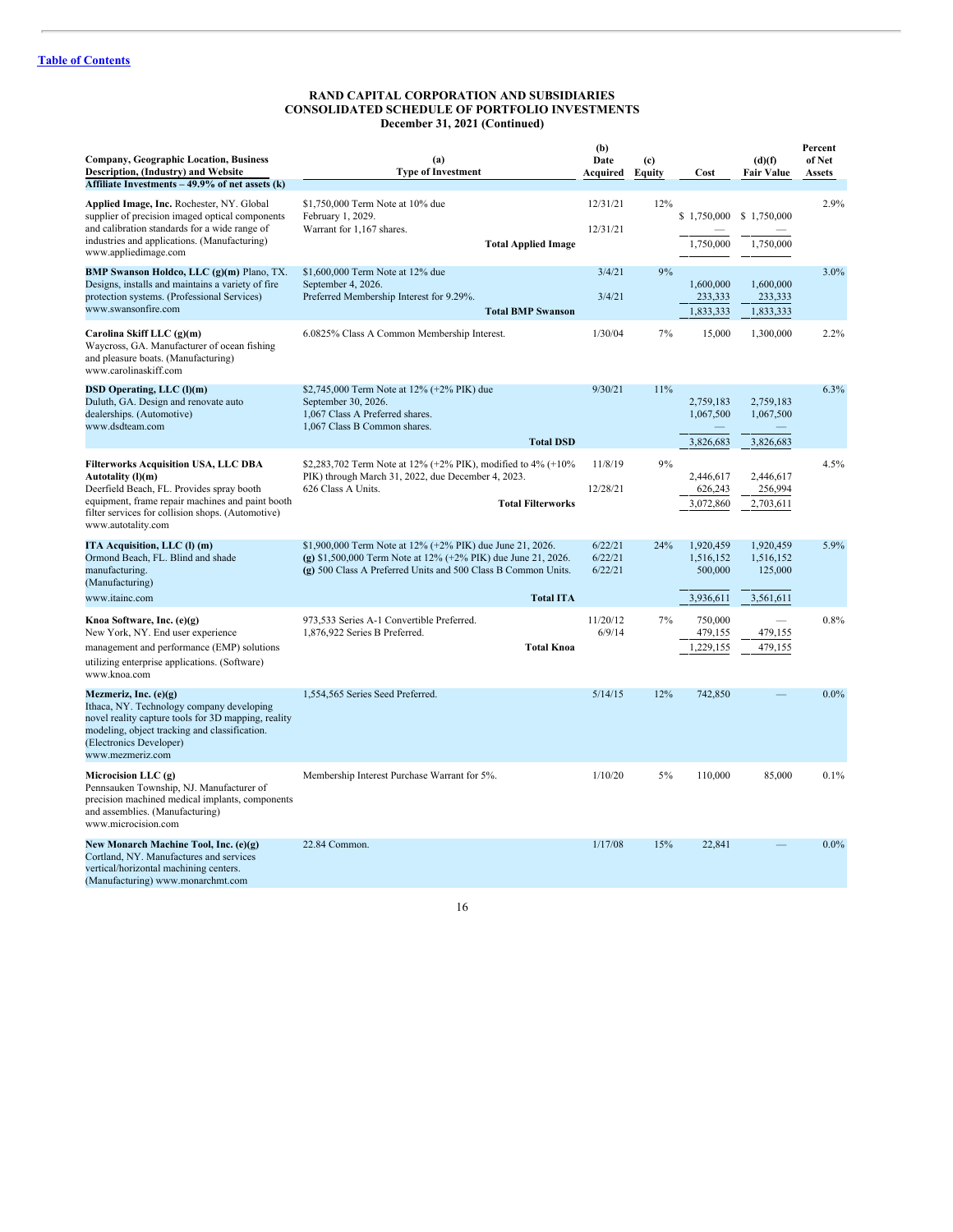|                                                                |                                                              | (b)      |        |              | (d)(f)       | Percent       |
|----------------------------------------------------------------|--------------------------------------------------------------|----------|--------|--------------|--------------|---------------|
| Company, Geographic Location, Business                         | (a)                                                          | Date     | (c)    |              | Fair         | of Net        |
| Description, (Industry) and Website                            | <b>Type of Investment</b>                                    | Acquired | Equity | Cost         | Value        | <b>Assets</b> |
| SciAps, Inc. $(e)(g)$                                          | 187,500 Series A Preferred.                                  | 7/12/13  | 6%     | 1,500,000    | 210,000      | $4.0\%$       |
| Woburn, MA. Instrumentation company                            | 274,299 Series A1 Convertible Preferred.                     | 4/4/14   |        | 504,710      | 96,000       |               |
| producing portable analytical devices using                    | 117,371 Series B Convertible Preferred.                      | 8/31/15  |        | 250,000      | 124,000      |               |
| XRF, LIBS and RAMAN spectroscopy to                            | 113,636 Series C Convertible Preferred.                      | 4/7/16   |        | 175,000      | 84,000       |               |
| identify compounds, minerals, and elements.<br>(Manufacturing) | 369,698 Series C1 Convertible Preferred.                     | 4/7/16   |        | 399,274      | 207,000      |               |
| www.sciaps.com                                                 | 147,059 Series D Convertible Preferred.                      | 5/9/17   |        | 250,000      | 250,000      |               |
|                                                                | Warrant to purchase Series D-1 Preferred.                    | 5/9/17   |        | 45,000       |              |               |
|                                                                | \$1,500,000 Second Amended and Restated Secured              | 8/20/21  |        |              |              |               |
|                                                                | Subordinated Promissory Note at 12% due August 20, 2024.     |          |        | 1,480,000    | 1,480,000    |               |
|                                                                | <b>Total SciAps</b>                                          |          |        | 4,603,984    | 2,451,000    |               |
| Seybert's Billiards Corporation (I)                            | \$1,900,000 Term Note at 12% (+2% PIK) due January 19, 2026. | 11/22/21 | 8%     | 1,907,775    | 1,907,775    | 5.5%          |
| Coldwater, MI. Billiard supplies.                              | Warrant for 4%.                                              | 1/19/21  |        | 25,000       | 25,000       |               |
| (Consumer Product)                                             | (g) \$1,400,000 Term Note at $12\%$ (+2%)                    | 1/19/21  |        |              |              |               |
| www.seyberts.com                                               | PIK) due January 19, 2026.                                   |          |        | 1,406,690    | 1,406,690    |               |
|                                                                | Warrant for 4%.                                              | 1/19/21  |        | 25,000       | 25,000       |               |
|                                                                | <b>Total Seybert's</b>                                       |          |        | 3,364,465    | 3,364,465    |               |
| Tilson Technology Management, Inc. (g)                         | *120,000 Series B Preferred.                                 | 1/20/15  | 9%     | 600,000      | 3,900,000    | 14.7%         |
| Portland, ME. Provides network deployment                      | *21,391 Series C Preferred.                                  | 9/28/16  |        | 200,000      | 695,000      |               |
| construction and information system services                   | *70.176 Series D Preferred.                                  | 9/29/17  |        | 800,000      | 2,280,000    |               |
| management for cellular, fiber optic and wireless              | *15,385 Series E Preferred.                                  | 3/15/19  |        | 500,012      | 500,012      |               |
| systems providers. Its affiliated entity, SQF,<br><b>LLC</b>   | 211,567 SQF Hold Co. Common.                                 | 3/15/19  |        |              | 800,000      |               |
| is a CLEC supporting small cell 5G deployment.                 | 23,077 Series F Preferred.                                   | 6/15/20  |        | 750,003      | 750,003      |               |
| (Professional Services)                                        | <b>Total Tilson</b>                                          |          |        | 2,850,015    | 8,925,015    |               |
| www.tilsontech.com                                             | *2.5% dividend payable quarterly.                            |          |        |              |              |               |
| <b>Subtotal Affiliate Investments</b>                          |                                                              |          |        | \$27,357,797 | \$30,279,873 |               |
| <b>TOTAL INVESTMENTS - 105.5%</b>                              |                                                              |          |        | \$52,370,668 | \$64,068,462 |               |
| <b>LIABILITIES IN EXCESS OF OTHER</b><br>$ASSETS - (5.5%)$     |                                                              |          |        |              | (3,323,046)  |               |
| <b>NET ASSETS - 100%</b>                                       |                                                              |          |        |              | \$60,745,416 |               |
|                                                                |                                                              |          |        |              |              |               |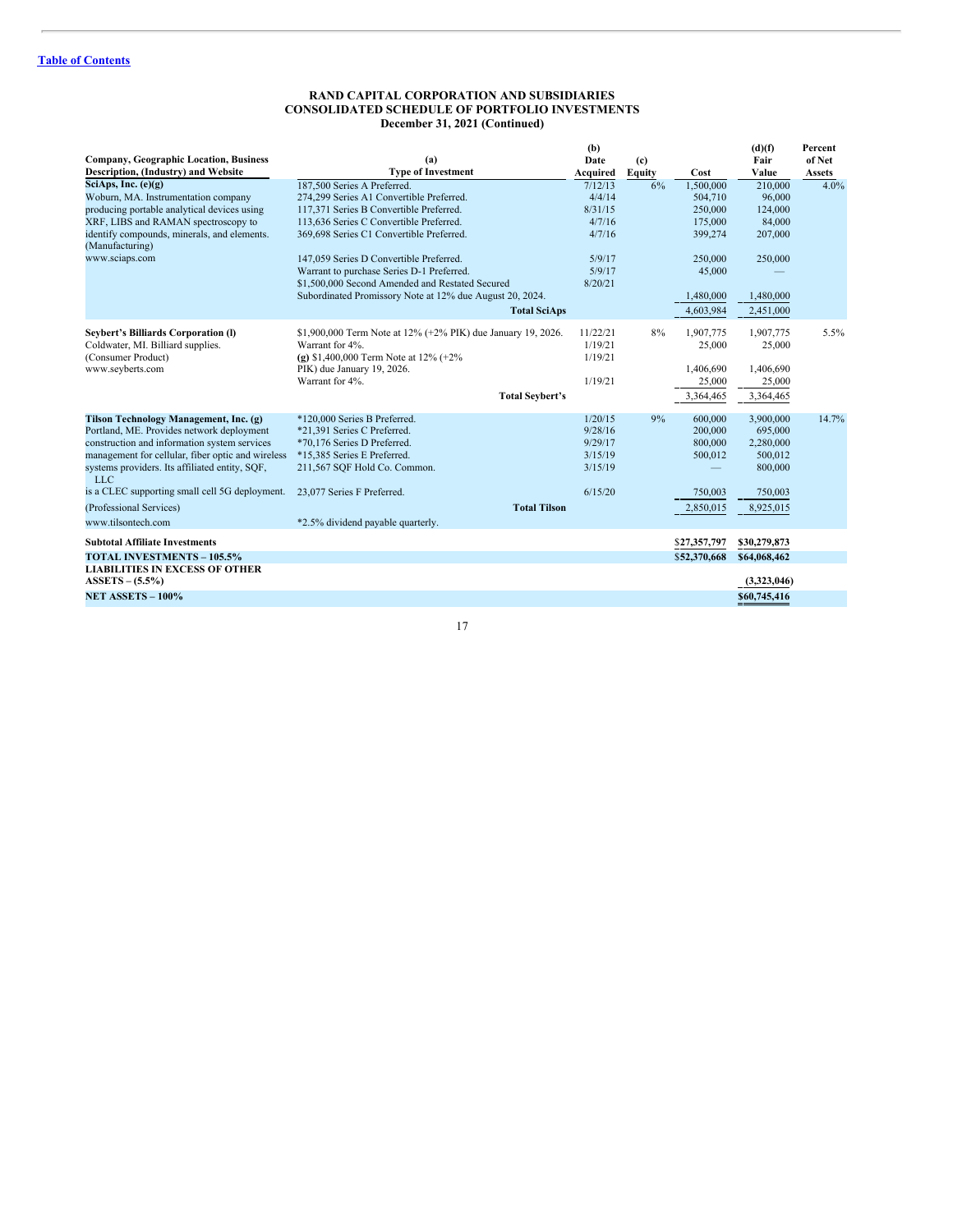#### **Notes to the Consolidated Schedule of Portfolio Investments**

(a) At December 31, 2021, restricted securities represented 78% of the fair value of the investment portfolio. Restricted securities are subject to one or more restrictions on resale and are not freely marketable. Type of investment for equity position is in the form of shares unless otherwise noted as units or interests, i.e., preferred shares, common shares.

(b) The Date Acquired column indicates the date on which the Corporation first acquired an investment.

(c) Each equity percentage estimates the Corporation's ownership interest in the applicable portfolio investment. The estimated ownership is calculated based on the percent of outstanding voting securities held by the Corporation or the potential percentage of voting securities held by the Corporation upon exercise of warrants or conversion of debentures, or other available data. If applicable, the symbol "<1%" indicates that the Corporation holds an equity interest of less than one percent.

(d) The Corporation's investments are carried at fair value in accordance with Financial Accounting Standards Board (FASB) Accounting Standards Codification (ASC) 820 "Fair Value Measurements and Disclosures," which defines fair value and establishes guidelines for measuring fair value. At December 31, 2021, ASC 820 designates 78% of the Corporation's investments as "Level 3" assets. Under the valuation policy of the Corporation, unrestricted publicly traded securities are valued at the average closing price for these securities for the last three trading days of the reporting period. Restricted securities are subject to restrictions on resale and are valued at fair value as determined by our external investment advisor Rand Capital Management, LLC ("RCM") and approved by the Board of Directors. Fair value is considered to be the amount that the Corporation may reasonably expect to receive for portfolio securities when sold on the valuation date. Valuations as of any particular date, however, are not necessarily indicative of amounts which may ultimately be realized as a result of future sales or other dispositions of securities and these favorable or unfavorable differences could be material. Among the factors considered in determining the fair value of restricted securities are the financial condition and operating results, projected operations, and other analytical data relating to the investment. Also considered are the market prices for unrestricted securities of the same class (if applicable) and other matters which may have an impact on the value of the portfolio company (see Note 3. "Investments" to the Consolidated Financial Statements).

(e) These investments are non-income producing. All other investments are income producing. Non-income producing investments have not generated cash payments of interest or dividends including LLC tax-related distributions within the last twelve months or are not expected to do so going forward. If a debt or a preferred equity investment fails to make its most recent payment, then the investment will also be classified as non-income producing.

(f) As of December 31, 2021, the total cost of investment securities was approximately \$52.4 million. Net unrealized appreciation was approximately \$11.7 million, which was comprised of \$21.2 million of unrealized appreciation of investment securities and (\$9.5) million of unrealized depreciation of investment securities. At December 31, 2021, the aggregate gross unrealized gain for federal income tax purposes was \$20.6 million and the aggregate gross unrealized loss for federal income tax purposes was (\$9.6) million. The net unrealized gain for federal income tax purposes was \$11.0 million based on a tax cost of \$53.0 million.

(g) Rand Capital investment held by Rand Capital Sub LLC.

(h) Reduction in cost and value from previously reported balances reflects current principal repayment.

(i) Represents interest due (amounts over \$50,000) from investments included as interest receivable on the Corporation's Consolidated Statements of Financial Position.

(j) Non-Control/Non-Affiliate Investments are investments that are neither Control Investments nor Affiliate Investments.

(k) Affiliate Investments are defined by the Investment Company Act of 1940, as amended ("1940 Act"), as thoseNon-Control investments in companies in which between 5% and 25% of the voting securities are owned by the Corporation.

(l) Payment in kind (PIK) represents earned interest that is added to the cost basis of the investment and due at maturity. The amount of PIK earned is included in the interest rate detailed in the "Type of Investment" column, unless it has been noted with a (+), in which case the PIK is in addition to the face amount of interest due on the security.

(m) Equity holdings are held in a wholly owned (100%) "blocker corporation" of Rand Capital Corporation or Rand Capital Sub LLC for federal income tax and Regulated Investment Company (RIC) compliance.

(n) Publicly traded company.

(o) Control Investments are defined by the 1940 Act as investments in companies in which more than 25% of the voting securities are owned by the Corporation or where greater than 50% of the board representation is maintained (None at December 31, 2021).

(p) Subsequent to December 31, 2021, ACV Auctions' (ACVA) public market share price had a trading range on NASDAQ of \$10.30 to \$19.73 for the period of January 1st to February 28th, 2022. The Corporation's value per share at December 31, 2021 was \$18.81.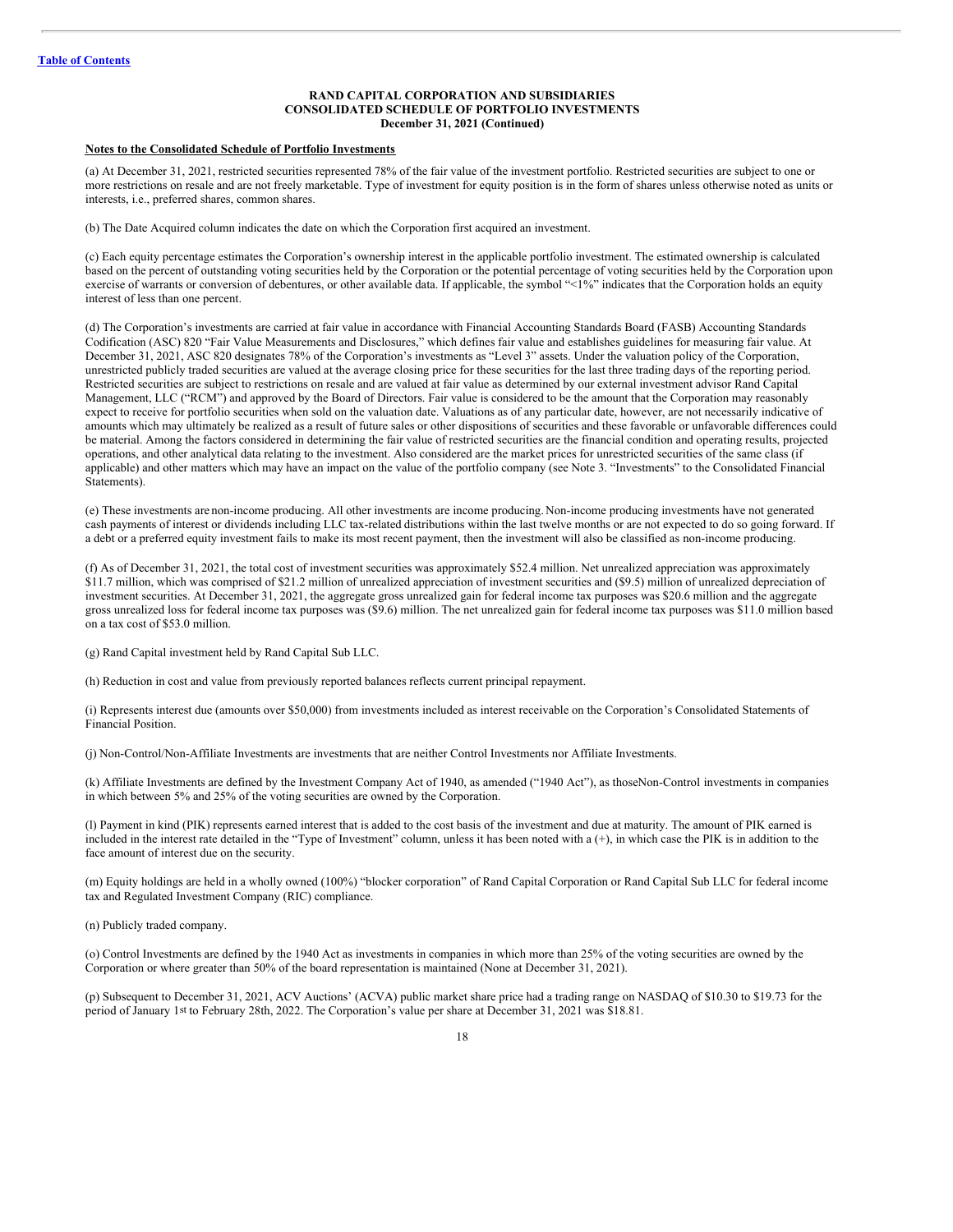## **Investments in and Advances to Affiliates**

| Company                                                        | <b>Type of Investment</b>                                                                                                                                                                                   | January 1,<br>2021, Fair<br>Value | Net Change in<br>Unrealized<br>Appreciation<br>(Depreciation) | Gross<br><b>Additions</b><br>(1) | Gross<br><b>Reductions</b><br>(2) | December 31, Realized<br>2021<br><b>Fair Value</b> | <b>Net</b><br>(Losses)<br>Gains | <b>Amount</b> of<br>Interest/<br>Dividend/<br><b>Fee Income</b><br>(3) |
|----------------------------------------------------------------|-------------------------------------------------------------------------------------------------------------------------------------------------------------------------------------------------------------|-----------------------------------|---------------------------------------------------------------|----------------------------------|-----------------------------------|----------------------------------------------------|---------------------------------|------------------------------------------------------------------------|
| <b>Control Investments:</b>                                    |                                                                                                                                                                                                             |                                   |                                                               |                                  |                                   |                                                    |                                 |                                                                        |
| <b>Empire Genomics Corp.</b>                                   | \$444,915 Secured Promissory Note at 8%<br>due December 31, 2026.<br>1,576,499 common shares.                                                                                                               | \$                                | \$                                                            | $$444,915$ (\$<br>157,655        | $444,915$ ) \$<br>(157, 655)      |                                                    | $($308,676)$ \,                 | 23,068                                                                 |
|                                                                | <b>Total Empire \$</b>                                                                                                                                                                                      |                                   | \$                                                            | 602,570                          | (602, 570)                        |                                                    | (308, 676)                      | 23,068                                                                 |
|                                                                | <b>Total Control Investments \$</b>                                                                                                                                                                         |                                   | \$                                                            | 602,570                          | 602,570) \$<br>(S                 |                                                    | $($ \$308,676 $)$               | 23,068                                                                 |
| <b>Affiliate Investments:</b><br>Applied Image Inc.            | \$1,750,000 Term Note at 10%<br>due December 28, 2028.<br>Warrant for 1,167 shares.<br><b>Total Applied Image</b>                                                                                           |                                   | S                                                             | \$1,750,000 \$<br>1,750,000      |                                   | \$<br>1,750,000 \$<br>1,750,000                    |                                 | 17,500<br>17,500                                                       |
| <b>BMP Swanson Holdco, LLC</b>                                 | \$1,600,000 Term Note at 12%                                                                                                                                                                                |                                   |                                                               |                                  |                                   |                                                    |                                 |                                                                        |
|                                                                | due September 4, 2026.<br>Preferred Membership Interest for 9.29%.                                                                                                                                          |                                   |                                                               | 1,600,000<br>233,333             |                                   | 1,600,000<br>233,333                               |                                 | 166,623                                                                |
|                                                                | <b>Total BMP Swanson</b>                                                                                                                                                                                    |                                   |                                                               | 1,833,333                        |                                   | 1,833,333                                          |                                 | 166,623                                                                |
| Carolina Skiff LLC                                             | 6.0825% Class A Common Membership interest.                                                                                                                                                                 | 1,500,000                         | (200,000)                                                     |                                  |                                   | 1,300,000                                          |                                 | 214,265                                                                |
| <b>ClearView Social, Inc.</b>                                  | 312,500 Series Seed Plus Preferred.                                                                                                                                                                         | 200,000                           |                                                               |                                  | (200,000)                         |                                                    | 135,430                         |                                                                        |
| <b>DSD Operating, LLC</b>                                      | \$2,745,000 Term Note at 12% (+2% PIK)<br>due September 30, 2026.<br>1,067 Class A Preferred shares.<br>1,067 Class B Common shares.                                                                        |                                   |                                                               | 2,759,183<br>1,067,500           |                                   | 2,759,183<br>1,067,500                             |                                 | 103,089                                                                |
|                                                                | <b>Total DSD</b>                                                                                                                                                                                            |                                   |                                                               | 3,826,683                        |                                   | 3,826,683                                          | $\qquad \qquad$                 | 103,089                                                                |
| Filterworks Acquisition USA, LLC \$2,283,702 Term Note at 12%. |                                                                                                                                                                                                             | 2,349,831                         |                                                               | 96,786                           |                                   |                                                    |                                 |                                                                        |
|                                                                | 562.5 Class A Units.                                                                                                                                                                                        | 562,500                           | (369, 249)                                                    | 63,743                           |                                   | 2,446,617<br>256,994                               |                                 | 336,090                                                                |
|                                                                | Total Filterworks 2,912,331                                                                                                                                                                                 |                                   | (369, 249)                                                    | 160,529                          |                                   | 2,703,611                                          |                                 | 336,090                                                                |
| <b>ITA Acquisition LLC</b>                                     | \$1,900,000 Term Note at 12% (+2% PIK)<br>due June 22, 2026.<br>(g) \$1,500,000 Term Note at 12% (+2% PIK)<br>due June 22, 2026.<br>(g) 500 Class A Preferred Units and 500 Class B                         |                                   |                                                               | 1,920,459<br>1,516,152           |                                   | 1,920,459<br>1,516,152                             |                                 | 147,049<br>118,220                                                     |
|                                                                | Common Units.                                                                                                                                                                                               |                                   | (375,000)                                                     | 500,000                          |                                   | 125,000                                            |                                 | 14,096                                                                 |
|                                                                | <b>Total ITA</b>                                                                                                                                                                                            |                                   | (375,000)                                                     | 3,936,611                        |                                   | 3,561,611                                          |                                 | 279,365                                                                |
| Knoa Software, Inc.                                            | 973,533 Series A-1 Convertible Preferred.<br>1,876,922 Series B Preferred.                                                                                                                                  | 544,860<br>479,155                | (544, 860)                                                    |                                  |                                   | 479,155                                            |                                 | 87,771<br>$\overline{\phantom{m}}$                                     |
|                                                                | <b>Total Knoa</b>                                                                                                                                                                                           | 1,024,015                         | (544, 860)                                                    |                                  |                                   | 479,155                                            |                                 | 87,771                                                                 |
| Mezmeriz, Inc.                                                 | 1,554,565 Series Seed Preferred.                                                                                                                                                                            |                                   |                                                               |                                  |                                   |                                                    | $\overline{\phantom{m}}$        |                                                                        |
| <b>Microcision LLC</b>                                         | \$1,500,000 Subordinated Promissory Note at 10%.                                                                                                                                                            | 1,411,997                         | $\overline{\phantom{0}}$                                      | 88,003                           | (1,500,000)                       | $\overline{\phantom{0}}$                           | 57,215                          | 126,711                                                                |
|                                                                | Membership Interest Purchase Warrant for 5%.<br>Total Microcision 1,506,997                                                                                                                                 | 95,000                            | (10,000)<br>(10,000)                                          | 88,003                           | (1,500,000)                       | 85,000<br>85,000                                   | 57,215                          | 126,711                                                                |
| New Monarch Machine Tool, Inc.                                 | 22.84 Common.                                                                                                                                                                                               | 22,841                            | (22, 841)                                                     |                                  |                                   |                                                    |                                 |                                                                        |
| <b>OnCore Golf Technology, Inc.</b>                            | 300,483 Series AA Preferred.                                                                                                                                                                                | 300,000                           |                                                               |                                  | (300,000)                         |                                                    |                                 |                                                                        |
| SciAps, Inc.                                                   | 187,500 Series A Preferred.<br>274,299 Series A-1 Convertible Preferred.<br>117,371 Series B Convertible Preferred.<br>113,636 Series C Convertible Preferred.<br>369,698 Series C-1 Convertible Preferred. | -<br>$\overline{\phantom{0}}$     | 210,000<br>96,000<br>124,000<br>84,000<br>207,000             |                                  |                                   | 210,000<br>96,000<br>124,000<br>84,000<br>207,000  |                                 |                                                                        |
|                                                                | 147,059 Series D Convertible Preferred.                                                                                                                                                                     | 250,000                           |                                                               | $\overline{\phantom{0}}$         |                                   | 250,000                                            |                                 | $\overbrace{\qquad \qquad }^{}$                                        |
|                                                                | Warrant to Purchase Series D-1 Preferred.                                                                                                                                                                   |                                   |                                                               |                                  |                                   |                                                    |                                 |                                                                        |
|                                                                | \$1,500,000 Subordinated Promissory Note at 12%. 1,465,000<br>Total SciAps 1,715,000                                                                                                                        |                                   | 721,000                                                       | 15,000<br>15,000                 |                                   | 1,480,000<br>2,451,000                             |                                 | 215,000<br>215,000                                                     |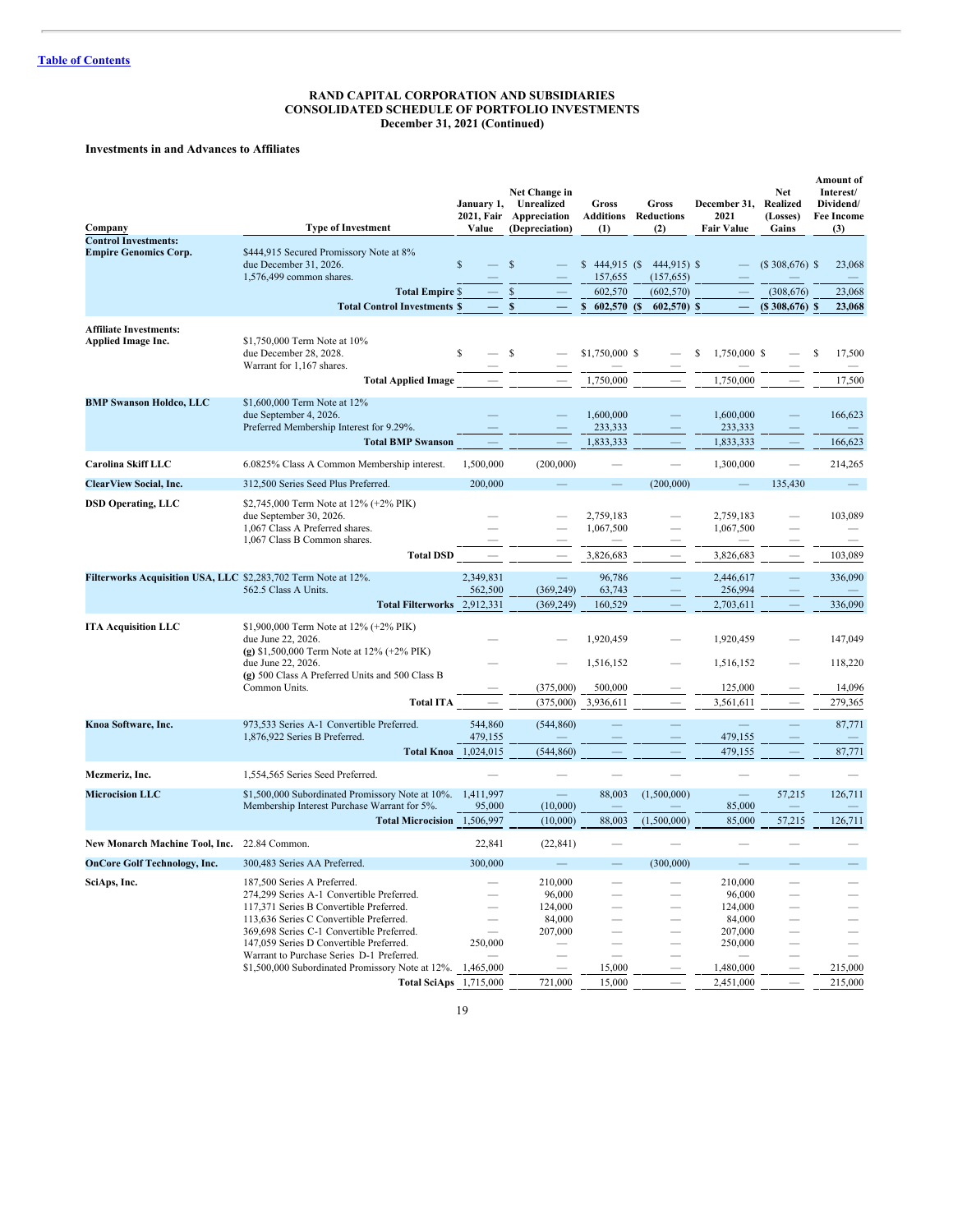| Company                                                        | <b>Type of Investment</b>                               |                        | January 1,<br>2021, Fair<br>Value | Net Change in<br><b>Unrealized</b><br>Appreciation<br>(Depreciation) | Gross<br>Additions<br>(1) | Gross<br><b>Reductions</b><br>(2) | December 31,<br>2021<br><b>Fair Value</b>                                   | <b>Net</b><br><b>Realized</b><br>(Losses)<br>Gains | <b>Amount of</b><br>Interest/<br>Dividend/<br><b>Fee Income</b><br>(3) |
|----------------------------------------------------------------|---------------------------------------------------------|------------------------|-----------------------------------|----------------------------------------------------------------------|---------------------------|-----------------------------------|-----------------------------------------------------------------------------|----------------------------------------------------|------------------------------------------------------------------------|
| <b>Seybert's Billiards Corporation</b>                         | \$1,400,000 Term Note at 12% (+2% PIK)                  |                        |                                   |                                                                      |                           |                                   |                                                                             |                                                    |                                                                        |
|                                                                | due January 19, 2026.<br>Warrant for 4%.                |                        |                                   |                                                                      | 1,907,774                 |                                   | 1,907,774                                                                   |                                                    | 209,904                                                                |
|                                                                | (g) \$1,400,000 Term Note at 12% (+2% PIK)              |                        |                                   |                                                                      | 25,000                    |                                   | 25,000                                                                      |                                                    |                                                                        |
|                                                                | due January 19, 2026.                                   |                        |                                   |                                                                      | 1,406,690                 |                                   | 1,406,690                                                                   |                                                    | 201,922                                                                |
|                                                                | Warrant for 4%.                                         |                        |                                   |                                                                      | 25,000                    |                                   | 25,000                                                                      |                                                    |                                                                        |
|                                                                |                                                         | <b>Total Seybert's</b> |                                   |                                                                      | 3,364,464                 |                                   | 3,364,464                                                                   |                                                    | 411,826                                                                |
| Tilson Technology Management, Inc. 120,000 Series B Preferred. |                                                         |                        | 1,950,000                         | 1,950,000                                                            |                           |                                   | 3,900,000                                                                   |                                                    | 52,500                                                                 |
|                                                                | 21,391 Series C Preferred.                              |                        | 347,604                           | 347,396                                                              |                           |                                   | 695,000                                                                     |                                                    |                                                                        |
|                                                                | 70,176 Series D Preferred.                              |                        | 1,140,360                         | 1,139,640                                                            |                           |                                   | 2,280,000                                                                   |                                                    |                                                                        |
|                                                                | 15,385 Series E Preferred.                              |                        | 500,012                           |                                                                      |                           |                                   | 500,012                                                                     | —                                                  |                                                                        |
|                                                                | 23,077 Series F Preferred.                              |                        | 750,003                           |                                                                      |                           |                                   | 750,003                                                                     |                                                    |                                                                        |
|                                                                | 211,567 SQF Hold Co. Common.                            |                        | 22,036                            | 777,964                                                              |                           |                                   | 800,000                                                                     | _                                                  |                                                                        |
|                                                                |                                                         | <b>Total Tilson</b>    | 4,710,015                         | 4,215,000                                                            |                           |                                   | 8,925,015                                                                   |                                                    | 52,500                                                                 |
|                                                                | Total Affiliate Investments \$13,891,199 \$             |                        |                                   |                                                                      | 3,414,050 \$14,974,623    | $(S2,000,000)$ S                  | 30,279,872 \$192,645                                                        |                                                    | \$2,010,740                                                            |
|                                                                | Total Control and Affiliate Investments \$13,891,199 \$ |                        |                                   |                                                                      |                           |                                   | 3,414,050 \$15,577,193 (\$2,602,570) \$ 30,279,872 (\$116,031) \$ 2,033,808 |                                                    |                                                                        |

This schedule should be read in conjunction with the Corporation's Consolidated Financial Statements, including the Notes to the Consolidated Financial Statements and the Consolidated Schedule of Portfolio Investments.

- (1) Gross additions include increases in the cost basis of investments resulting from new portfolio investments, follow on investments, capitalized interest and the accretion of discounts. Gross additions also include the movement of an existing portfolio company into this category and out of another category.
- (2) Gross reductions include decreases in the cost basis of investments resulting from principal repayments, sales, note conversions, the exchange of existing securities for new securities and the movement of an existing portfolio company out of this category and into another category.
- (3) Represents the total amount of interest, fees or dividends credited to income for the portion of the period an investment was included in "Control or Affiliate" categories, respectively.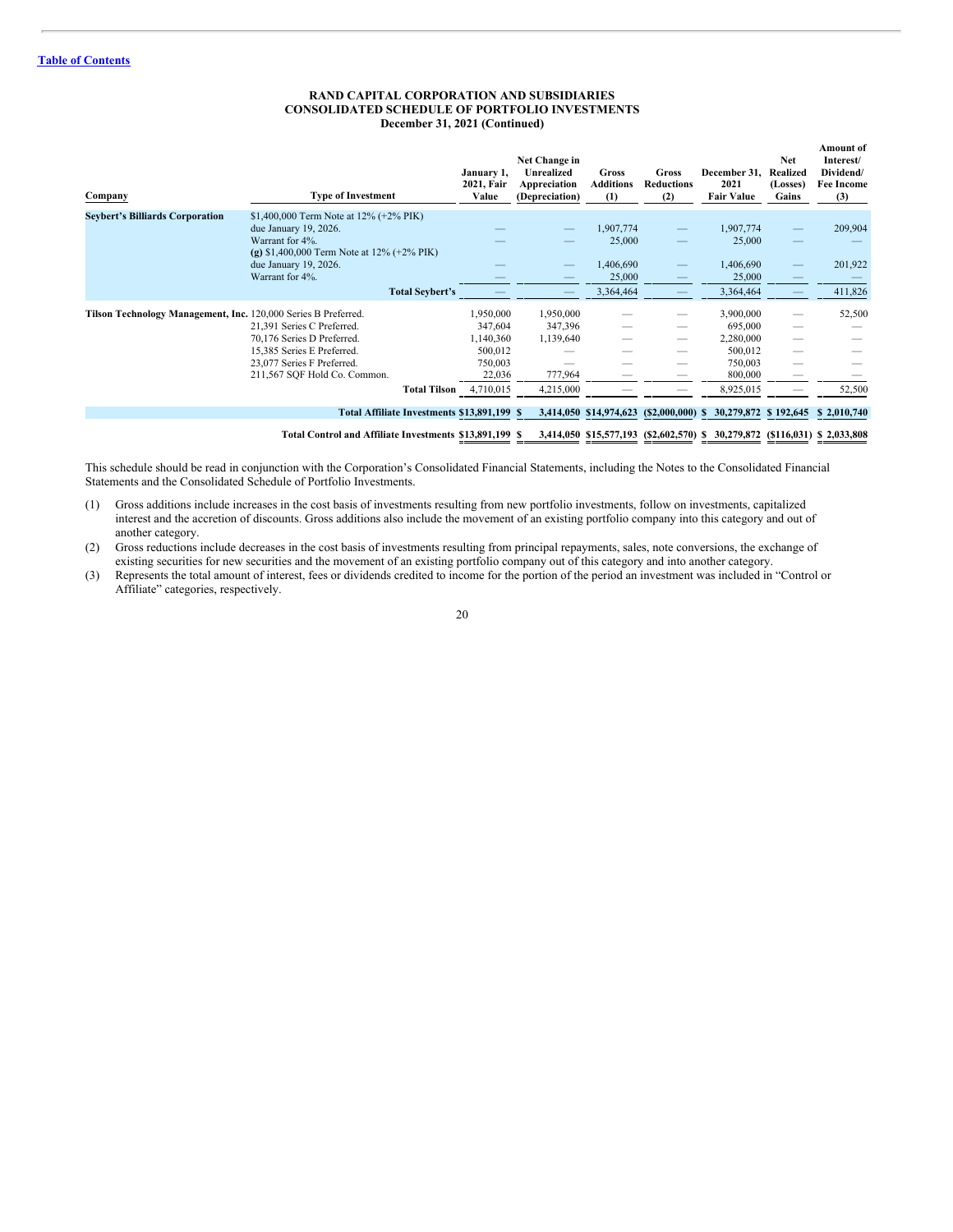|                                | <b>Percentage of Total</b>  |  |  |  |  |
|--------------------------------|-----------------------------|--|--|--|--|
|                                | Investments (at fair value) |  |  |  |  |
| <b>Industry Classification</b> | as of December 31, 2021     |  |  |  |  |
| Software                       | 26.3%                       |  |  |  |  |
| <b>Professional Services</b>   | 23.1                        |  |  |  |  |
| Manufacturing                  | 16.8                        |  |  |  |  |
| <b>Consumer Product</b>        | 11.8                        |  |  |  |  |
| Automotive                     | 10.2                        |  |  |  |  |
| <b>BDC</b> Investment Funds    | 8.7                         |  |  |  |  |
| Healthcare                     | 2.3                         |  |  |  |  |
| Oil and Gas                    | 0.8                         |  |  |  |  |
| <b>Total Investments</b>       | $100\%$                     |  |  |  |  |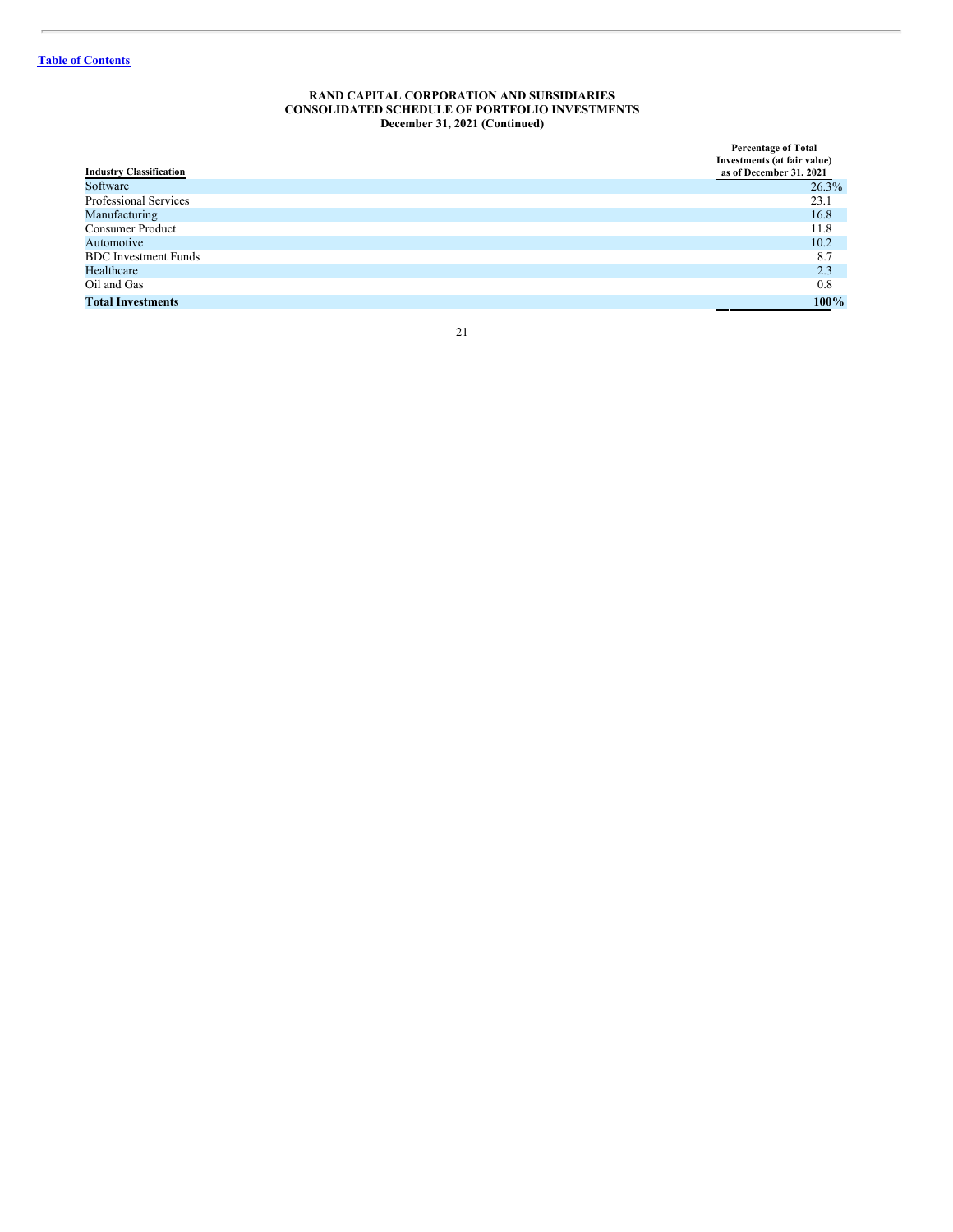#### <span id="page-24-0"></span>**Rand Capital Corporation and Subsidiaries Notes to the Consolidated Financial Statements (Unaudited)**

#### **Note 1. ORGANIZATION**

Rand Capital Corporation ("Rand", "we", "us" and "our") was incorporated under the laws of New York in February 1969. We completed our initial public offering in 1971 and operated as an internally managed, closed end, diversified, management investment company from that time until November 2019.

In November 2019, Rand completed a stock sale transaction (the "Closing") with East Asset Management ("East"). The transaction consisted of a \$25 million investment in Rand by East, in the form of cash and contributed portfolio assets, in exchange for approximately 8.3 million shares of Rand common stock. East owns approximately 64% of Rand Capital's outstanding common stock at March 31, 2022. Concurrent with the Closing, Rand's management and staff became employees of Rand Capital Management, LLC ("RCM"), a registered investment adviser that has been retained by Rand as its external investment adviser and administrator (the Closing and the retention of RCM as our investment adviser and administrator are collectively referred to herein as the "Transaction"). In connection with a change of control of RCM (the "Adviser Change of Control"), Rand's shareholders approved a new investment advisory and management agreement (the "Investment Management Agreement") with RCM at a special meeting of shareholders held on December 16, 2020 (the "Special Meeting"). The terms of the Investment Management Agreement are identical to those contained in the prior investment management agreement that was in effect prior to the Adviser Change of Control (the "Prior Investment Management Agreement") with RCM continuing to provide investment advisory and management services to Rand. Following approval by Rand's shareholders at the Special Meeting, Rand, on December 31, 2020, entered into the Investment Management Agreement and a new administration agreement (the "Administration Agreement") with RCM and terminated the prior administration agreement (the "Prior Administration Agreement"). The terms of the Administration Agreement are identical to those contained in the Prior Administration Agreement. Pursuant to the terms of the Investment Management Agreement, Rand pays RCM a base management fee and may pay an incentive fee, if specified benchmarks are met.

In connection with the Closing, we also entered into a shareholder agreement by and between Rand and East (the "Shareholder Agreement"). Pursuant to the terms of the Shareholder Agreement, East has the right to designate two or three persons, depending upon the size of the Board of Directors of Rand (the "Board"), for nomination for election to the Board. East has the right to designate (i) up to two persons if the size of the Board is composed of fewer than seven directors or (ii) up to three persons if the size of the Board is composed of seven or more directors. East's right to designate persons for nomination for election to the Board under the Shareholder Agreement is the exclusive means by which East may designate or nominate persons for election to the Board. The Board currently consists of five directors, and East's designees are Adam S. Gusky and Benjamin E. Godley.

After the completion of the Transaction, we are an externally managed,closed-end, diversified management investment company. We have elected to be regulated as a business development company ("BDC") under the Investment Company Act of 1940, as amended (the "1940 Act"). As a BDC, we are required to comply with certain regulatory requirements specified in the 1940 Act. For instance, we generally have to invest at least 70% of our total assets in "qualifying assets" and provide managerial assistance to the portfolio companies in which we invest. See "Item 1. Business - Regulations, Business Development Company Regulations" in our Annual Report on Form 10-K for the year ended December 31, 2021.

Prior to 2021, we made the majority of our investments through our wholly owned subsidiary, Rand Capital SBIC, Inc. ("Rand SBIC"), which operated as a small business investment company ("SBIC") and was licensed by the U.S. Small Business Administration ("SBA") from 2002 until December 2021. Until December 2021, Rand SBIC also operated as a BDC. Rand SBIC's board of directors was comprised of the same directors that make up the board of directors of Rand, a majority of whom are not "interested persons" as defined by the 1940 Act.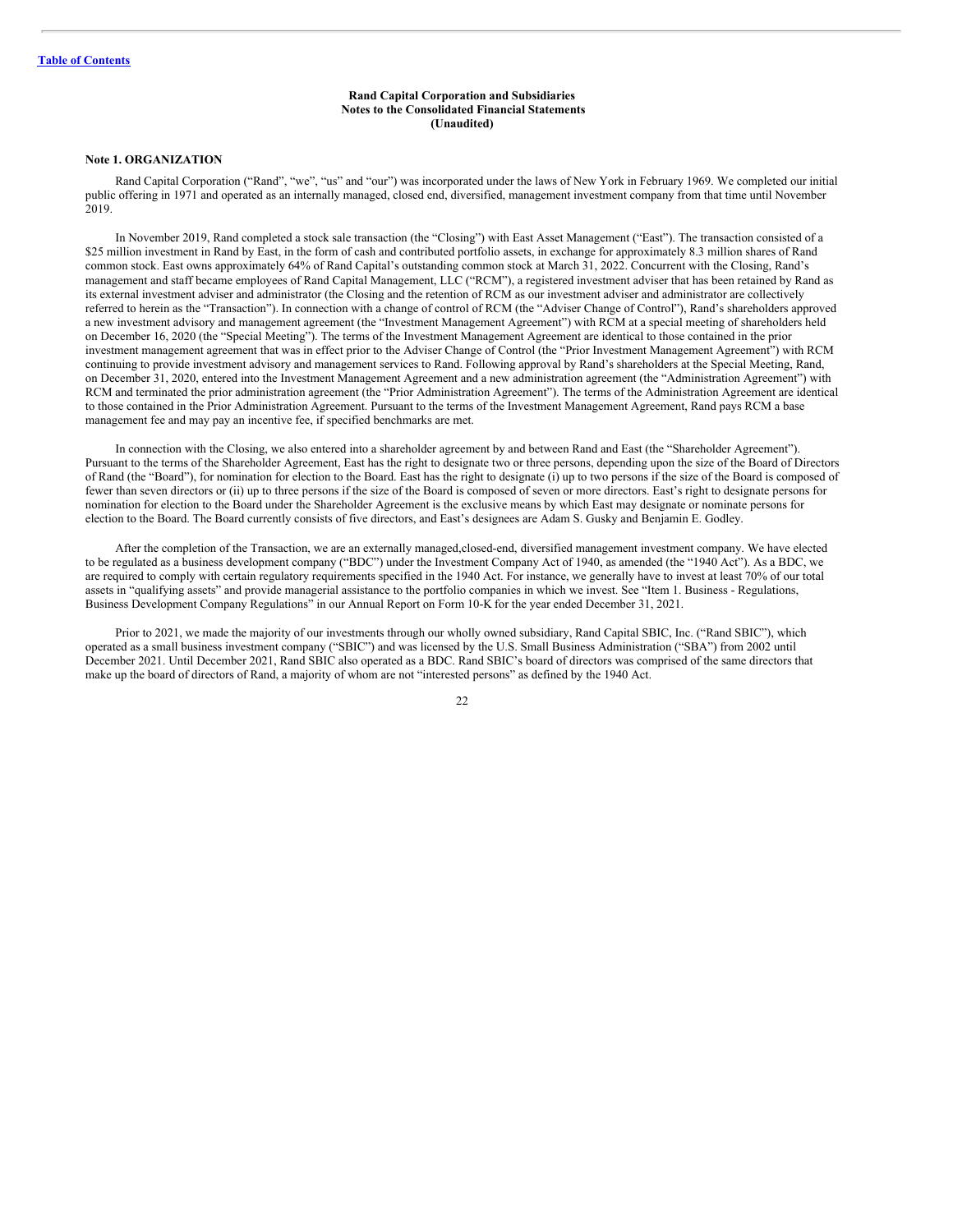In November 2021, Rand SBIC repaid, in full, all of its outstandingSBA-guaranteed debentures and surrendered its SBIC license. In connection with the surrender of its SBIC license, Rand SBIC changed its name to Rand Capital Sub, Inc. ("Rand Sub"), withdrew its election to be regulated as a BDC, and merged with and into Rand Capital Sub LLC, a Delaware limited liability company, a wholly owned subsidiary of Rand.

In connection with the completion of the Transaction, we adopted an investment strategy focused on higher yielding debt investments and elected to be treated as a regulated investment company ("RIC") for U.S. Federal income tax purposes as of January 1, 2020 on our U.S. Federal tax return for the 2020 tax year. As required for the RIC election, we paid a special dividend to shareholders to distribute all of our accumulated earnings and profits since inception to 2019.

The Board declared the following quarterly cash dividend during the quarter ended March 31, 2022:

|                                                                                                                                 | Dividend/Share |                    |                     |
|---------------------------------------------------------------------------------------------------------------------------------|----------------|--------------------|---------------------|
| Quarter<br><u> 1989 - 1991 - 1992 - 1993 - 1994 - 1994 - 1994 - 1994 - 1994 - 1994 - 1994 - 1994 - 1994 - 1994 - 1994 - 199</u> | Amount         | <b>Record Date</b> | <b>Payment Date</b> |
| 1 <sub>st</sub>                                                                                                                 | \$0.15         | March 15, 2022     | March 29, 2022      |

In order to qualify to make the RIC election, Rand placed several of its equity investments in newly formed holding companies that facilitate a tax structure that is advantageous to the RIC election. Rand has the following wholly owned blocker companies in place at March 31, 2022: Rand Somerset Holdings Corp., Rand Carolina Skiff Holdings Corp., Rand DSD Holdings Corp., Rand Filterworks Holdings Corp., Rand ITA Holdings Corp., and Rand BMP Swanson Holdings Corp., LLC (the "Blocker Corps"). These subsidiaries are consolidated using United States generally accepted accounting principles ("GAAP") for financial reporting purposes.

On October 7, 2020, Rand, RCM and certain of their affiliates received exemptive relief from the Securities and Exchange Commission ("SEC") to permit Rand to co-invest in portfolio companies with certain other funds, including other BDCs and registered investment companies, managed by RCM and certain of its affiliates in a manner consistent with Rand's investment objective, positions, policies, strategies and restrictions as well as regulatory requirements, subject to compliance with certain conditions (the "Order"). Pursuant to the Order, Rand is generally permitted to co-invest with affiliated funds if a "required majority" (as defined in Section 57(o) of the 1940 Act) of Rand's independent directors make certain conclusions in connection with a co-investment transaction, including that (1) the terms of the transaction, including the consideration to be paid, are reasonable and fair to Rand and its shareholders and do not involve overreaching in respect to Rand or its shareholders on the part of any person concerned and (2) the transaction is consistent with the interests of Rand's shareholders and is consistent with Rand's investment objective and strategies. On March 29, 2021, the SEC granted approval for a new exemptive relief order (the "New Order") that supersedes the Order and permits the Corporation to co-invest with affiliates of RCM and Callodine Group, LLC ("Callodine") in connection with the completion of the Adviser Change of Control. Callodine holds a controlling interest in RCM.

The accompanying financial statements describe the operations of Rand and its wholly-owned subsidiaries Rand Sub and the Blocker Corps, (collectively, the "Corporation").

Our corporate office is located in Buffalo, NY and our website address is www.randcapital.com. We make available on our website our annual and quarterly reports, proxy statements and other information as soon as reasonably practicable after such material is filed with the Securities and Exchange Commission ("SEC"). Our shares are traded on the Nasdaq Capital Market under the ticker symbol "RAND."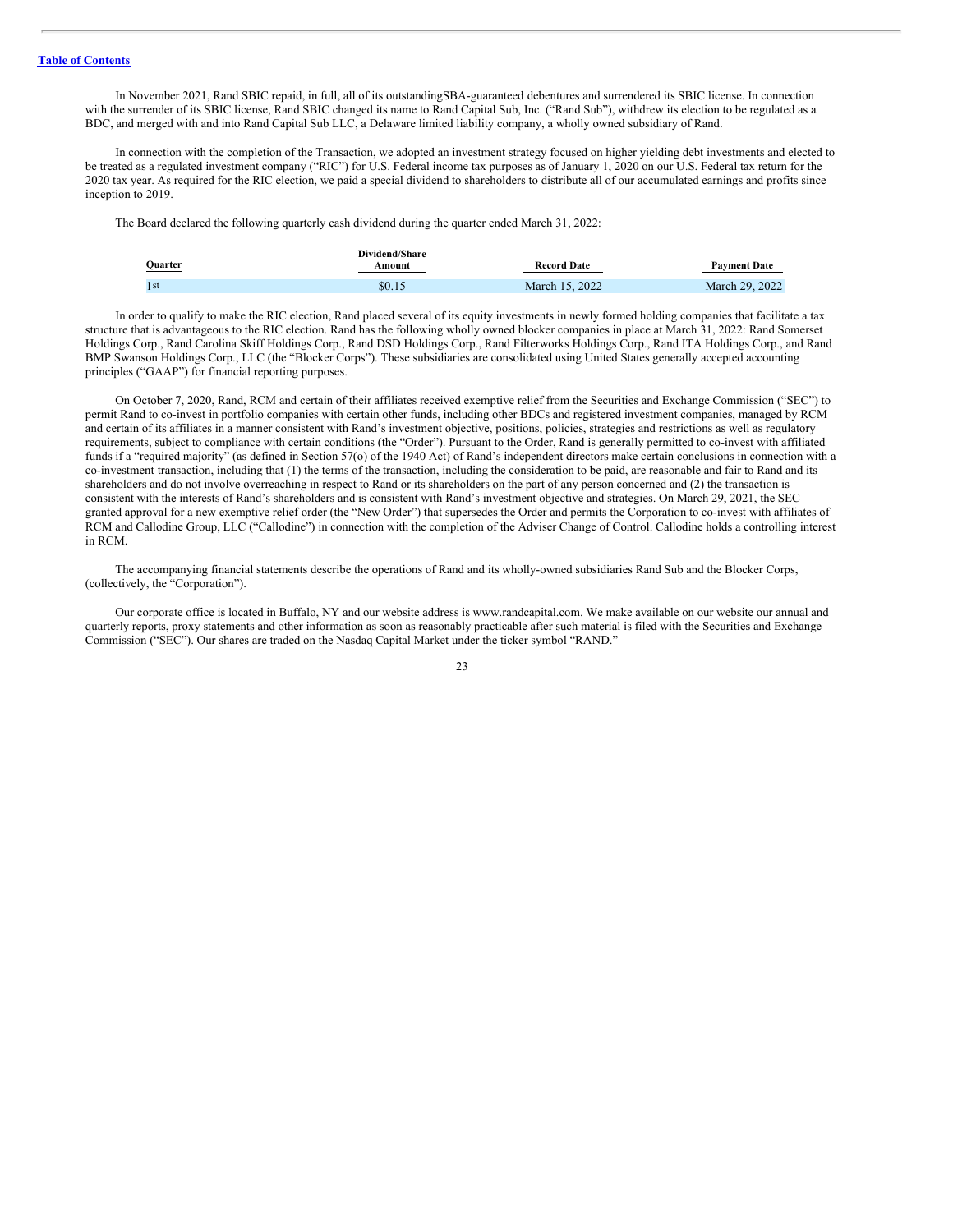#### **Note 2. SUMMARY OF SIGNIFICANT ACCOUNTING POLICIES**

*Basis of Presentation* – It is our opinion that the accompanying consolidated financial statements include all adjustments of a normal recurring nature necessary for a fair presentation in accordance with GAAP of the consolidated financial position, results of operations, cash flows and statement of changes in net assets for the interim periods presented. Certain information and note disclosures normally included in audited annual consolidated financial statements prepared in accordance with GAAP have been omitted; however, we believe that the disclosures made are adequate to make the information presented herein not misleading. The interim results for the three months ended March 31, 2022 are not necessarily indicative of the results to be expected for the full year.

These statements should be read in conjunction with the consolidated financial statements and the notes included in our Annual Report on Form 10-K for the year ended December 31, 2021. Information contained in this filing should also be reviewed in conjunction with our related filings with the SEC prior to the date of this report.

*Principles of Consolidation* - The consolidated financial statements include the accounts of Rand and its wholly owned subsidiaries. All intercompany accounts and transactions have been eliminated in consolidation.

*Fair Value of Financial Instruments* – The carrying amounts reported in the consolidated statement of financial position of cash, interest receivable, accounts payable and accrued expenses approximate fair value because of the immediate or short-term nature of these financial instruments.

*Investment Classification –* In accordance with the provisions of the 1940 Act, the Corporation classifies its investments by level of control. Under the 1940 Act, "Control Investments" are investments in companies that the Corporation is deemed to "Control" because it owns more than 25% of the voting securities of the company or has greater than 50% representation on the company's board. "Affiliate Investments" are companies in which the Corporation owns between 5% and 25% of the voting securities. "Non-Control/Non-Affiliate Investments" are those companies that are neither Control Investments nor Affiliate Investments.

*Investments* - Investments are valued at fair value as determined in good faith by RCM and approved by our Board. The Corporation invests in loan instruments, debt instruments, and equity instruments. There is no single standard for determining fair value in good faith. As a result, determining fair value requires that judgment be applied to the specific facts and circumstances of each portfolio investment while employing a consistent valuation process. The Corporation analyzes and values each investment quarterly, and records unrealized depreciation for an investment that it believes has become impaired, including where collection of a loan or debt security or realization of the recorded value of an equity security is doubtful. Conversely, the Corporation will record unrealized appreciation if it believes that an underlying portfolio company has appreciated in value and, therefore, its equity securities have also appreciated in value. These estimated fair values may differ from the values that would have been used had a ready market for the investments existed and these differences could be material if RCM's assumptions and judgments differ from results of actual liquidation events. Under the valuation policy of the Corporation, unrestricted publicly traded securities are valued at the average closing price for these securities for the last three trading days of the reporting period.

*Qualifying Assets* - More than 70% of the Corporation's investments were made in qualifying privately held small business enterprises, that were not investment companies, are principally based in the United States, and represent qualifying assets as defined by Section 55(a) of the 1940 Act.

*Revenue Recognition -Interest Income* - Interest income is recognized on the accrual basis except where the investment is in default or otherwise presumed to be in doubt. In such cases, interest is recognized at the time of receipt. A reserve for possible losses on interest receivable is maintained when appropriate.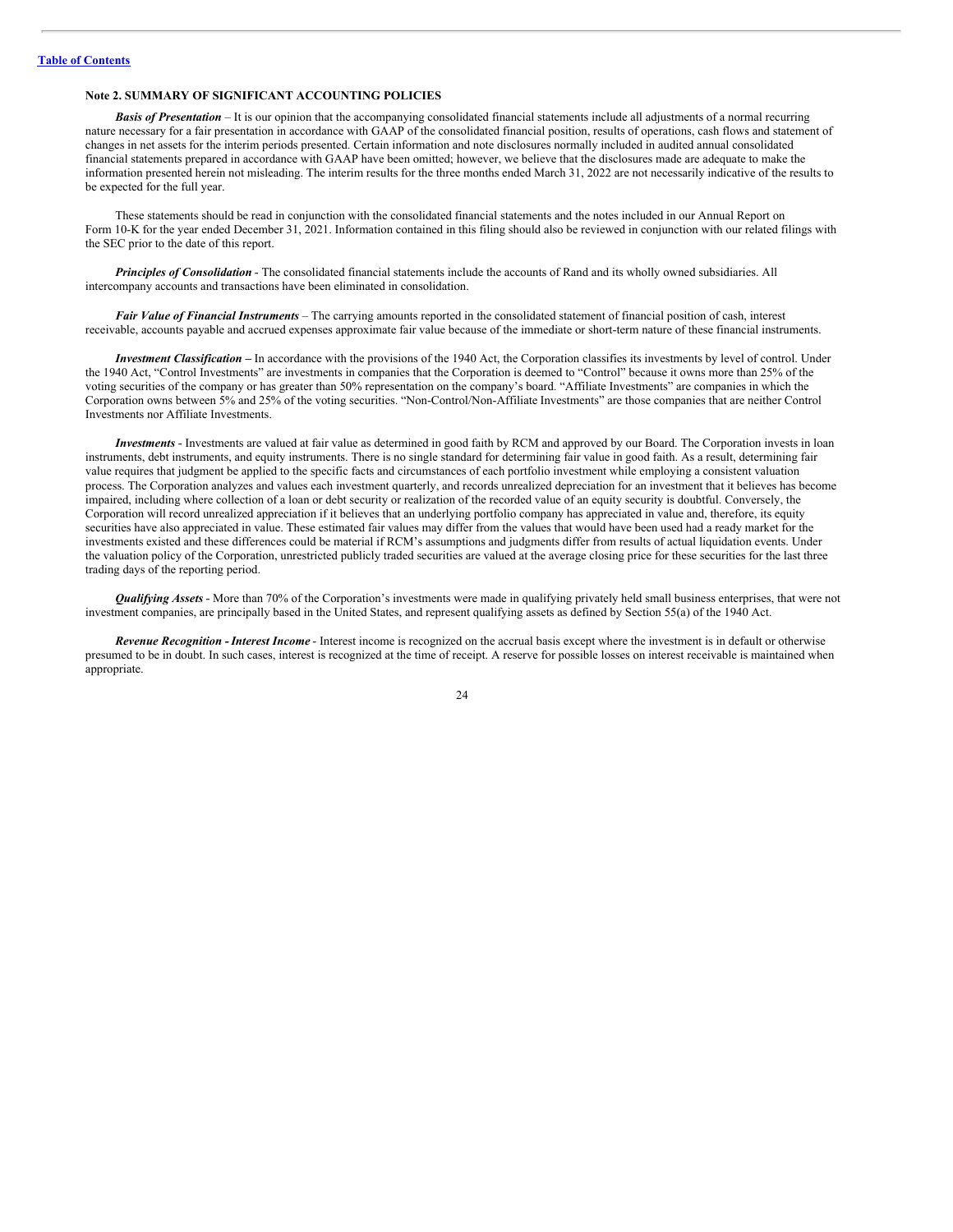The Corporation holds debt securities in its investment portfolio that containpayment-in-kind ("PIK") interest provisions. PIK interest, computed at the contractual rate specified in each debt agreement, is added to the principal balance of the debt and is recorded as interest income. Thus, the actual collection of this interest may be deferred until the time of debt principal repayment.

*Revenue Recognition - Dividend Income*– The Corporation may receive cash distributions from portfolio companies that are limited liability companies or corporations, and these distributions are classified as dividend income on the consolidated statement of operations. Dividend income is recognized on an accrual basis when it can be reasonably estimated.

The Corporation may hold preferred equity securities that contain cumulative dividend provisions. Cumulative dividends are recorded as dividend income, if declared and deemed collectible, and any dividends in arrears are recognized into income and added to the balance of the preferred equity investment. The actual collection of these dividends in arrears may be deferred until such time as the preferred equity is redeemed.

*Revenue Recognition - Fee Income*- Consists of the revenue associated with the amortization of financing fees charged to the portfolio companies upon successful closing of financings and income associated with portfolio company board attendance fees.

*Realized Gain or Loss and Unrealized Appreciation or Depreciation of Investments*- Amounts reported as realized gains and losses are measured by the difference between the proceeds from the sale or exchange and the cost basis of the investment without regard to unrealized gains or losses recorded in prior periods. The cost of securities that have, in management's judgment, become worthless are written off and reported as realized losses when appropriate. Unrealized appreciation or depreciation reflects the difference between the fair value of the investments and the cost basis of the investments.

*Original Issue Discount* – Investments may include "original issue discount" or OID income. This occurs when the Corporation purchases a warrant and a note from a portfolio company simultaneously, which requires an allocation of a portion of the purchase price to the warrant and reduces the note or debt instrument by an equal amount in the form of a note discount or OID.

*Net Assets per Share* - Net assets per share are based on the number of shares of common stock outstanding. There are no common stock equivalents outstanding.

*Supplemental Cash Flow Information* - Income taxes paid during the three months ended March 31, 2022 and 2021 were \$240 and \$18,627, respectively. Interest paid during the three months ended March 31, 2022 and 2021 was \$0 and \$187,985, respectively. The Corporation converted \$147,146 and \$56,157 of interest receivable into investments during the three months ended March 31, 2022 and 2021, respectively.

*Accounting Estimates* - The preparation of financial statements in conformity with GAAP requires management to make estimates and assumptions that affect the reported amounts of assets and liabilities and disclosure of contingent assets and liabilities at the date of the financial statements and the reported amounts of revenues and expenses during the reporting period. Actual results could differ from those estimates.

*Stockholders' Equity (Net Assets)* - At March 31, 2022 and December 31, 2021, there were 500,000 shares of \$10.00 par value preferred stock authorized and unissued.

On April 21, 2022, the Board of Directors approved a share repurchase plan which authorizes the Corporation to repurchase shares of the Corporation's outstanding common stock with an aggregate cost of up to \$1,500,000 at prices per share of common stock no greater than the then current net asset value. This share repurchase authorization is in effect through April 21, 2023. This share repurchase plan replaces the share repurchase authorization that was previously approved by the Board of Directors in April 2021. No shares of common stock were repurchased by the Corporation during the three months ended March 31, 2022 or March 31, 2021.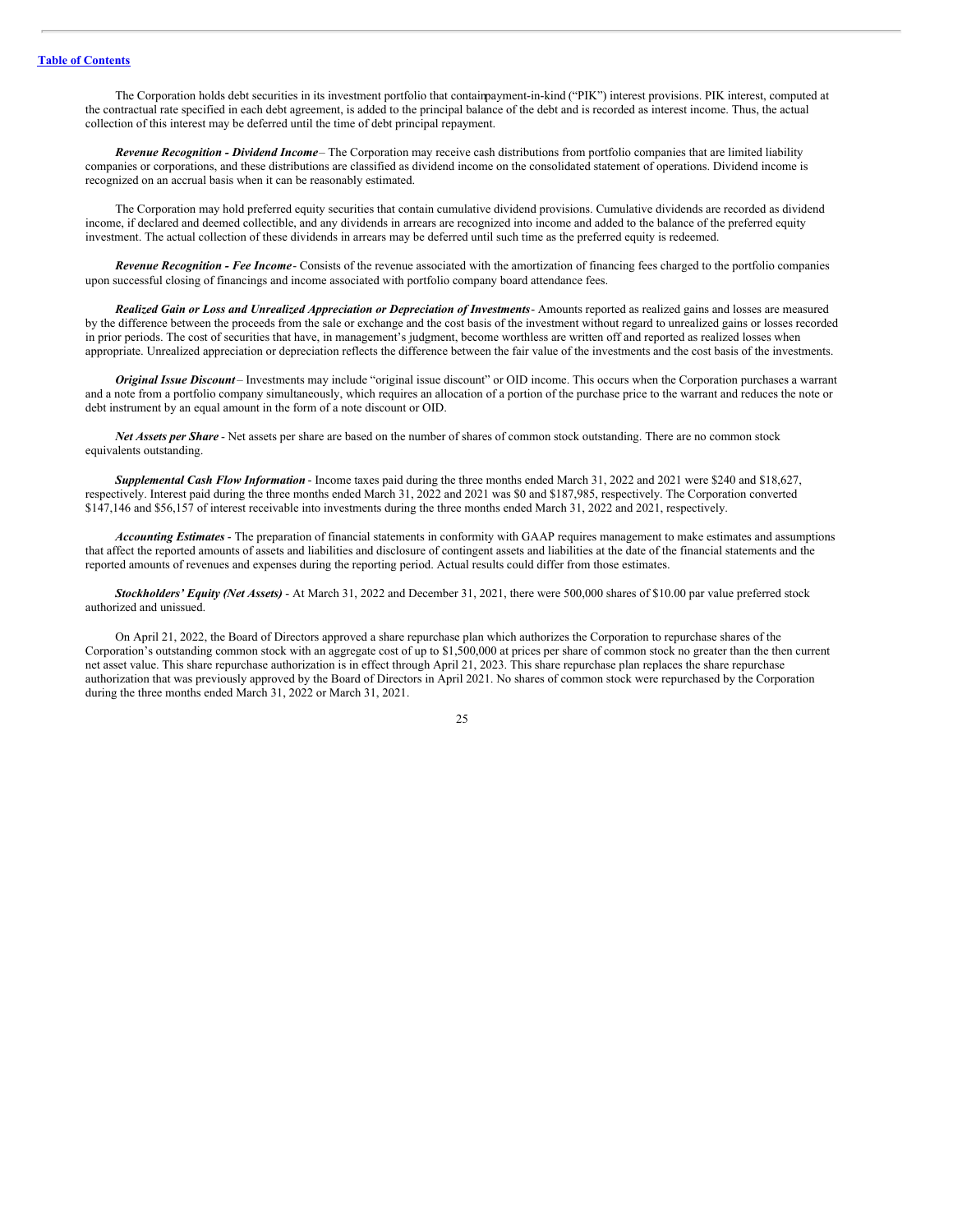*Income Taxes* – The Corporation elected to be treated, for income tax purposes, as a RIC for the 2022 and 2021 tax years under Subchapter M of the Code. As a result, the Corporation did not pay corporate-level federal income taxes on any net ordinary income or capital gains that the Corporation distributed to its shareholders as dividends. The Corporation must distribute substantially all of its investment company taxable income each tax year as dividends to its shareholders to maintain its RIC status. Accordingly, no provision for federal income tax has been made in the financial statements for the quarter ended March 31 2022.

Distributions from net investment income and distributions from net realized capital gains are determined in accordance with U.S. federal tax regulations, which may differ from amounts determined in accordance with GAAP and those differences could be material. These book-to-tax differences are either temporary or permanent in nature. Reclassifications due to permanent book-tax differences, including the offset of net operating losses against short-term gains and nondeductible meals and entertainment, have no impact on net assets.

The Corporation reviews the tax positions it has taken to determine if they meet a "more likely than not threshold" for the benefit of the tax position to be recognized in the consolidated financial statements. A tax position that fails to meet the more likely than not recognition threshold will result in either a reduction of a current or deferred tax asset or receivable, or the recording of a current or deferred tax liability. There were no uncertain tax positions recorded at March 31, 2022 or December 31, 2021.

The Corporation is currently open to audit under the statute of limitations by the Internal Revenue Service for the years ended December 31, 2018 through 2021. In general, the Corporation's state income tax returns are open to audit under the statute of limitations for the years ended December 31, 2018 through 2021.

It is the Corporation's policy to include interest and penalties related to income tax liabilities in income tax expense on the Consolidated Statement of Operations. There were no amounts recognized for the three months ended March 31, 2022 or 2021, respectively.

*Concentration of Credit and Market Risk* – The Corporation's financial instruments potentially subject it to concentrations of credit risk. Cash is invested with banks in amounts which, at times, exceed insurable limits. The Corporation does not anticipate non-performance by such banks.

The following are the concentrations of the top five portfolio company values compared to the fair value of the Corporation's total investment portfolio:

| March 31, 2022    |
|-------------------|
| 14%               |
| 10%               |
| 9%                |
| $7\%$             |
| $6\%$             |
| December 31, 2021 |
| 14%               |
| 13%               |
| 9%                |
| 6%                |
|                   |
|                   |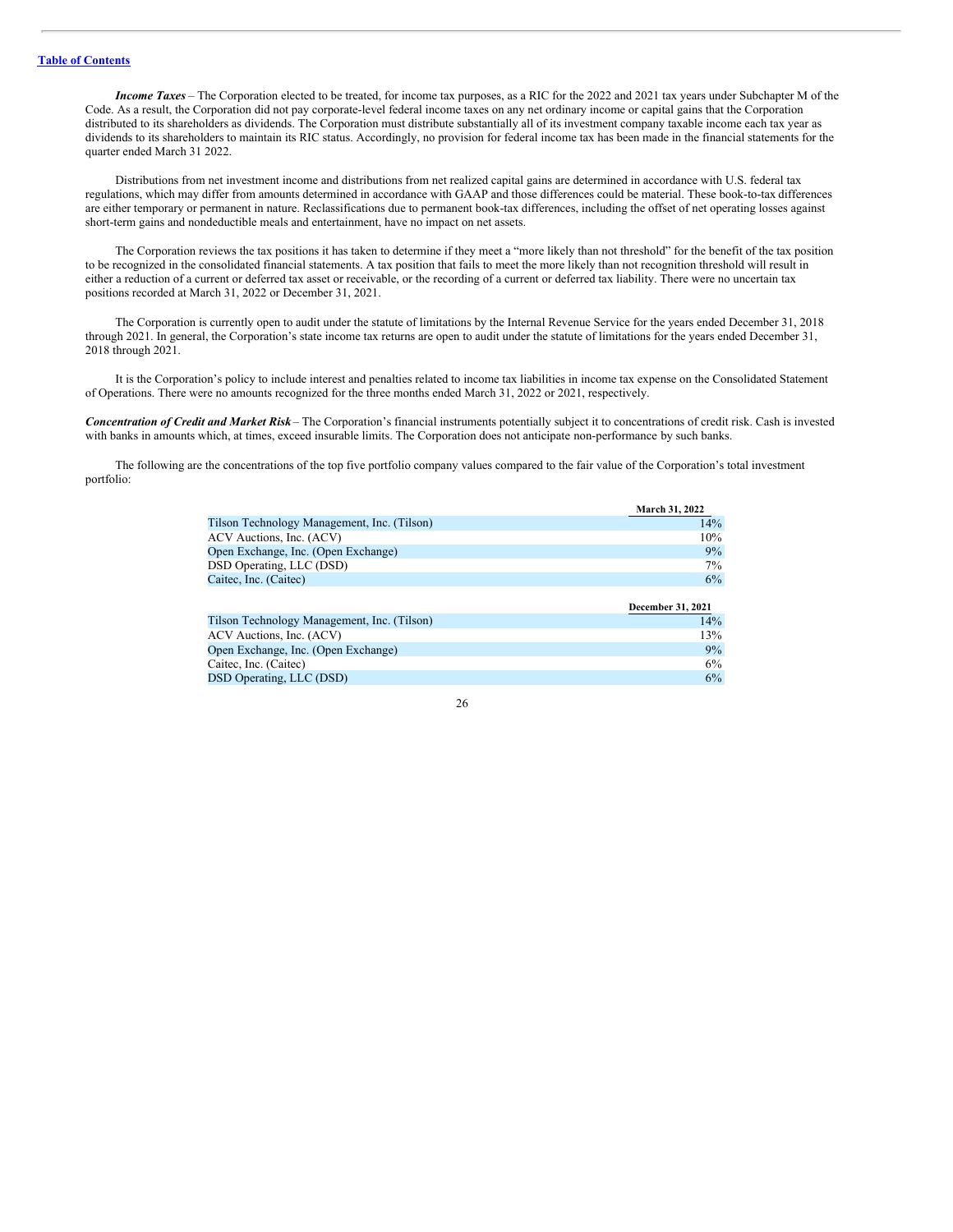#### **Note 3. INVESTMENTS**

The Corporation's investments are carried at fair value in accordance with FASB Accounting Standards Codification (ASC) 820, "Fair Value Measurements and Disclosures", which defines fair value, establishes a framework for measuring fair value in accordance with GAAP, and expands disclosures about fair value measurements.

Loan investments are defined as traditional loan financings with no equity features. Debt investments are defined as debt financings that include one or more equity features such as conversion rights, stock purchase warrants, and/or stock purchase options. A financing may also be categorized as a debt financing if it is accompanied by the direct purchase of an equity interest in the portfolio company.

The Corporation uses several approaches to determine the fair value of an investment. The main approaches are:

- Loan and debt securities are valued at cost when it is representative of the fair value of the investment or sufficient assets or liquidation proceeds are expected to exist from a sale of a portfolio company at its estimated fair value. However, they may be valued at an amount other than cost given the carrying interest rate versus the related inherent portfolio risk of the investment. A loan or debt instrument may be reduced in value if it is judged to be of poor quality, collection is in doubt or insufficient liquidation proceeds exist.
- Equity securities may be valued using the "asset approach", "market approach" or "income approach." The asset approach involves estimating the liquidation value of the portfolio company's assets. To the extent the value exceeds the remaining principal amount of the debt or loan securities of the portfolio company, the fair value of such securities is generally estimated to be their cost. However, where value is less than the remaining principal amount of the loan and debt securities, the Corporation may discount the value of an equity security. The market approach uses observable prices and other relevant information generated by similar market transactions. It may include the use of market multiples derived from a set of comparables to assist in pricing the investment. Additionally, the Corporation adjusts valuations if a subsequent significant equity financing has occurred that includes a meaningful portion of the financing by a sophisticated, unrelated new investor. The income approach employs a cash flow and discounting methodology to value an investment.
- ASC 820 classifies the inputs used to measure fair value into the following hierarchy:

Level 1: Quoted prices in active markets for identical assets or liabilities, used in the Corporation's valuation at the measurement date. Under the valuation policy, the Corporation values unrestricted publicly traded companies, categorized as Level 1 investments, at the average closing price for the last three trading days of the reporting period.

Level 2: Quoted prices for similar assets or liabilities in active markets, or quoted prices for identical or similar assets or liabilities in markets that are not active, or other observable inputs other than quoted prices.

Level 3: Unobservable and significant inputs to determining the fair value.

Financial assets are categorized based upon the level of judgment associated with the inputs used to measure their fair value. Any changes in estimated fair value are recorded in the statement of operations.

At March 31, 2022, 19% of the Corporation's investments were Level 1 investments and 81% were Level 3 investments. At December 31, 2021, 22% of the Corporation's investments were Level 1 investments and 78% were Level 3 investments. There were no Level 2 investments at March 31, 2022 or December 31, 2021.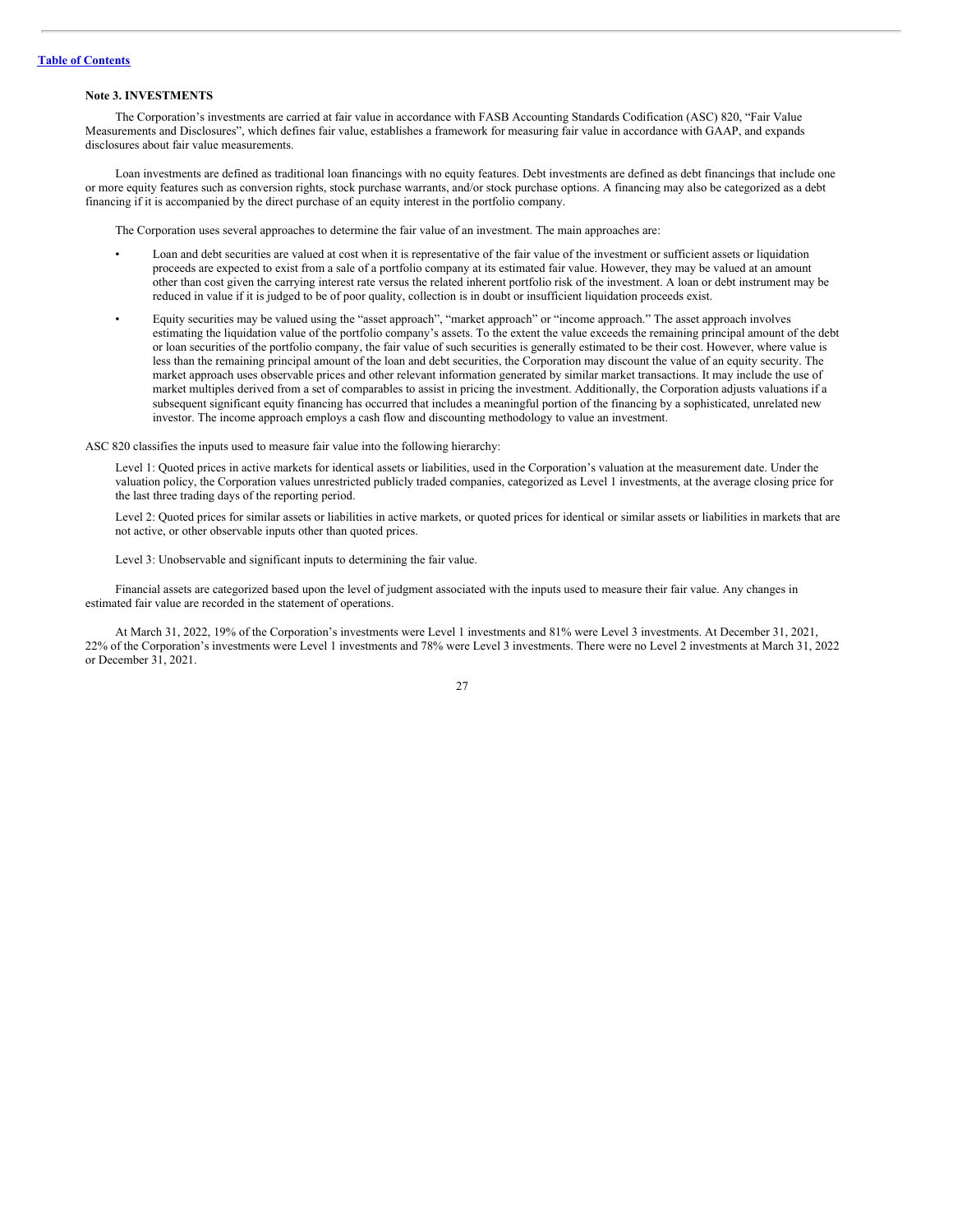In the valuation process, the Corporation values restricted securities categorized as Level 3 investments, using information from these portfolio companies, which may include:

- Audited and unaudited statements of operations, balance sheets and operating budgets;
- Current and projected financial, operational and technological developments of the portfolio company;
- Current and projected ability of the portfolio company to service its debt obligations;
- The current capital structure of the business and the seniority of the various classes of equity if a deemed liquidation event were to occur;
- Pending debt or capital restructuring of the portfolio company;
- Current information regarding any offers to purchase the investment, or recent fundraising transactions;
- Current ability of the portfolio company to raise additional financing if needed;
- Changes in the economic environment which may have a material impact on the operating results of the portfolio company;
- Internal circumstances and events that may have an impact (both positive and negative) on the operating performance of the portfolio company;
- Qualitative assessment of key management;
- Contractual rights, obligations or restrictions associated with the investment; and
- Other factors deemed relevant to assess valuation.

The valuation may be reduced if a portfolio company's performance and potential have deteriorated significantly. If the factors that led to a reduction in valuation are overcome, the valuation may be readjusted.

#### Equity Securities

Equity securities may include preferred stock, common stock, warrants and limited liability company membership interests.

The significant unobservable inputs used in the fair value measurement of the Corporation's equity investments are earnings before interest, tax and depreciation and amortization (EBITDA) and revenue multiples, where applicable, the financial and operational performance of the business, and the debt and senior equity preferences that may exist in a deemed liquidation event. Standard industry multiples may be used when available; however, the Corporation's portfolio companies are typically small and in early stages of development and these industry standards may be adjusted to more closely match the specific financial and operational performance of the portfolio company. Due to the nature of certain investments, fair value measurements may be based on other criteria, which may include third party appraisals. Significant changes in any of these unobservable inputs may result in a significantly higher or lower fair value estimate.

Another key factor used in valuing equity investments is a significant recent arms-length equity transaction entered into by the portfolio company with a sophisticated, non-strategic, unrelated, new investor. The terms of these equity transactions may not be identical to the equity transactions between the portfolio company and the Corporation, and the impact of the difference in transaction terms on the market value of the portfolio company may be difficult or impossible to quantify.

When appropriate the Black-Scholes pricing model is used to estimate the fair value of warrants for accounting purposes. This model requires the use of highly subjective inputs including expected volatility and expected life, in addition to variables for the valuation of minority equity positions in small private and early stage companies. Significant changes in any of these unobservable inputs may result in a significantly higher or lower fair value estimate.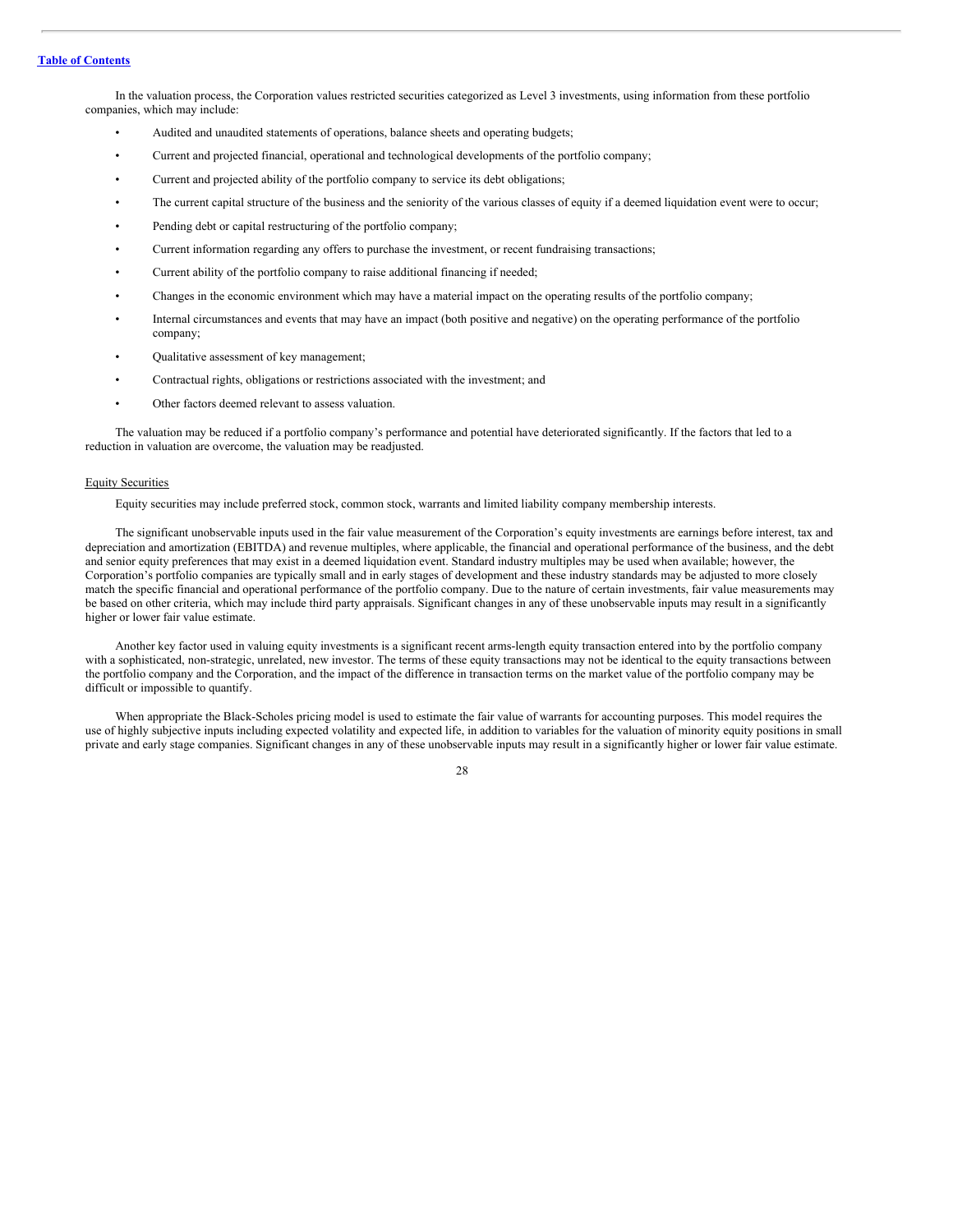For investments made within the last year, the Corporation generally relies on the cost basis, which is deemed to represent the fair value, unless other fair value inputs are identified causing the Corporation to depart from this basis.

## Loan and Debt Securities

The significant unobservable inputs used in the fair value measurement of the Corporation's loan and debt securities are the financial and operational performance of the portfolio company, similar debt with similar terms with other portfolio companies, as well as the market acceptance for the portfolio company's products or services. These inputs will likely provide an indicator as to the probability of principal recovery of the investment. The Corporation's loan and debt investments are often junior secured or unsecured securities. Fair value may also be determined based on other criteria where appropriate. Significant changes to the unobservable inputs may result in a change in fair value. For recent investments, the Corporation generally relies on the cost basis, which is deemed to represent the fair value, unless other fair value inputs are identified causing the Corporation to depart from this basis.

The following table provides a summary of the significant unobservable inputs used to determine the fair value of the Corporation's Level 3 portfolio investments as of March 31, 2022:

|                                         |                                                  |    | Market<br>Approach              |   |                                                   |                                                      |    |               |
|-----------------------------------------|--------------------------------------------------|----|---------------------------------|---|---------------------------------------------------|------------------------------------------------------|----|---------------|
| <b>Investment Type</b>                  | <b>Market Approach</b><br><b>EBITDA Multiple</b> |    | Liquidation<br><b>Seniority</b> |   | <b>Market Approach</b><br><b>Revenue Multiple</b> | <b>Market Approach</b><br><b>Transaction Pricing</b> |    | <b>Totals</b> |
| Non-Control/Non-Affiliate Equity        | _                                                |    | 500,000                         | ъ | _                                                 | 6,518,938                                            | S. | 7,018,938     |
| Non-Control/Non-Affiliate Loan and Debt | 3,136,160                                        |    | 2,262,010                       |   | 1,444,915                                         | 5,850,500                                            |    | 12,693,585    |
| <b>Total Non-Control/Non-Affiliate</b>  | 3,136,160                                        | S. | 2,762,010                       |   | 1,444,915                                         | 12,369,438                                           |    | \$19,712,523  |
| Affiliate Equity                        | 1.905.804                                        | Ф  | _                               |   | 1,450,155                                         | 10.360.848                                           |    | \$13,716,807  |
| Affiliate Loan and Debt                 | 2,507,782                                        |    |                                 |   |                                                   | 14,713,614                                           |    | 17,221,396    |
| Total Affiliate                         | 4,413,586                                        |    |                                 |   | 1,450,155                                         | 25,074,462                                           |    | \$30,938,203  |
| <b>Total Level 3 Investments</b>        | 7,549,746                                        | S. | 2,762,010                       |   | 2,895,070                                         | 37,443,900                                           |    | \$50,650,726  |
| Range                                   | $5-6X$                                           |    | 1X                              |   | $2X-4X$                                           | Not Applicable                                       |    |               |

| range              | $2 - 122$              |             | $22 - 72$        | $1$ vot $\pi$ ppneable   |
|--------------------|------------------------|-------------|------------------|--------------------------|
| Unobservable Input | <b>EBITDA</b> Multiple | Asset Value | Revenue Multiple | <b>Transaction Price</b> |
| Weighted Average   | 5.8X                   |             |                  | Not Applicable           |

The following table provides a summary of the components of Level 1, 2 and 3 Assets Measured at Fair Value at March 31, 2022:

|                    |              | <b>Fair Value Measurements at Reported Date Using</b>                           |                                         |                                                    |  |  |
|--------------------|--------------|---------------------------------------------------------------------------------|-----------------------------------------|----------------------------------------------------|--|--|
|                    | March 31,    | <b>Ouoted Prices in</b><br><b>Active Markets for</b><br><b>Identical Assets</b> | Significant<br><b>Observable Inputs</b> | <b>Other Significant</b><br>Unobservable<br>Inputs |  |  |
| <b>Description</b> | 2022         | (Level 1)                                                                       | (Level 2)                               | (Level 3)                                          |  |  |
| Loan investments   | \$15,880,771 |                                                                                 | _                                       | 15,880,771                                         |  |  |
| Debt investments   | 14.034.210   |                                                                                 |                                         | 14.034.210                                         |  |  |
| Equity investments | 32,496,661   | 11,760,916                                                                      | _                                       | 20,735,745                                         |  |  |
| <b>Total</b>       | \$62,411,642 | 11.760.916                                                                      |                                         | 50,650,726                                         |  |  |

<sup>29</sup>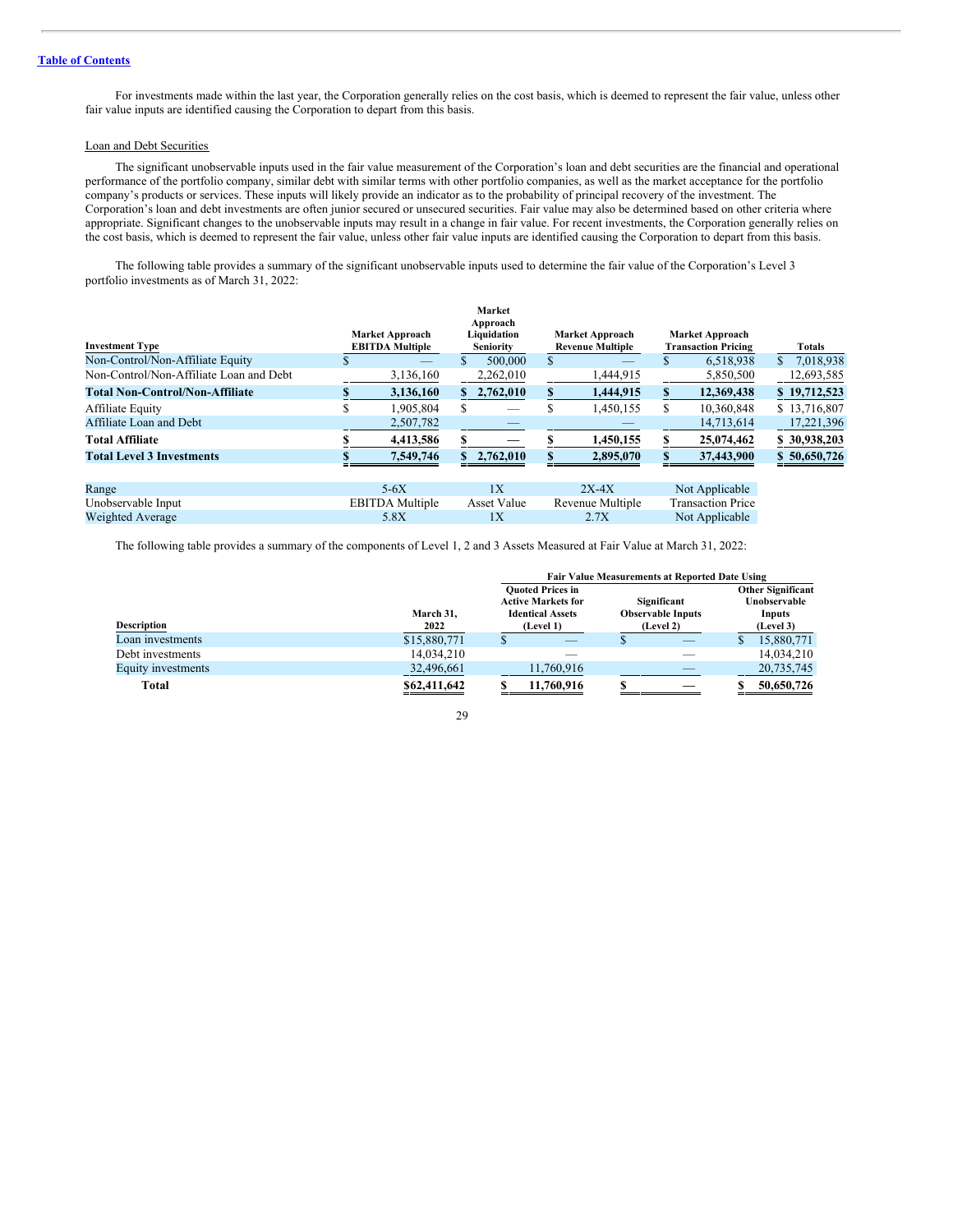The following table provides a summary of the components of Level 1, 2 and 3 Assets Measured at Fair Value at December 31, 2021:

|                    |              | <b>Fair Value Measurements at Reported Date Using</b> |                                         |                          |
|--------------------|--------------|-------------------------------------------------------|-----------------------------------------|--------------------------|
|                    |              | <b>Ouoted Prices in</b>                               |                                         | <b>Other Significant</b> |
|                    | December 31, | <b>Active Markets for</b><br><b>Identical Assets</b>  | Significant<br><b>Observable Inputs</b> | Unobservable<br>Inputs   |
| <b>Description</b> | 2021         | (Level 1)                                             | (Level 2)                               | (Level 3)                |
| Loan investments   | \$15,503,404 |                                                       |                                         | 15.503.404               |
| Debt investments   | 14,030,078   |                                                       |                                         | 14,030,078               |
| Equity investments | 34,534,980   | 13,901,045                                            |                                         | 20,633,935               |
| Total              | \$64,068,462 | 13,901,045                                            |                                         | 50,167,417               |

The following table provides a summary of changes in Assets Measured at Fair Value Using Significant Unobservable Inputs (Level 3) for the three months ended March 31, 2022:

|                                                                               | <b>Fair Value Measurements Using Significant</b><br>Unobservable Inputs (Level 3) |              |                    |              |
|-------------------------------------------------------------------------------|-----------------------------------------------------------------------------------|--------------|--------------------|--------------|
|                                                                               | Loan                                                                              | <b>Debt</b>  | <b>Equity</b>      |              |
| <b>Description</b>                                                            | <b>Investments</b>                                                                | Investments  | <b>Investments</b> | <b>Total</b> |
| Ending balance December 31, 2021, of Level 3 Assets                           | \$15,503,404                                                                      | \$14,030,078 | \$20,633,935       | \$50,167,417 |
| Realized gains (losses) included in net change in net assets from operations: |                                                                                   |              |                    |              |
| ClearView Social, Inc. (Clearview Social)                                     |                                                                                   |              | 38,881             | 38,881       |
| SocialFlow, Inc. (Social Flow)                                                |                                                                                   |              | (1,482,498)        | (1,482,498)  |
| Total realized (losses), net                                                  |                                                                                   |              | (1,443,617)        | (1,443,617)  |
| Unrealized gains, net included in net change in net assets from operations:   |                                                                                   |              |                    |              |
| <b>Social Flow</b>                                                            |                                                                                   |              | 1,628,000          | 1,628,000    |
| <b>Total unrealized gains</b>                                                 |                                                                                   |              | 1,628,000          | 1,628,000    |
| Purchases of securities/changes to securities/non-cash conversions:           |                                                                                   |              |                    |              |
| Caitec, Inc. (Caitec)                                                         | 17.944                                                                            |              |                    | 17,944       |
| DSD Operating, LLC (DSD)                                                      | 333,115                                                                           |              |                    | 333,115      |
| Filterworks Acquisition USA, LLC (Filterworks)                                |                                                                                   | 61,165       |                    | 61,165       |
| GoNoodle, Inc. (GoNoodle)                                                     |                                                                                   | 3,607        |                    | 3,607        |
| HDI Acquisition LLC (Hilton Displays)                                         |                                                                                   | 6,506        |                    | 6,506        |
| ITA Acquisition, LLC (ITA)                                                    | 17,211                                                                            |              | 223,810            | 241,021      |
| Mattison Avenue Holdings LLC (Mattison)                                       | 9,097                                                                             |              |                    | 9,097        |
| Seybert's Billiards Corporation (Seybert's)                                   |                                                                                   | 19,279       |                    | 19,279       |
| SciAps, Inc. (Sciaps)                                                         |                                                                                   | 3,750        |                    | 3,750        |
| Total purchases of securities/changes to securities/non-cash conversions      | 377,367                                                                           | 94,307       | 223,810            | 695,484      |
| <b>Repayments and sales of securities:</b>                                    |                                                                                   |              |                    |              |
| <b>Clearview Social</b>                                                       |                                                                                   |              | (38, 881)          | (38, 881)    |
| GoNoodle                                                                      |                                                                                   | (90, 175)    |                    | (90, 175)    |
| Social Flow                                                                   |                                                                                   |              | (267, 502)         | (267, 502)   |
| Total repayments and sales of securities                                      |                                                                                   | (90, 175)    | (306, 383)         | (396, 558)   |
| Ending balance March 31, 2022, of Level 3 Assets                              | \$15,880,771                                                                      | \$14,034,210 | \$20,735,745       | \$50,650,726 |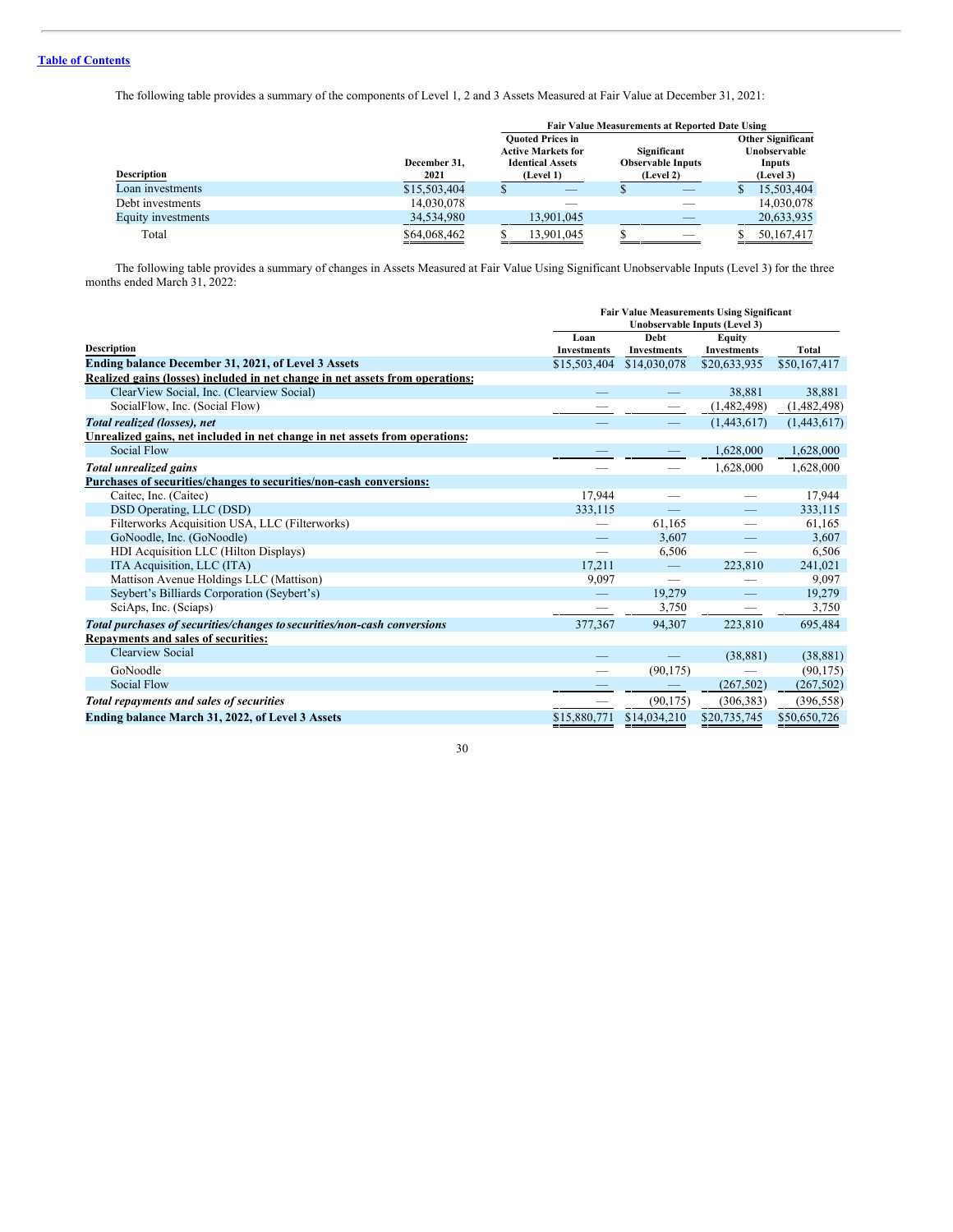| Change in unrealized appreciation on investments for the period included in changes in net assets | (S331.069) |
|---------------------------------------------------------------------------------------------------|------------|
|---------------------------------------------------------------------------------------------------|------------|

Net realized loss on investments for the period included in changes in net assets (\$851,471)

The following table provides a summary of changes in Assets Measured at Fair Value Using Significant Unobservable Inputs (Level 3) for the three months ended March 31, 2021:

|                                                                                                   | <b>Fair Value Measurements Using Significant</b> |                    |                               |               |  |
|---------------------------------------------------------------------------------------------------|--------------------------------------------------|--------------------|-------------------------------|---------------|--|
|                                                                                                   |                                                  |                    | Unobservable Inputs (Level 3) |               |  |
|                                                                                                   | Loan                                             | Debt               | Equity                        |               |  |
| <b>Description</b>                                                                                | <b>Investments</b>                               | <b>Investments</b> | <b>Investments</b>            | <b>Total</b>  |  |
| <b>Ending Balance December 31, 2020, of Level 3 Assets</b>                                        | \$6,771,394                                      | \$9.799.365        | \$20,181,405                  | \$36,752,164  |  |
| Realized gain included in net change in net assets from operations:                               |                                                  |                    |                               |               |  |
| ClearView Social, Inc. (Clearview Social)                                                         |                                                  |                    | 135,430                       | 135,430       |  |
| <b>Total realized gains</b>                                                                       |                                                  |                    | 135,430                       | 135,430       |  |
| Purchases of securities/changes to securities/non-cash conversions:                               |                                                  |                    |                               |               |  |
| Caitec Acquisition, Inc. (Caitec)                                                                 | 17,583                                           |                    |                               | 17,583        |  |
| Filterworks Acquisition USA, LLC                                                                  |                                                  | 11,749             |                               | 11,749        |  |
| GoNoodle, Inc. (GoNoodle)                                                                         |                                                  | 3,794              |                               | 3,794         |  |
| HDI Acquisition LLC (Hilton Displays)                                                             |                                                  | 6,376              |                               | 6,376         |  |
| Mattison Avenue Holdings LLC (Mattison)                                                           |                                                  | 5,611              |                               | 5,611         |  |
| Microcision, LLC (Microcision)                                                                    |                                                  | 88,003             |                               | 88,003        |  |
| Seybert's Billiards Corporation (Seyberts)                                                        | -                                                | 2,811,044          |                               | 2,811,044     |  |
| SciAps, Inc. (Sciaps)                                                                             |                                                  | 3,750              | $\qquad \qquad -$             | 3,750         |  |
| BMP Swanson Holdco, LLC (Swanson)                                                                 | 1,600,000                                        |                    | 233,333                       | 1,833,333     |  |
| Total purchases of securities/changes to securities/non-cash conversions                          | 1,617,583                                        | 2,930,327          | 233,333                       | 4,781,243     |  |
| Repayments and sales of securities:                                                               |                                                  |                    |                               |               |  |
| <b>Clearview Social</b>                                                                           |                                                  |                    | (335, 430)                    | (335, 430)    |  |
| Microcision                                                                                       |                                                  | (1,500,000)        |                               | (1,500,000)   |  |
| Science and Medicine Group, Inc. (SMG)                                                            | (1.900.000)                                      |                    |                               | (1,900,000)   |  |
| Total repayments and sales of securities                                                          | (1,900,000)                                      | (1,500,000)        | (335, 430)                    | (3,735,430)   |  |
| <b>Transfers out of Level 3</b>                                                                   |                                                  |                    | (6,531,815)                   | (6, 531, 815) |  |
| Ending Balance March 31, 2021, of Level 3 Assets                                                  | \$6,488,977                                      | \$11,229,692       | \$13,682,923                  | \$31,401,592  |  |
| Change in unrealized appreciation on investments for the period included in changes in net assets |                                                  |                    |                               | \$9,887,032   |  |
| Net realized gain on investments for the period included in changes in net assets                 |                                                  |                    |                               | 310,755       |  |

## **Note 4. OTHER ASSETS**

At March 31, 2022 and December 31, 2021, other assets was comprised of the following:

|                      | March 31,<br>2022 | December 31.<br>2021     |
|----------------------|-------------------|--------------------------|
| Escrow receivables   | \$127,593         | 71,765                   |
| Dividend receivables | 101.240           | 99.720                   |
| Prepaid expenses     | 43,145            | 9,972                    |
| Other receivables    | 23,125            | $\overline{\phantom{a}}$ |
| Total other assets   | \$295,103         | 181,457                  |

## **Note 5. COMMITMENTS AND CONTINGENCIES**

The Corporation had no commitments at March 31, 2022 or December 31, 2021.

<sup>31</sup>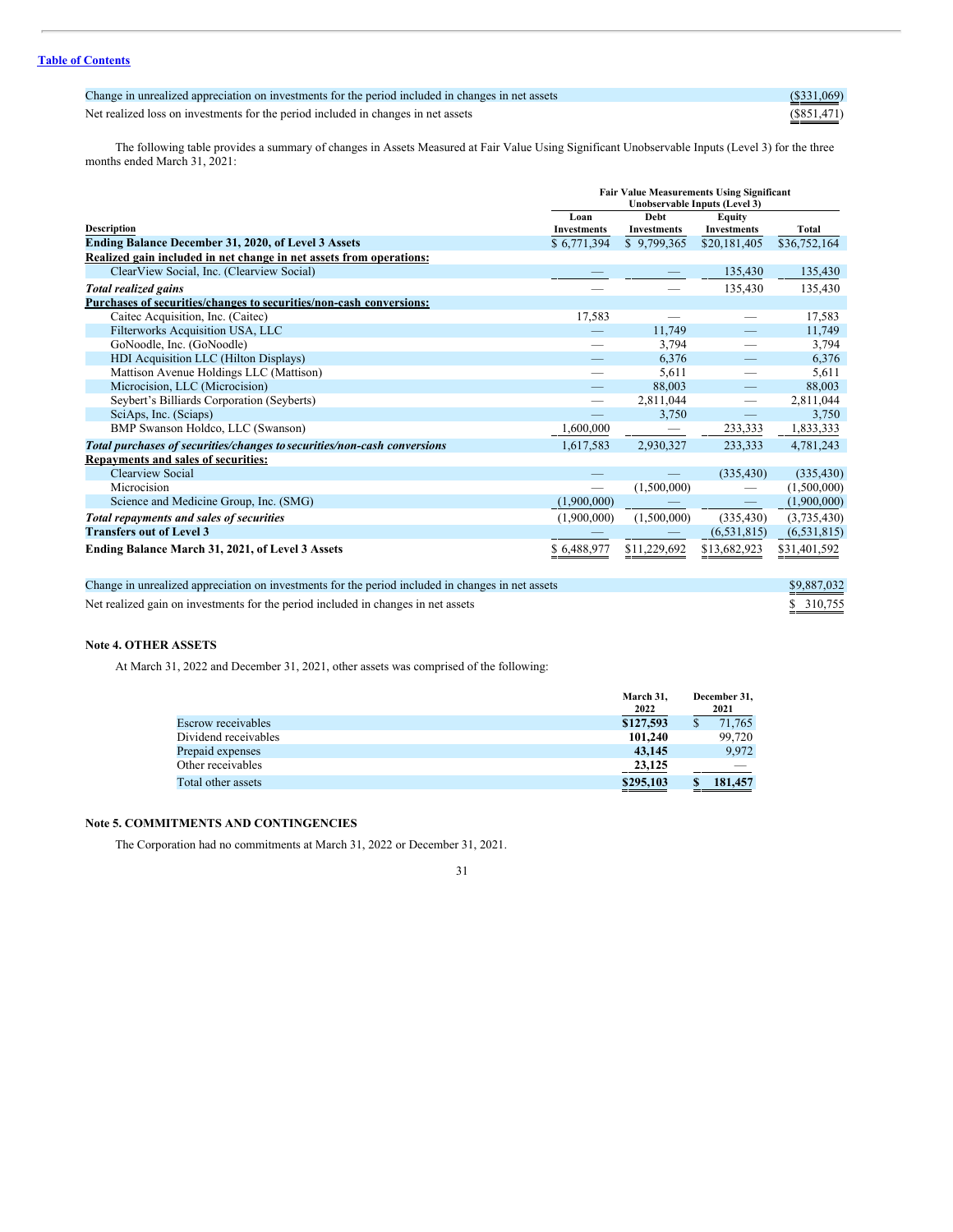## **Note 6. CHANGES IN STOCKHOLDERS' EQUITY (NET ASSETS)**

The following schedule analyzes the changes in stockholders' equity (net assets) section of the Consolidated Statement of Financial Position for the three months ended March 31, 2022 and 2021, respectively:

|                                            |                        | Capital in             |                            |    |                                                 |    |                                                          |
|--------------------------------------------|------------------------|------------------------|----------------------------|----|-------------------------------------------------|----|----------------------------------------------------------|
|                                            | Common<br><b>Stock</b> | excess of par<br>value | Treasurv<br>Stock, at cost |    | <b>Total distributable</b><br>earnings (losses) |    | <b>Total Stockholders'</b><br><b>Equity (Net Assets)</b> |
| <b>December 31, 2021</b>                   | \$264,892              | \$51,679,809           | (\$1,566,605)              | \$ | 10.367.320                                      | \$ | 60,745,416                                               |
| Payment of dividend                        |                        |                        |                            |    | (387, 153)                                      |    | (387, 153)                                               |
| Net decrease in net assets from operations |                        |                        |                            |    | (410, 537)                                      |    | (410, 537)                                               |
| March 31, 2022                             | \$264,892              | \$51,679,809           | (\$1,566,605)              |    | 9,569,630                                       | S  | 59,947,726                                               |
|                                            | Common                 | Capital in             |                            |    | <b>Total distributable</b>                      |    | <b>Total Stockholders'</b>                               |
|                                            | <b>Stock</b>           | excess of par<br>value | Treasurv<br>Stock, at cost |    | (losses) earnings                               |    | <b>Equity (Net Assets)</b>                               |
| <b>December 31, 2020</b>                   | \$264.892              | \$52,003,545           | (\$1,545,834)              | (S | 4,617,773)                                      | S. | 46,104,830                                               |
| Payment of dividend                        |                        |                        |                            |    | (258, 385)                                      |    | (258, 385)                                               |
| Net increase in net assets from operations |                        |                        |                            |    | 8,030,759                                       |    | 8,030,759                                                |

#### **Note 7. RELATED PARTY TRANSACTIONS**

#### **Investment Management Agreement**

Effective with the Closing, RCM, a registered investment adviser, was retained by the Corporation as its external investment adviser and administrator. Under the Investment Management Agreement, the Corporation pays RCM, as compensation for the investment advisory and management services, fees consisting of two components: (i) the Base Management Fee and (ii) the Incentive Fee.

The "Base Management Fee" is calculated at an annual rate of 1.50% of the Corporation's total assets (other than cash but including assets purchased with borrowed funds). For the three months ended March 31, 2022 and 2021, the Base Management Fee was \$240,275 and \$175,609, respectively. At March 31, 2022 and December 31, 2021, the Corporation had \$240,275 and \$238,862 payable, respectively, for the Base Management Fees on its Consolidated Statement of Financial Position.

The "Incentive Fee" is comprised of two parts: (1) the "Income Based Fee" and (2) the "Capital Gains Fee". The Income Based Fee is calculated and payable quarterly in arrears based on the "Pre-Incentive Fee Net Investment Income" (as defined in the agreement) for the immediately preceding calendar quarter, subject to a hurdle rate of 1.75% per quarter (7% annualized) and is payable promptly following the filing of the Corporation's financial statements for such quarter.

The Corporation pays RCM an Incentive Fee with respect to itsPre-Incentive Fee Net Investment Income in each calendar quarter as follows:

- (i) no Income Based Fee in any quarter in which the Pre-Incentive Fee Net Investment Income for such quarter does not exceed the hurdle rate of 1.75% (7.00% annualized);
- (ii) 100% of the Pre-Incentive Fee Net Investment Income for any calendar quarter with respect to that portion of thePre-Incentive Fee Net Investment Income for such calendar quarter, if any, that exceeds the hurdle rate of 1.75% (7.00% annualized) but is less than 2.1875% (8.75% annualized); and
	- 32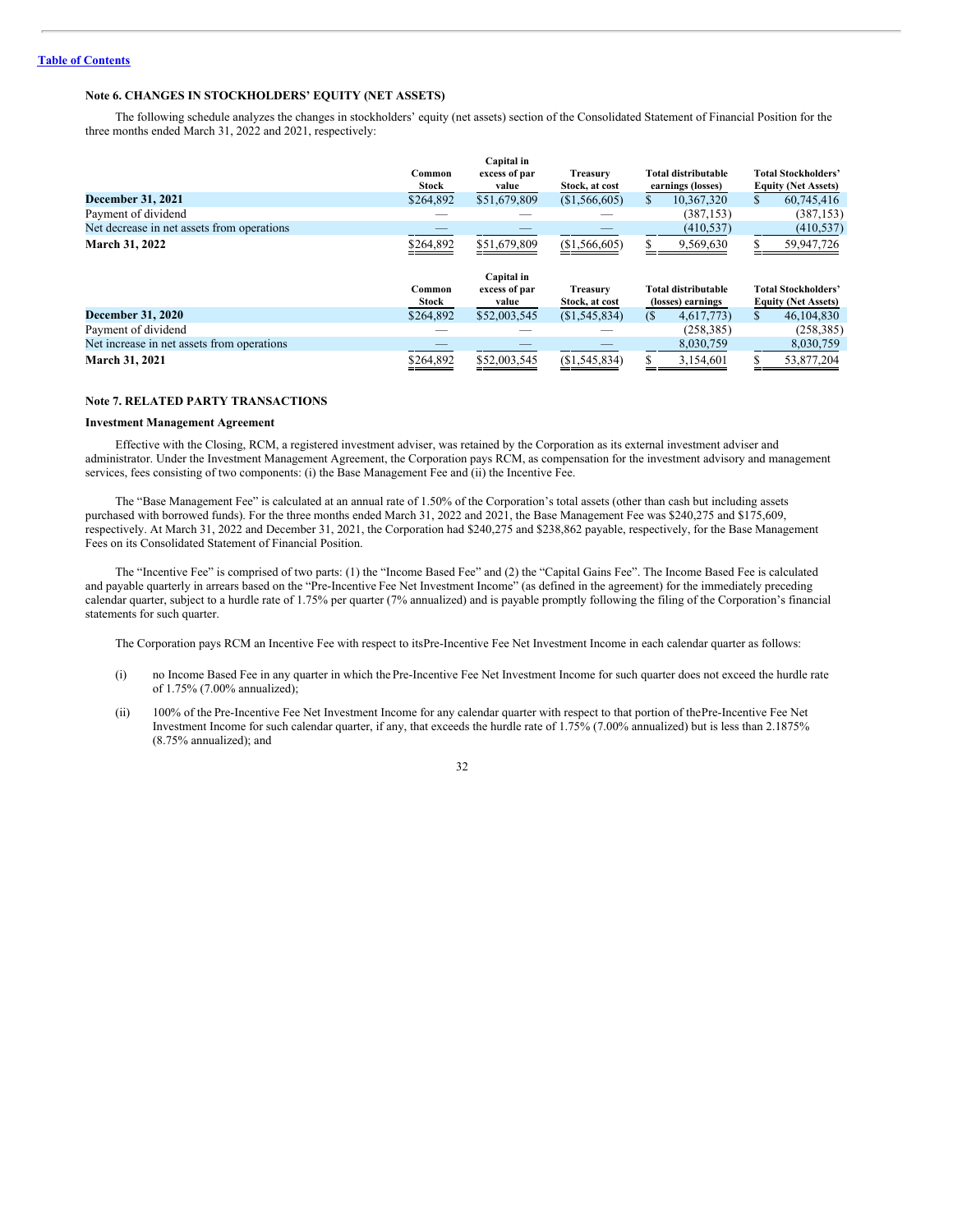(iii) 20% of the amount of the Pre-Incentive Fee Net Investment Income for any calendar quarter with respect to that portion of thePre-Incentive Fee Net Investment Income for such calendar quarter, if any, that exceeds 2.1875% (8.75% annualized).

The Income Based Fee paid to RCM for any calendar quarter that begins more than two years and three months after the effective date of the Prior Investment Management Agreement shall not be in excess of the Incentive Fee Cap. The "Incentive Fee Cap" for any quarter is an amount equal to (1) 20.0% of the Cumulative Net Return (as defined below) during the relevant Income Based Fee Calculation Period (as defined below) minus (2) the aggregate Income Based Fee that was paid in respect of the calendar quarters included in the relevant Income Based Fee Calculation Period.

For purposes of the calculation of the Income Based Fee, "Income Based Fee Calculation Period" is defined as, with reference to a calendar quarter, the period of time consisting of such calendar quarter and the additional quarters that comprise the lesser of (1) the number of quarters immediately preceding such calendar quarter that began more than two years after November 8, 2019 or (2) the eleven calendar quarters immediately preceding such calendar quarter.

For purposes of the calculation of the Income Based Fee, "Cumulative Net Return" is defined as (1) the aggregate net investment income in respect of the relevant Income Based Fee Calculation Period minus (2) any Net Capital Loss, if any, in respect of the relevant Income Based Fee Calculation Period. If, in any quarter, the Incentive Fee Cap is zero or a negative value, the Corporation pays no Income Based Fee to RCM for such quarter. If, in any quarter, the Incentive Fee Cap for such quarter is a positive value but is less than the Income Based Fee that is payable to RCM for such quarter (before giving effect to the Incentive Fee Cap) calculated as described above, the Corporation pays an Income Based Fee to RCM equal to the Incentive Fee Cap for such quarter. If, in any quarter, the Incentive Fee Cap for such quarter is equal to or greater than the Income Based Fee that is payable to RCM for such quarter (before giving effect to the Incentive Fee Cap) calculated as described above, we pay an Income Based Fee to the Adviser equal to the Income Based Fee calculated as described above for such quarter without regard to the Incentive Fee Cap.

For purposes of the calculation of the Income Based Fee, "Net Capital Loss," in respect of a particular period, means the difference, if positive, between  $(1)$  aggregate capital losses, whether realized or unrealized, in such period and  $(2)$  aggregate capital gains, whether realized or unrealized, in such period.

Any Income Based Fee otherwise payable under the Investment Management Agreement with respect to Accrued Unpaid Income (such fees being the "Accrued Unpaid Income Based Fees") shall be deferred, on a security by security basis, and shall become payable to RCM only if, as, when and to the extent cash is received by us in respect of any Accrued Unpaid Income. Any Accrued Unpaid Income that is subsequently reversed by us in connection with a write-down, write-off, impairment or similar treatment of the investment giving rise to such Accrued Unpaid Income will, in the applicable period of reversal, (1) reduce Pre-Incentive Fee Net Investment Income and (2) reduce the amount of Accrued Unpaid Income Based Fees. Subsequent payments of Accrued Unpaid Income Based Fees deferred pursuant to this paragraph shall not reduce the amounts otherwise payable for any quarter as an Income Based Fee.

For the three months ended March 31, 2022 and 2021, there were no Income Based Fees earned under the Investment Management Agreement.

The second part of the Incentive Fee is the "Capital Gains Fee". This fee is determined and payable in arrears as of the end of each calendar year. Under the terms of the Investment Management Agreement, the Capital Gains Fee is calculated at the end of each applicable year by subtracting (1) the sum of the cumulative aggregate realized capital losses and aggregate unrealized capital depreciation from (2) the cumulative aggregate realized capital gains, in each case calculated from November 8, 2019. If this amount is positive at the end of any calendar year, then the Capital Gains Fee for such year is equal to 20.0% of such amount, less the cumulative aggregate amount of Capital Gains Fees paid in all prior years. If such amount is negative, then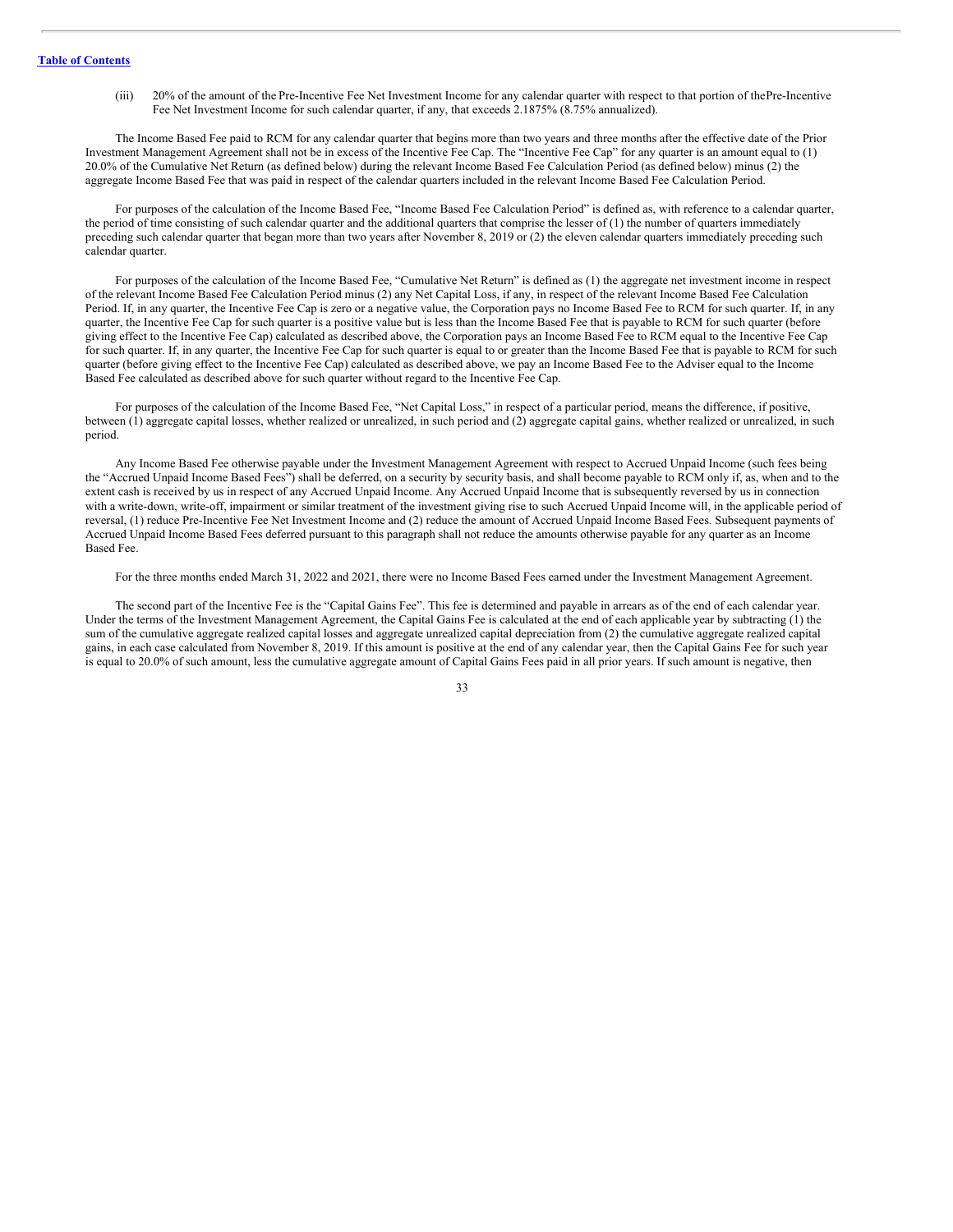there is no Capital Gains Fee payable for that calendar year. If the Investment Management Agreement is terminated as of a date that is not a calendar year end, the termination date shall be treated as though it were a calendar year end for purposes of calculating and paying the Capital Gains Fee.

For purposes of the Capital Gains Fee:

- The cumulative aggregate realized capital gains are calculated as the sum of the differences, if positive, between (a) the net sales price of each investment in the Corporations portfolio when sold minus (b) the accreted or amortized cost basis of such investment.
- The cumulative aggregate realized capital losses are calculated as the sum of the amounts by which (a) the net sales price of each investment in the portfolio when sold is less than (b) the accreted or amortized cost basis of such investment.
- The aggregate unrealized capital depreciation is calculated as the sum of the amount, if negative, between (a) the valuation of each investment in the portfolio as of the applicable Capital Gains Fee calculation date minus (b) the accreted or amortized cost basis of such investment.

In determining whether a capital gains incentive fee accrual is necessary, U.S. generally accepted accounting principles (GAAP) requires a company to consider the amount of cumulative aggregate unrealized capital appreciation that such company has with respect to its investments, as a capital gains incentive fee would be payable if such unrealized capital appreciation were realized, despite the fact that such unrealized capital appreciation is not used by the Corporation in determining the amount of Capital Gains Fee actually payable under the terms of the RCM Investment Management Agreement. A capital gains incentive fee accrual under GAAP is calculated using the cumulative aggregate realized capital gains and losses and the aggregate net change in unrealized capital appreciation/depreciation at the close of the period. If the calculated amount is positive, GAAP requires the Corporation to record a capital gains incentive fee accrual equal to 20% of this cumulative amount, less the aggregate amount of actual capital gains incentive fees paid, or capital gains incentive fees accrued under GAAP, for all prior periods. There can be no guarantee that the Corporation will realize the unrealized capital appreciation, upon which this accrual has been calculated, in the future.

As of March 31, 2022, there was no Capital Gains Fee currently payable under the terms of the RCM Investment Management Agreement, as such amounts remain unaudited at March 31, 2022, and the final calculations are determined annually, and subject to change based on subsequent realized gains, losses or unrealized losses during the remainder of 2022. At December 31, 2021, there was \$652,240 of Capital Gains Fee payable. The Capital Gains Fee earned of \$652,240 was included in the "Due to investment adviser" line on the Consolidated Statements of Financial Position and the \$3,547,760 cumulative accrued capital gains incentive fee was recorded in the line item "Capital gains incentive fees" on the Consolidated Statements of Financial Position at December 31, 2021.

Accrued capital gains incentive fees as of March 31, 2022, were \$3,308,000. In accordance with GAAP, the Corporation is required to cumulatively accrue a capital gains incentive fee on all realized and unrealized gains and losses, resulting in an accrual of \$3,308,000 at March 31, 2022, which represents both the interim earned fee, under the terms of the Investment Management Agreement, and the fee that would be due based on net portfolio appreciation. The \$3,308,000 accrued capital gains incentive fee is recorded in the line item "Capital gains incentive fees" on the Consolidated Statements of Financial Position at March 31, 2022. Realized gains during the year ended December 31, 2021, resulted in approximately \$4,200,000 of net eligible capital gains, of which \$652,240 is payable to RCM as a Capital Gains Fee under the formula for the year ended December 31, 2021. In accordance with GAAP, the Corporation is required to cumulatively accrue a capital gains incentive fee on all realized and unrealized gains and losses, which resulted in an accrual in the amount of \$4,200,000 as of December 31, 2021, which represents both the Capital Gains Fee payable of \$652,240 and \$3,547,760 that would be due based on net portfolio appreciation.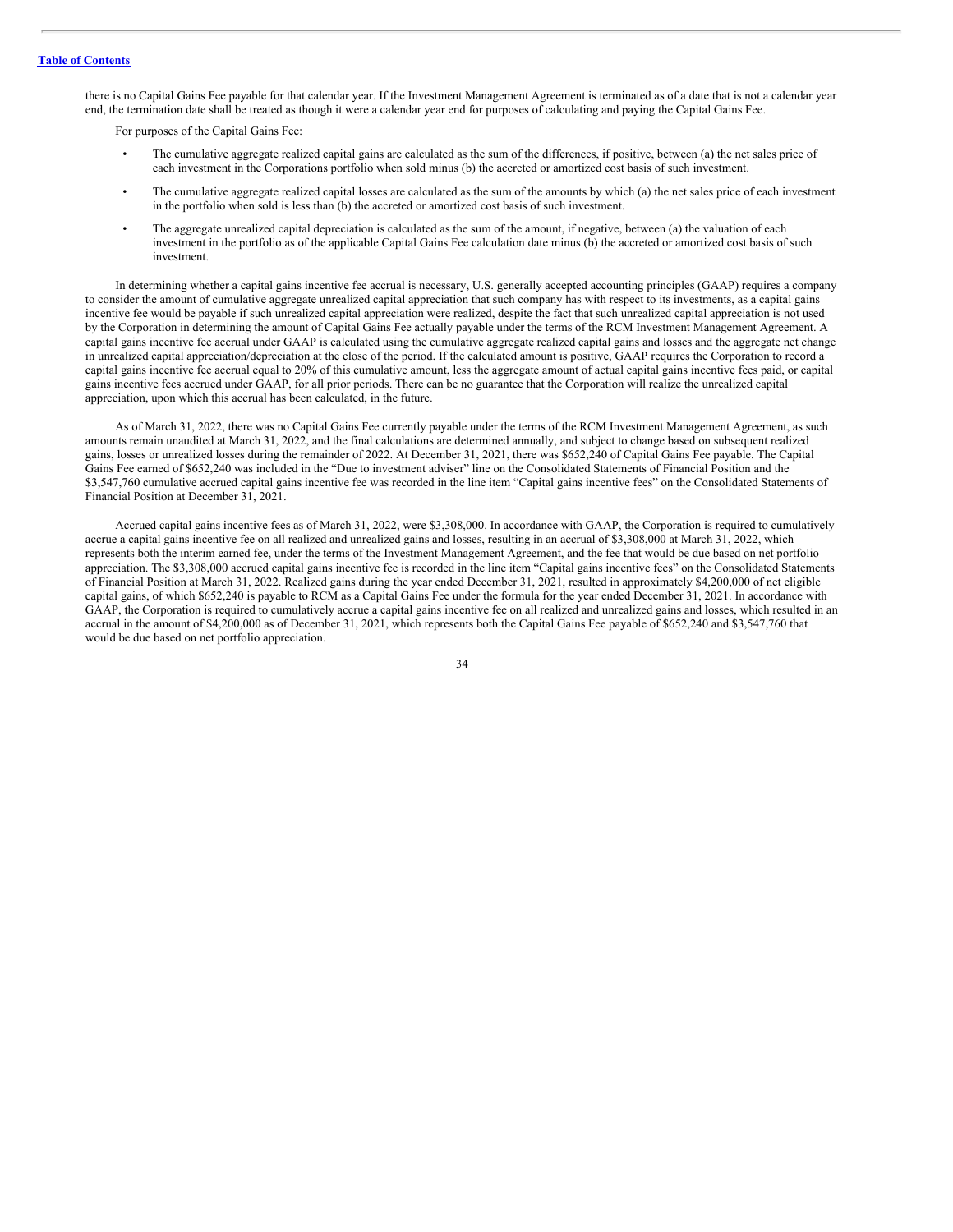#### **Administration Agreement**

Under the terms of the Administration Agreement, RCM agreed to perform (or oversee, or arrange for, the performance of) the administrative services necessary for the Corporation's operations, including, but not limited to, office facilities, equipment, clerical, bookkeeping, finance, accounting, compliance and record keeping services at such office facilities and such other services as RCM, subject to review by the Board, will from time to time determine to be necessary or useful to perform its obligations under the Administration Agreement. RCM shall also, arrange for the services of, and oversee, custodians, depositories, transfer agents, dividend disbursing agents, other shareholder servicing agents, accountants, attorneys, underwriters, brokers and dealers, corporate fiduciaries, insurers, banks and such other persons in any such other capacity deemed to be necessary or desirable.

RCM is responsible for our financial and other records that are required to be maintained and prepares all reports and other materials required to be filed with the SEC or any other regulatory authority, including reports to shareholders. In addition, RCM assists us in determining and publishing the Corporation's net asset value (NAV), overseeing the preparation and filing of our tax returns, and the printing and dissemination of reports to shareholders, and generally overseeing the payment of our expenses and the performance of administrative and professional services rendered by others. RCM provides, on the Corporation's behalf, managerial assistance to those portfolio companies that have accepted its offer to provide such assistance.

## **Note 8. FINANCIAL HIGHLIGHTS**

The following schedule provides the financial highlights, calculated based on shares outstanding, for the three months ended March 31, 2022 and 2021.

|                                                                | <b>Three months</b><br>ended<br>March 31,<br>2022<br>(Unaudited) | <b>Three months</b><br>ended<br>March 31,<br>2021<br>(Unaudited) |
|----------------------------------------------------------------|------------------------------------------------------------------|------------------------------------------------------------------|
| Income (loss) from investment operations (1):                  |                                                                  |                                                                  |
| Investment income                                              | S<br>0.44                                                        | \$<br>0.39                                                       |
| Expenses                                                       | 0.14                                                             | 1.22                                                             |
| Investment income (loss) before income taxes                   | 0.30                                                             | (0.83)                                                           |
| Income tax expense                                             | 0.00                                                             | 0.01                                                             |
| Net investment income (loss)                                   | 0.30                                                             | (0.84)                                                           |
| Net realized and unrealized (loss) gain on investments         | (0.46)                                                           | 3.95                                                             |
| (Decrease) increase in net assets from operations              | (0.16)                                                           | 3.11                                                             |
| Payment of cash dividend                                       | (0.15)                                                           | (0.10)                                                           |
| (Decrease) increase in net assets                              | (0.31)                                                           | 3.01                                                             |
| Net asset value, beginning of period                           | 23.54                                                            | 17.86                                                            |
| Net asset value, end of period                                 | \$<br>23.23<br>÷                                                 | 20.87<br>\$                                                      |
| Per share market price, end of period                          | \$<br>15.15                                                      | \$<br>18.01                                                      |
| Total return based on market price                             | $(10.83\%)$                                                      | 2.33%                                                            |
| Total shareholder return (includes dividends paid)             | $(9.95\%)$                                                       | 10.45%                                                           |
| Total return based on net asset value                          | $(1.31\%)$                                                       | 16.86%                                                           |
| Supplemental data:                                             |                                                                  |                                                                  |
| Ratio of expenses before income taxes to average net assets    | 0.57%                                                            | $6.33\%$                                                         |
| Ratio of expenses including income taxes to average net assets | 0.58%                                                            | $6.37\%$                                                         |
| Ratio of net investment income (loss) to average net assets    | 1.28%                                                            | $(4.33\%)$                                                       |
| Debt/Equity ratio                                              | 0%                                                               | 20.1%                                                            |
| Portfolio turnover                                             | 0.86%                                                            | 14.5%                                                            |
| Net assets, end of period                                      | \$59,947,726                                                     | \$53.877,204                                                     |
| Weighted shares outstanding, end of period                     | 2.581.021                                                        | 2.582.169                                                        |

(1) *Per share data is based on shares outstanding and the results are rounded to the nearest cent.*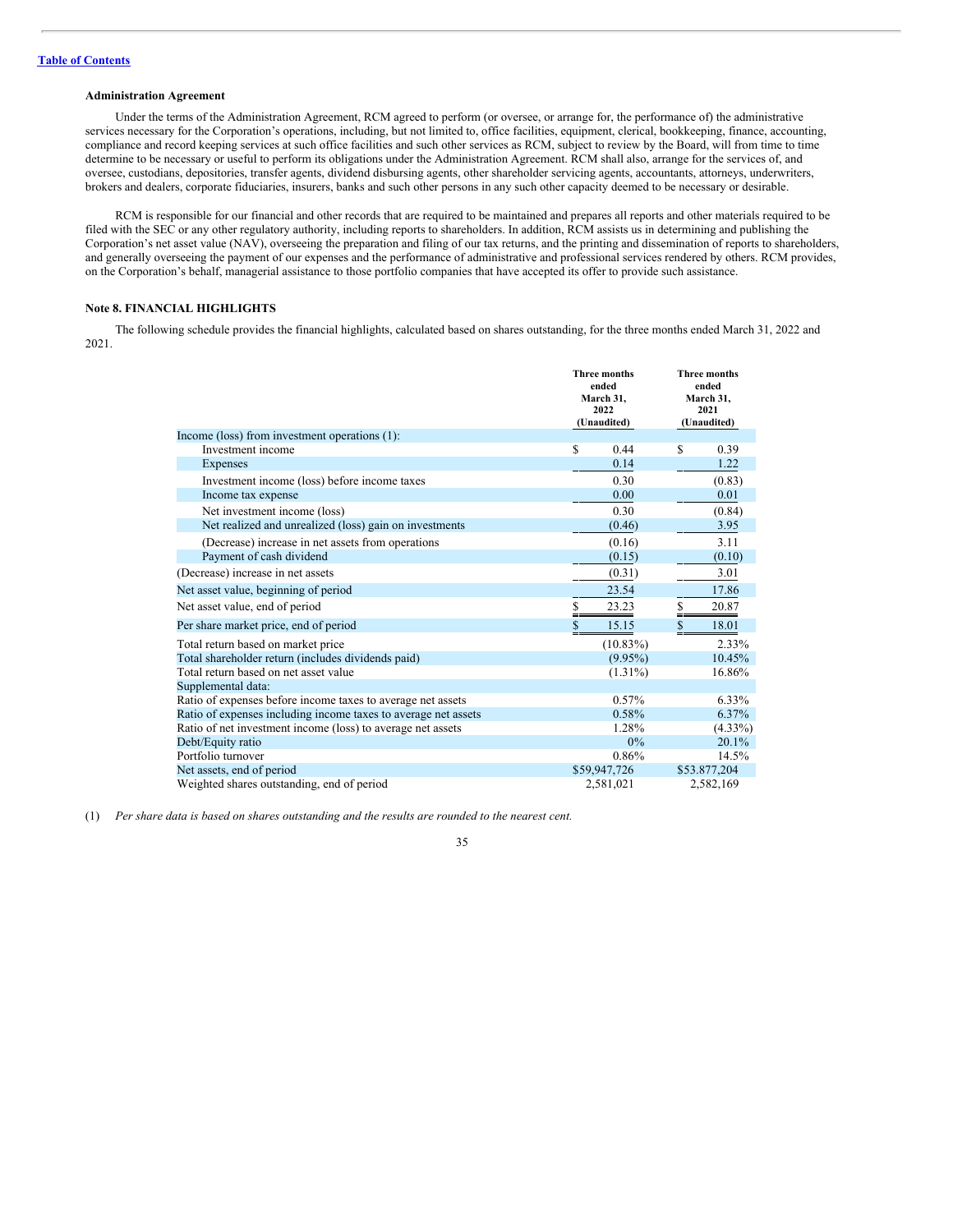The Corporation's interim period results could fluctuate as a result of a number of factors; therefore results for any interim period should not be relied upon as being indicative of performance for the full year or in future periods.

## **Note 9. SUBSEQUENT EVENT**

Subsequent to the quarter end, on April 28, 2022, Rand's Board of Directors declared a quarterly cash dividend of \$0.15 per share. The cash dividend will be paid on or about June 15, 2022 to shareholders of record as of June 1, 2022.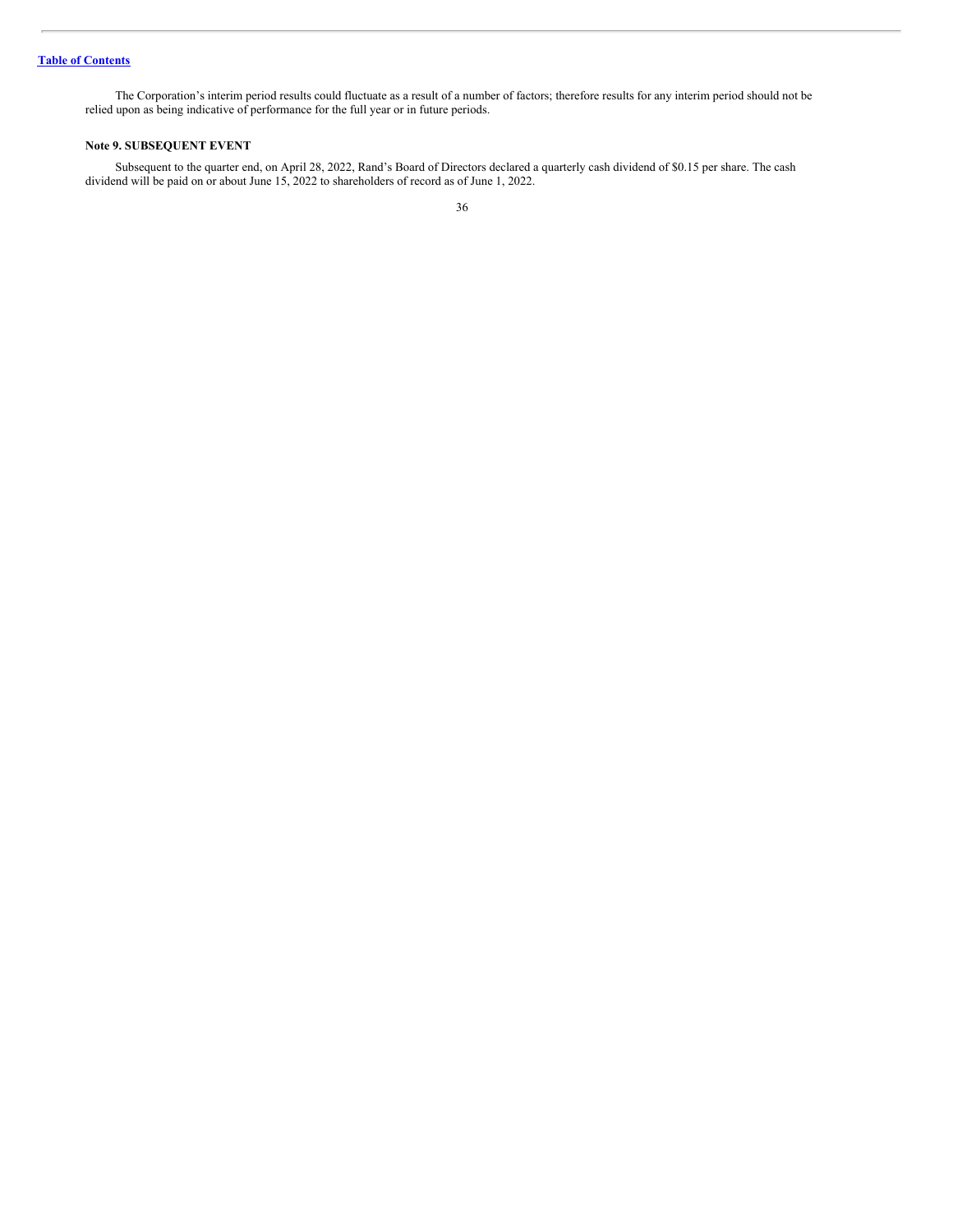#### <span id="page-39-0"></span>**Item 2. Management's Discussion and Analysis of Financial Condition and Results of Operations**

You should read the following discussion and analysis of our financial condition and results of operations in conjunction with the consolidated financial statements and related notes included elsewhere in this report. Historical results and percentage relationships among any amounts in the consolidated financial statements are not necessarily indicative of trends in operating results for any future periods.

#### **FORWARD LOOKING STATEMENTS**

Statements included in this Management's Discussion and Analysis of Financial Condition and Results of Operations and elsewhere in this report that do not relate to present or historical conditions are "forward-looking statements" within the meaning of that term in Section 27A of the Securities Act of 1933, as amended, and in Section 21E of the Securities Exchange Act of 1934, as amended. Additional oral or written forward-looking statements may be made by us from time to time, and forward-looking statements may be included in documents that are filed with the SEC. Forward-looking statements involve risks and uncertainties that could cause our results or outcomes to differ materially from those expressed in the forward-looking statements. Forward-looking statements may include, without limitation, statements relating to our plans, strategies, objectives, expectations and intentions, including statements related to our investment strategies and our intention to co-invest with certain of our affiliates, the impact ofCOVID-19 on our portfolio companies; the impact of our election as a RIC for U.S. federal tax purposes on payment of corporate level U.S. federal income taxes by Rand; statements regarding our liquidity and financial resources; statements regarding any Capital Gains Fee that may be due to RCM upon a hypothetical liquidation of our portfolio and the amount of the Capital Gains Fee that may be payable for 2022; and statements regarding our compliance with the requirements to elect to be taxed as a RIC as of March 31, 2022, future dividend payments, and are intended to be made pursuant to the safe harbor provisions of the Private Securities Litigation Reform Act of 1995. Words such as "believes," "forecasts," "intends," "possible," "expects," "estimates," "anticipates," or "plans" and similar expressions are intended to identify forward-looking statements. Among the important factors on which such statements are based are assumptions concerning the scope of the impact of the COVID-19 pandemic and its specific impact on our portfolio companies, the state of the United States economy and the local markets in which our portfolio companies operate, the state of the securities markets in which the securities of our portfolio companies could be traded, liquidity within the United States financial markets, and inflation. Forward-looking statements are also subject to the risks and uncertainties described under the caption "Risk Factors" contained in Part II, Item 1A of this report and in Part I, Item 1A of our Annual Report on Form 10-K for the year ended December 31, 2021.

There may be other factors not identified that affect the accuracy of our forward-looking statements. Further, any forward-looking statement speaks only as of the date when it is made and, except as required by law, we undertake no obligation to update any forward-looking statement to reflect events or circumstances after the date on which it is made or to reflect the occurrence of anticipated or unanticipated events or circumstances. New factors emerge from time to time that may cause our business not to develop as we expect, and we cannot predict all of them.

#### **Overview**

We are an externally managed investment company that lends to and invests in lower middle market companies. Our investment objective is to generate current income and when also possible, capital appreciation, by targeting investment opportunities with favorable risk-adjusted returns. Our investment activities are managed by our investment adviser, Rand Capital Management, LLC ("RCM").

We have elected to be regulated as a business development company ("BDC") under the Investment Company Act of 1940, as amended (the "1940 Act"). As a BDC, we are required to comply with certain regulatory requirements specified in the 1940 Act.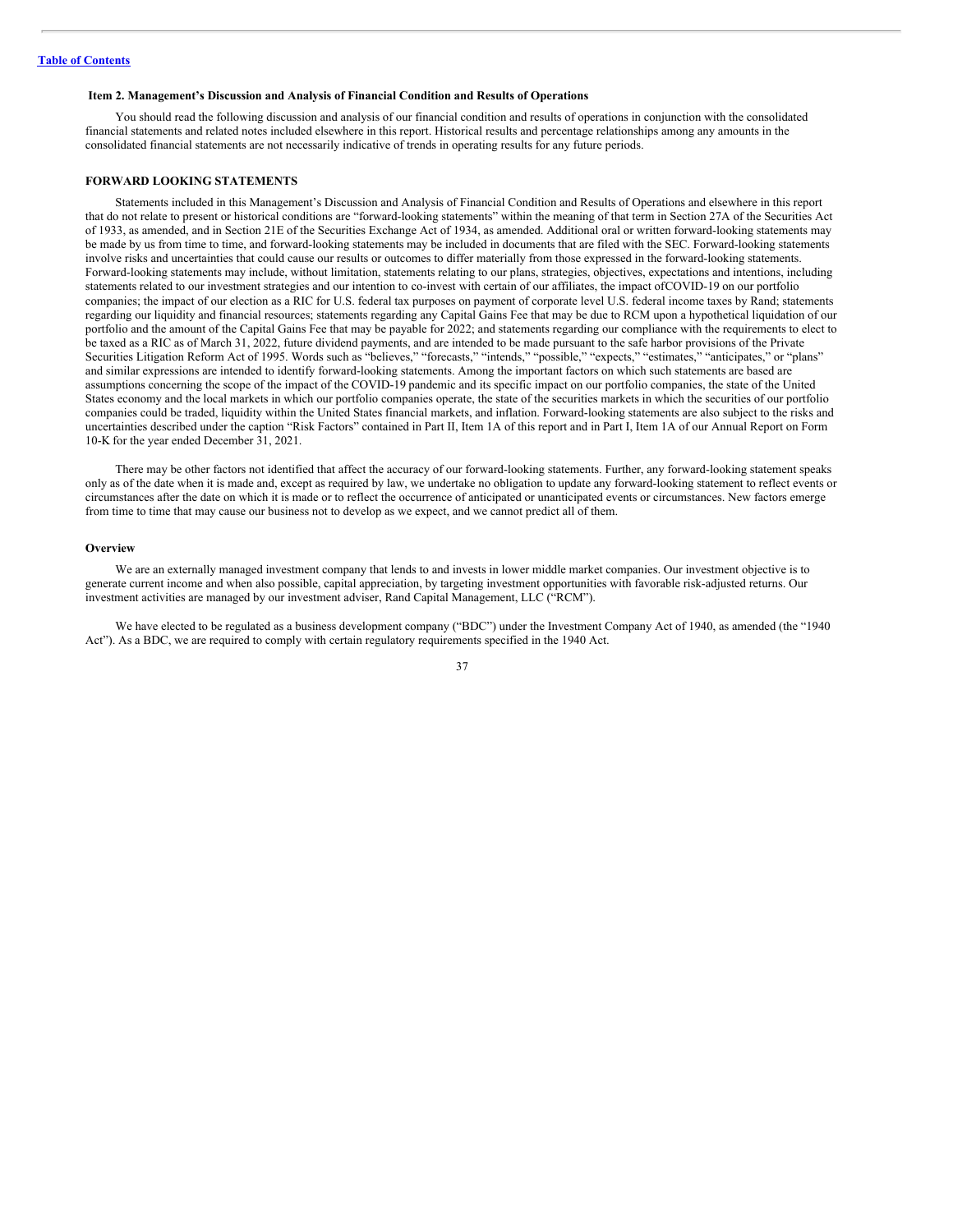In November 2019, Rand completed a stock sale transaction (the "Transaction") with East. The Transaction consisted of a \$25 million investment in Rand by East, in exchange for approximately 8.3 million shares of Rand common stock. Concurrent with the closing of the Transaction, on November 8, 2019, Rand entered into an investment advisory and management agreement (the "Prior Investment Management Agreement") and an administration agreement (the "Prior Administration Agreement") with RCM. In connection with retaining RCM as our investment adviser and administrator, Rand's management and staff became employees of RCM.

In December 2020, Rand's shareholders approved a new investment advisory and management agreement (the "Investment Management Agreement") with RCM at a special meeting of shareholders (the "Special Meeting"). The approval was required because Callodine Group, LLC ("Callodine") planned to acquire a controlling interest in RCM, which was, at that time, majority owned by East (the "Adviser Change in Control"). The terms of the Investment Management Agreement are identical to those contained in the Prior Investment Management Agreement, with RCM continuing to provide investment advisory and management services to Rand following the Adviser Change in Control. Following approval by Rand's shareholders at the Special Meeting, Rand, on December 31, 2020, entered into the Investment Management Agreement and a new administration agreement (the "Administration Agreement") with RCM and terminated the Prior Administration Agreement. The terms of the Administration Agreement are identical to those contained in the Prior Administration Agreement.

Pursuant to the terms of the Investment Management Agreement, Rand pays RCM a base management fee and may pay an incentive fee if specified benchmarks are met.

We elected U.S federal tax treatment as a regulated investment company ("RIC") as of January 1, 2020, under subchapter M of the Internal Revenue Code of 1986, as amended, on our timely filed U.S. Federal tax return for the 2020 tax year. To maintain our qualification as a RIC, we must, among other things, meet certain source of income and asset diversification requirements. As of March 31, 2022, we are in compliance with the RIC requirements. As a RIC, we generally will not be subject to corporate-level U.S. federal income taxes on any net ordinary income or capital gains that we timely distribute to our shareholders as dividends.

In connection with our RIC election, we paid a special dividend of \$23.7 million, or approximately \$1.62 per share, on the Corporation's common stock, par value \$0.10 per shares (the "Common Stock"), in cash and stock to our shareholders on May 11, 2020, which distributed all of our accumulated earnings and profits since our inception through 2019. The total amount of cash distributed to all shareholders, as part of the special dividend, was limited to \$4.8 million, or 20% of the total special dividend that was paid. The remaining 80% of the special dividend was paid using approximately 8.6 million shares of the Corporation's common stock.

To maintain our RIC status, we are required to meet specifiedsource-of-income and asset diversification requirements and distribute annually to our shareholders at least 90% of our ordinary net income and realized net short-term capital gains in excess of realized net long-term capital losses, if any. Accordingly, our Board of Directors has initiated a regular quarterly cash dividend.

The Board of Directors declared the following quarterly cash dividend during the three months ended March 31, 2022:

| $\sim$<br>Quarter | \mount | <b>Pecord Date</b>   | <b>Payment Date</b>               |
|-------------------|--------|----------------------|-----------------------------------|
| 1st               | \$0.15 | 2022<br>March<br>-12 | 2022<br>$\cap$<br>March<br>$\sim$ |

We intend to co-invest, subject to the conditions included in the exemptive relief order we received from the SEC, with certain of our affiliates. See "SEC Exemptive Order" below. We believe these types of co-investments are likely to afford us additional investment opportunities and provide an ability to achieve greater diversification in our investment portfolio.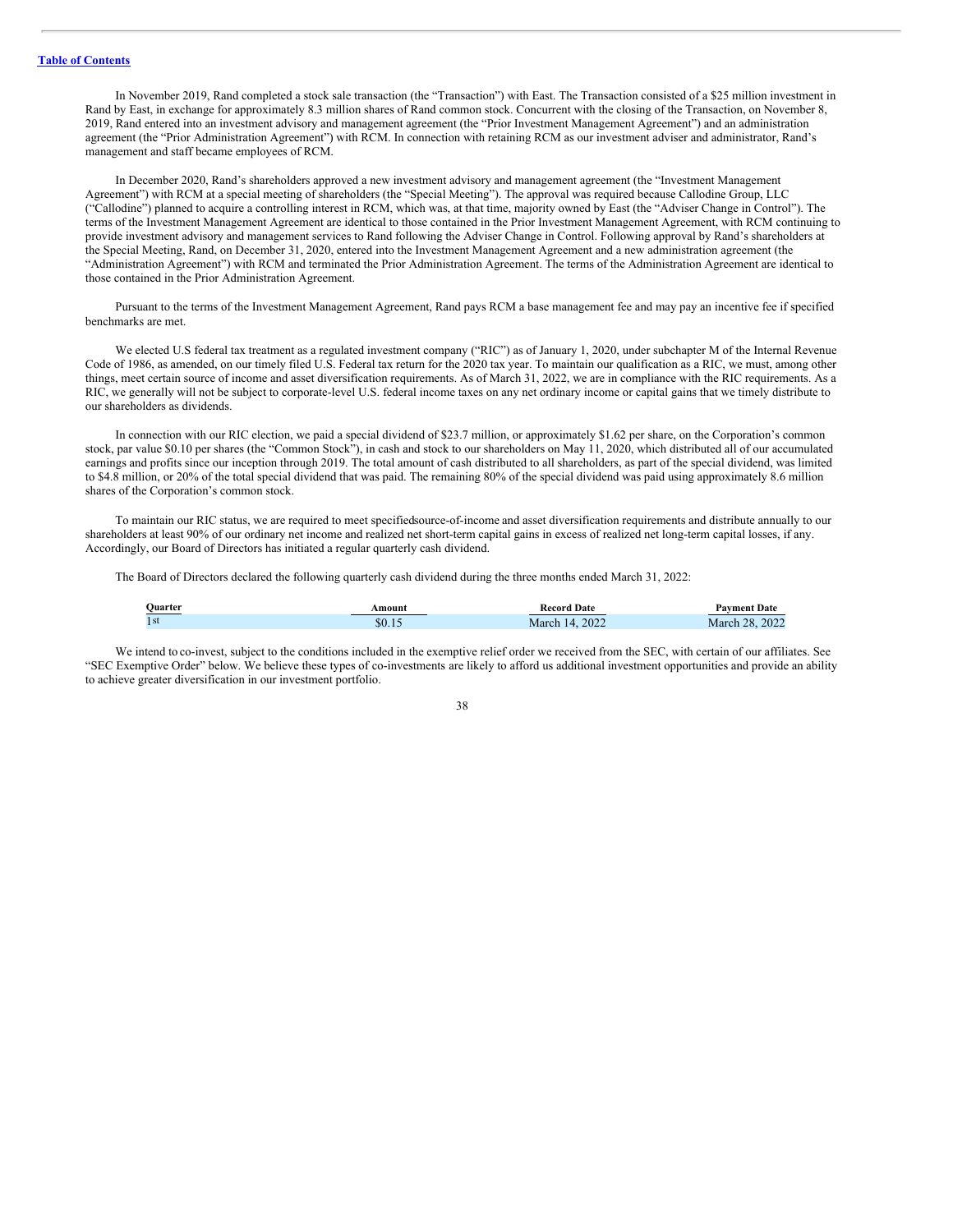#### **SEC Exemptive Order**

On October 7, 2020, the Corporation, RCM and certain of their affiliates received exemptive relief from the SEC to permit the Corporation to co-invest in portfolio companies with certain other funds, including other BDCs and registered investment companies managed by RCM and certain of its affiliates, in a manner consistent with the Corporation's investment objective, positions, policies, strategies and restrictions as well as regulatory requirements, subject to compliance with certain conditions (the "Order"). Pursuant to the Order, the Corporation is generally permitted to co-invest with affiliated funds if a "required majority" (as defined in Section 57(o) of the 1940 Act) of the Corporation's independent directors makes certain conclusions in connection with a co-investment transaction, including that (1) the terms of the transaction, including the consideration to be paid, are reasonable and fair to the Corporation and its shareholders and do not involve overreaching in respect of the Corporation or its shareholders on the part of any person concerned; and (2) the transaction is consistent with the interests of the Corporation's shareholders and is consistent with the Corporation's investment objective and strategies.

On March 29, 2021, the SEC approved a new exemptive relief order (the "New Order") reflecting the new organizational structure of RCM and its affiliates after the Adviser Change of Control. This New Order supersedes the Order and permits, subject to compliance with specified conditions, the Corporation to co-invest with funds managed by RCM and its affiliates under RCM's current ownership structure after the completion of the Adviser Change in Control.

#### **COVID-19 Update**

Since the outbreak of theCOVID-19 pandemic, our investment adviser, RCM, has continued to engage in active discussions with the management teams of the companies within our portfolio regarding actions taken by those portfolio companies with respect to the safety and welfare of their employees and their processes for adapting to a new work environments post-COVID-19. RCM has informed us about the impact ofCOVID-19 on the businesses of our portfolio companies, and the potential impact of disruptions in the supply chain, and the actions these portfolio companies have taken, and are taking, to adapt to changes in demand, both increased and decreased, depending upon the portfolio company. While we do not know what the ultimate long-term impact of the COVID -19 pandemic will be on our portfolio companies, RCM is actively monitoring our portfolio companies, their liquidity and operational status.

#### **Critical Accounting Policies**

We prepare our consolidated financial statements in accordance with United States generally accepted accounting principles (GAAP), which require the use of estimates and assumptions that affect the reported amounts of assets and liabilities. A summary of our critical accounting policies can be found in our Annual Report on Form 10-K for the year ended December 31, 2021 under Item 7 "Management's Discussion and Analysis of Financial Condition and Results of Operations."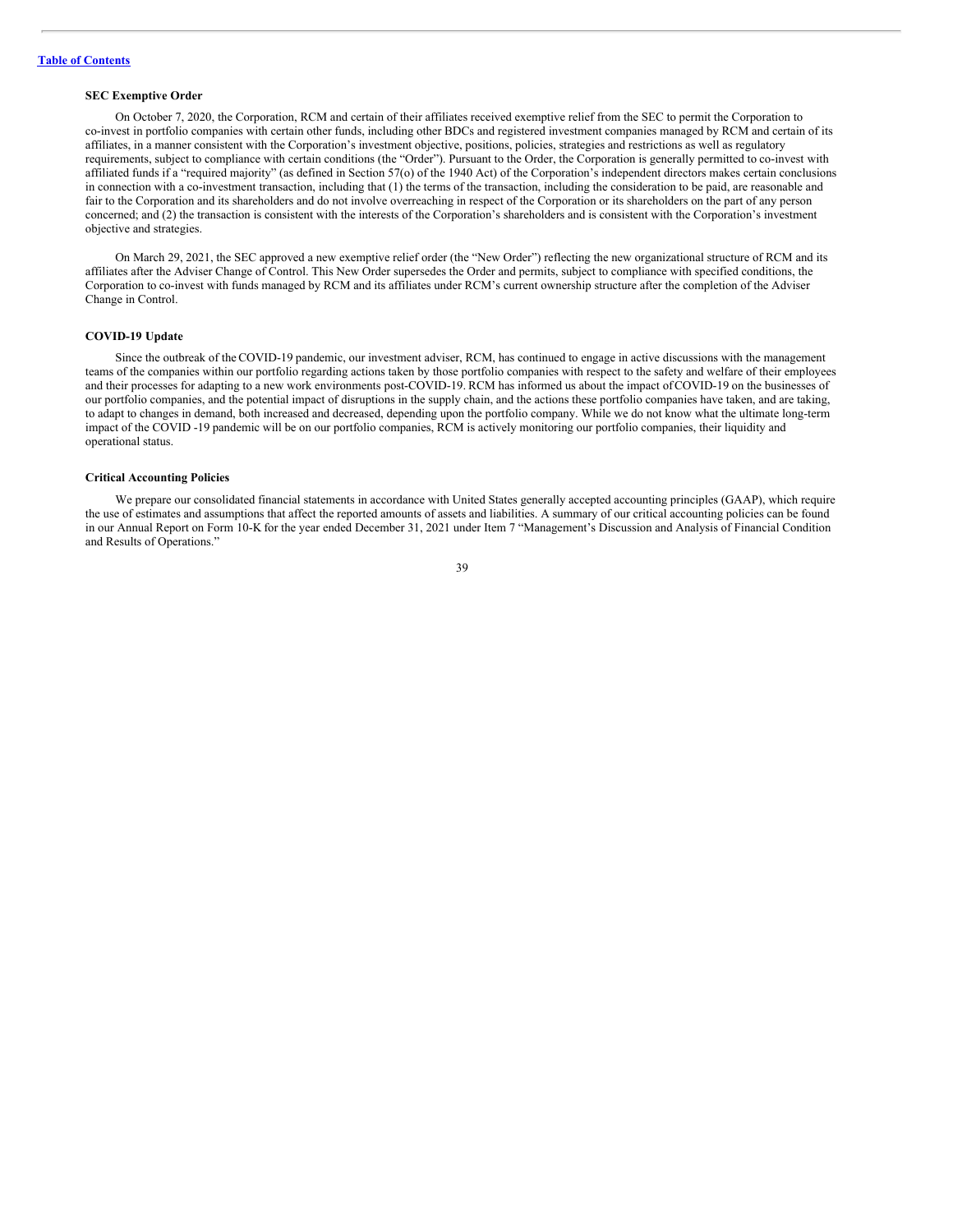#### **Table of [Contents](#page-2-0)**

#### **Financial Condition**

**Overview:**

|                   | March 31, 2022 | <b>December 31, 2021</b> | <b>Decrease</b> | % Decrease |
|-------------------|----------------|--------------------------|-----------------|------------|
| Total assets      | \$63,925,221   | 65.644.854               | (S1,719,633)    | $(2.6\%)$  |
| Total liabilities | 3.977.495      | 4.899.438                | (921.943)       | $18.8\%$   |
| Net assets        | \$59.947.726   | 60.745.416               | 797.<br>(0.690) | $(1.3\%)$  |

Net asset value per share (NAV) was \$23.23 at March 31, 2022 and \$23.54 at December 31, 2021.

Cash approximated 1.0% of net assets at March 31, 2022, as compared to 1.4% of net assets at December 31, 2021.

#### **Composition of Our Investment Portfolio**

Our financial condition is dependent on the success of our portfolio holdings. The following summarizes our investment portfolio at the dates indicated.

|                              | March 31, 2022 | <b>December 31, 2021</b> | <b>Decrease</b> | % Decrease |
|------------------------------|----------------|--------------------------|-----------------|------------|
| Investments, at cost         | \$ 51,044,917  | 52,370,668               | (S1, 325, 751)  | $(2.5\%)$  |
| Unrealized appreciation, net | 11,366,725     | 11,697,794               | (331,069)       | $(2.8\%)$  |
| Investments, at fair value   | \$62,411,642   | 64.068.462               | (S1.656.820)    | $(2.6\%)$  |

Our total investments at fair value, as determined by RCM and approved by our Board of Directors, approximated 104% of net assets at March 31, 2022 versus 106% of net assets at December 31, 2021.

Our investment objective is to generate current income and when possible, capital appreciation, by targeting investment opportunities with favorable risk-adjusted returns. As a result, we are focused on investing in higher yielding debt instruments and related equity investments in privately held, lower middle market companies with a committed and experienced management team in a broad variety of industries. We may invest in publicly traded shares of other business development companies that provide income through dividends and have more liquidity that our private company equity investments.

The change in investments during the three months ended March 31, 2022, at cost, is comprised of the following:

|                                                                    | Cost |                            |
|--------------------------------------------------------------------|------|----------------------------|
|                                                                    |      | <b>Increase (Decrease)</b> |
| <b>New investments:</b>                                            |      |                            |
| DSD Operating, LLC (DSD)                                           | \$   | 318,276                    |
| ITA Acquisition, LLC (ITA)                                         |      | 223,810                    |
| Total of new investments                                           |      | 542,086                    |
| Other changes to investments:                                      |      |                            |
| Filterworks Acquisition USA, LLC (Filterworks) interest conversion |      | 61,165                     |
| Seybert's Billiards Corporation (Seybert's) OID amortization and   |      |                            |
| interest conversion                                                |      | 19,279                     |
| Caitec, Inc. (Caitec) interest conversion                          |      | 17,944                     |
| ITA interest conversion                                            |      | 17,211                     |
| DSD interest conversion                                            |      | 14,839                     |
| Mattison Avenue Holdings, LLC (Mattison) interest conversion       |      | 9,097                      |
| HDI Acquisition LLC (Hilton Displays) interest conversion          |      | 6,506                      |
| SciAps, Inc. (Sciaps) OID amortization                             |      | 3,750                      |
| GoNoodle, Inc. (GoNoodle) interest conversion                      |      | 3,607                      |
| Total of other changes to investments                              |      | 153,398                    |
| Investments repaid, sold, liquidated or converted:                 |      |                            |
| ACV Auctions, Inc. (ACV) sale                                      |      | (10, 360)                  |
| Ares Capital Corporation (Ares) sale                               |      | (76,320)                   |
| GoNoodle debt repayment                                            |      | (90, 175)                  |
| FS KKR Capital Corp. (FS KKR) sale                                 |      | (94,380)                   |
| SocialFlow, Inc. (Social Flow) exit                                |      | (1,750,000)                |
| Total of investments repaid, sold, liquidated or converted         |      | (2,021,235)                |
| Net change in investments, at cost                                 | (S)  | 1,325,751)                 |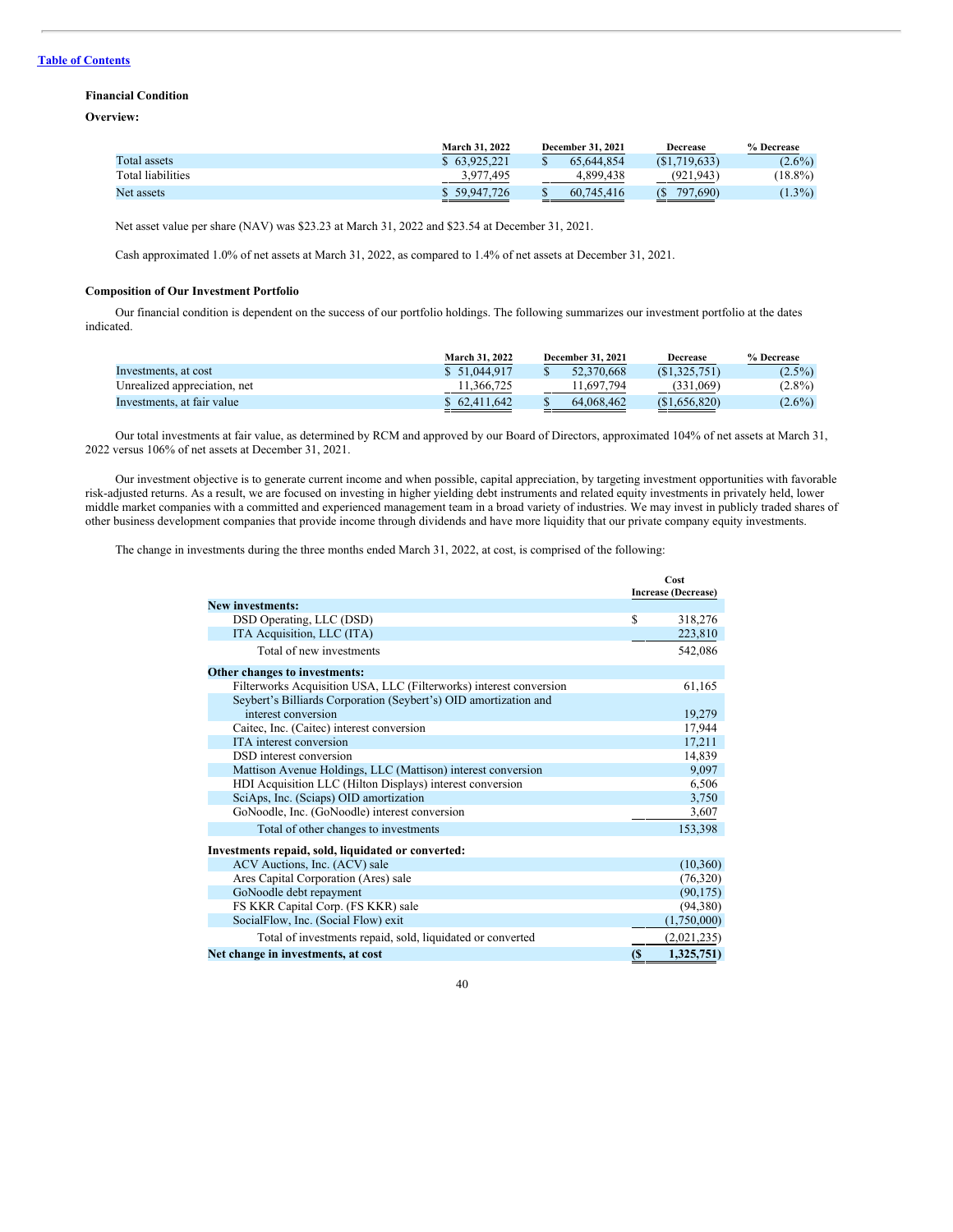#### **Table of [Contents](#page-2-0)**

#### **Results of Operations**

*Comparison of the three months ended March 31, 2022 to the three months ended March 31, 2021*

#### **Investment Income**

|                                      | Three months<br>ended<br>March 31, 2022 | Three months<br>ended<br>March 31, 2021 | Increase<br>(Decrease) | $\frac{0}{0}$<br>Increase<br>(Decrease) |
|--------------------------------------|-----------------------------------------|-----------------------------------------|------------------------|-----------------------------------------|
| Interest from portfolio companies    | 912,139<br>S                            | 710,762                                 | \$201,377              | 28.3%                                   |
| Interest from other investments      |                                         | 12.627                                  | (12,627)               | $(100.0\%)$                             |
| Dividend and other investment income | 172,990                                 | 246,669                                 | (73, 679)              | $(29.9\%)$                              |
| Fee income                           | 39.619                                  | 46,334                                  | (6,715)                | $(14.5\%)$                              |
| Total investment income              | 1,124,748<br>ъ                          | 1,016,392                               | \$108,356<br>_______   | $10.7\%$                                |

The total investment income that was received on a current basis during the three months ended March 31, 2022 and 2021 was received from 24 portfolio companies during each period. The number of interest yielding companies contributing to current investment income has continued to increase over the last 12 to 18 months due to a focus on investments in interest yielding instruments in alignment with our investment objectives and strategy.

Interest from portfolio companies – Interest from portfolio companies was approximately 28% higher during the three months ended March 31, 2022 versus the same period in 2021 due to the fact that we originated more interest yielding investments during the last 12 to 18 months. The new debt instruments were originated from Applied Image, Inc. (Applied Image), BMP Swanson Holdco, LLC (Swanson), Caitec, Inc. (Caitec), DSD Operating, LLC (DSD), ITA Acquisition, LLC (ITA), Nailbiter Inc. (Nailbiter) and Seybert's Billiards Corporation (Seybert's).

Interest from other investments - The decrease in interest from other investments is due to lower cash balances during the three months ended March 31, 2022 versus the same period in 2021.

Dividend and other investment income - Dividend income is comprised of cash distributions from limited liability companies (LLCs) and corporations in which we have invested, including our investment in the shares of publicly traded business development companies (BDC). Our investment agreements with certain LLCs require those LLCs to distribute funds to us for payment of income taxes on our allocable share of the LLC's profits. These portfolio companies may also elect to make additional discretionary distributions. Dividend income will fluctuate based upon the profitability of these LLCs and corporations and the timing of the distributions. The dividend distributions for the respective periods were:

|                                                   | Three months ended<br><b>March 31, 2022</b> | Three months ended<br>March 31, 2021 |
|---------------------------------------------------|---------------------------------------------|--------------------------------------|
| TCG BDC, Inc. (TCG)                               | \$.<br>34,400                               | 31,820                               |
| Carolina Skiff LLC (Carolina Skiff)               | 30,600                                      | 81,801                               |
| FS KKR                                            | 30,240                                      | 32,400                               |
| PennantPark Investment Corporations (PennantPark) | 27,300                                      | 23,400                               |
| Tilson Technology Management Inc. (Tilson)        | 13,125                                      | 13,125                               |
| Ares                                              | 9,450                                       | 10,800                               |
| Golub Capital BDC, Inc. (Golub)                   | 9,375                                       | 9,063                                |
| Owl Rock Capital Corporation (Owl Rock)           | 9,300                                       | 9,300                                |
| Barings BDC, Inc. (Barings)                       | 9,200                                       | 7,600                                |
| Apollo                                            |                                             | 27,360                               |
| Total dividend and other investment income        | 172,990                                     | 246,669                              |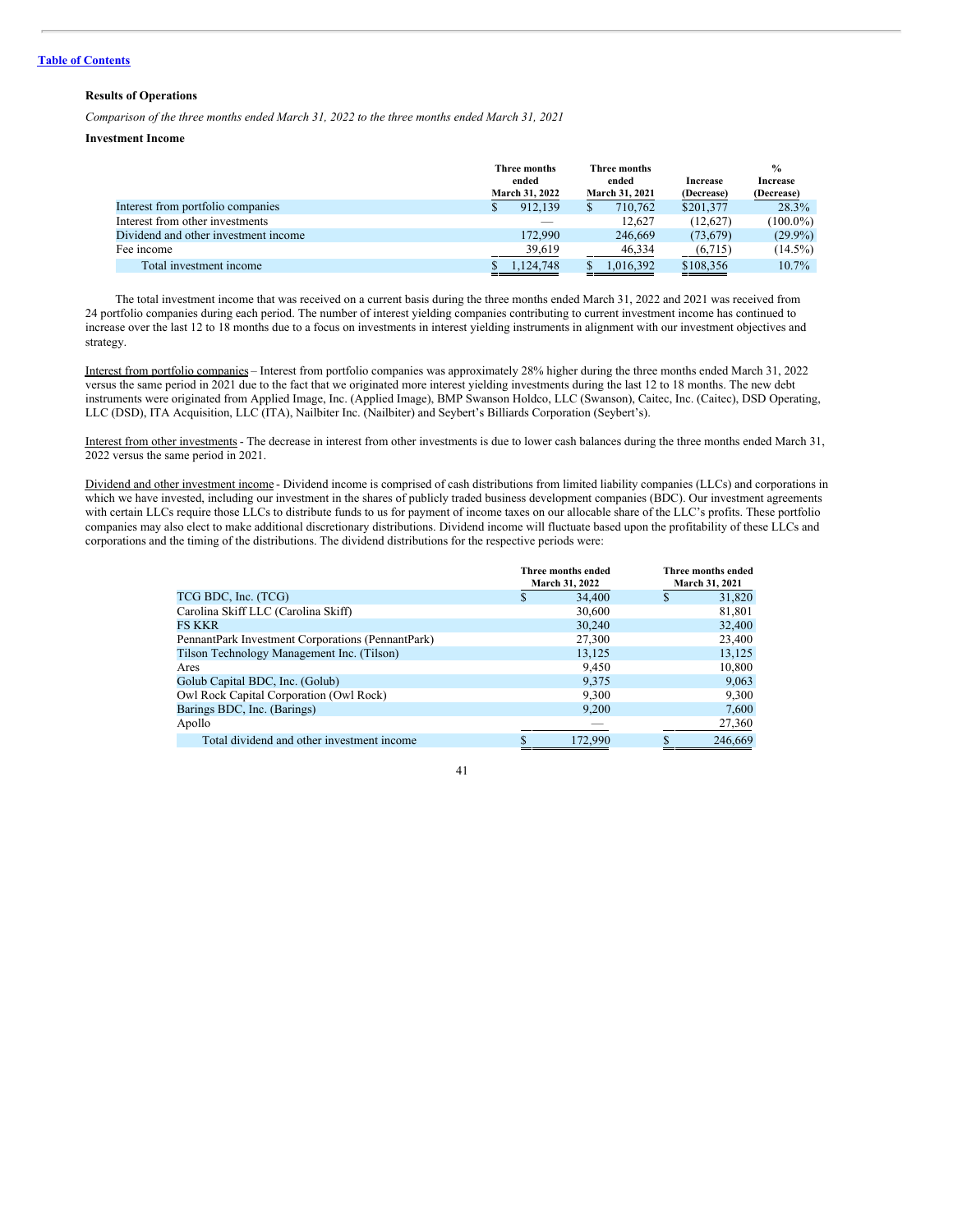Fee income - Fee income generally consists of the revenue associated with the amortization of financing fees charged to the portfolio companies upon successful closing of financings, income from portfolio company board attendance fees and other miscellaneous fees. The financing fees are amortized ratably over the life of the instrument associated with the fees. The unamortized fees are carried on the balance sheet under the line item "Deferred revenue."

The income associated with the amortization of financing fees was \$29,619 and \$16,334 for the three months ended March 31, 2022 and 2021, respectively. During the three months ended March 31, 2022, we recognized a one-time loan monitoring fee of \$10,000 from our investment in Seybert's. During the three months ended March 31, 2021, we recognized a one-time fee of \$30,000 in conjunction with the repayment of the Microcision loan instrument.

#### **Expenses**

|                | Three months   | Three months   |                 |            |
|----------------|----------------|----------------|-----------------|------------|
|                | ended          | ended          |                 |            |
|                | March 31, 2022 | March 31, 2021 | <b>Decrease</b> | % Decrease |
| Total expenses | 345,378        | 3.165.663      | (S2, 820, 285)  | $(89.1\%)$ |

The decrease in total expenses during the three months ended March 31, 2022 versus the same period in 2021 was primarily due to a \$2,839,760 decrease in the capital gains incentive fees and a \$104,190 decrease in interest expense. The decrease in capital gains incentive fees is due to an adjustment of the capital gains incentive fees payable accrual during the three months ended March 31, 2022. The Investment Management Agreement with RCM does not consider unrealized gains in calculating the amount of the capital gains incentive fee payable under that agreement. However, as required by GAAP, we must accrue capital gains incentive fees including unrealized gains. Our capital gains incentive fee accrual reflects the capital gains incentive fees that would be payable to RCM if our entire investment portfolio was liquidated at its fair value as of the balance sheet date even though RCM is not entitled to be paid a capital gains incentive fee with respect to unrealized gains unless and until such gains are actually realized.

During the fourth quarter of 2021, we repaid, in full, our \$11,000,000 of outstanding SBA debentures, using cash on hand. Therefore, we did not incur any interest expense during the three months ended March 31, 2022, while we incurred \$104,190 during the same period in 2021.

The base management fee, payable to RCM, increased 37%, or \$64,666, during the three months ended March 31, 2022 versus the same period in 2021 because, as we deploy more cash into investments, the base management fee payable to RCM increases accordingly.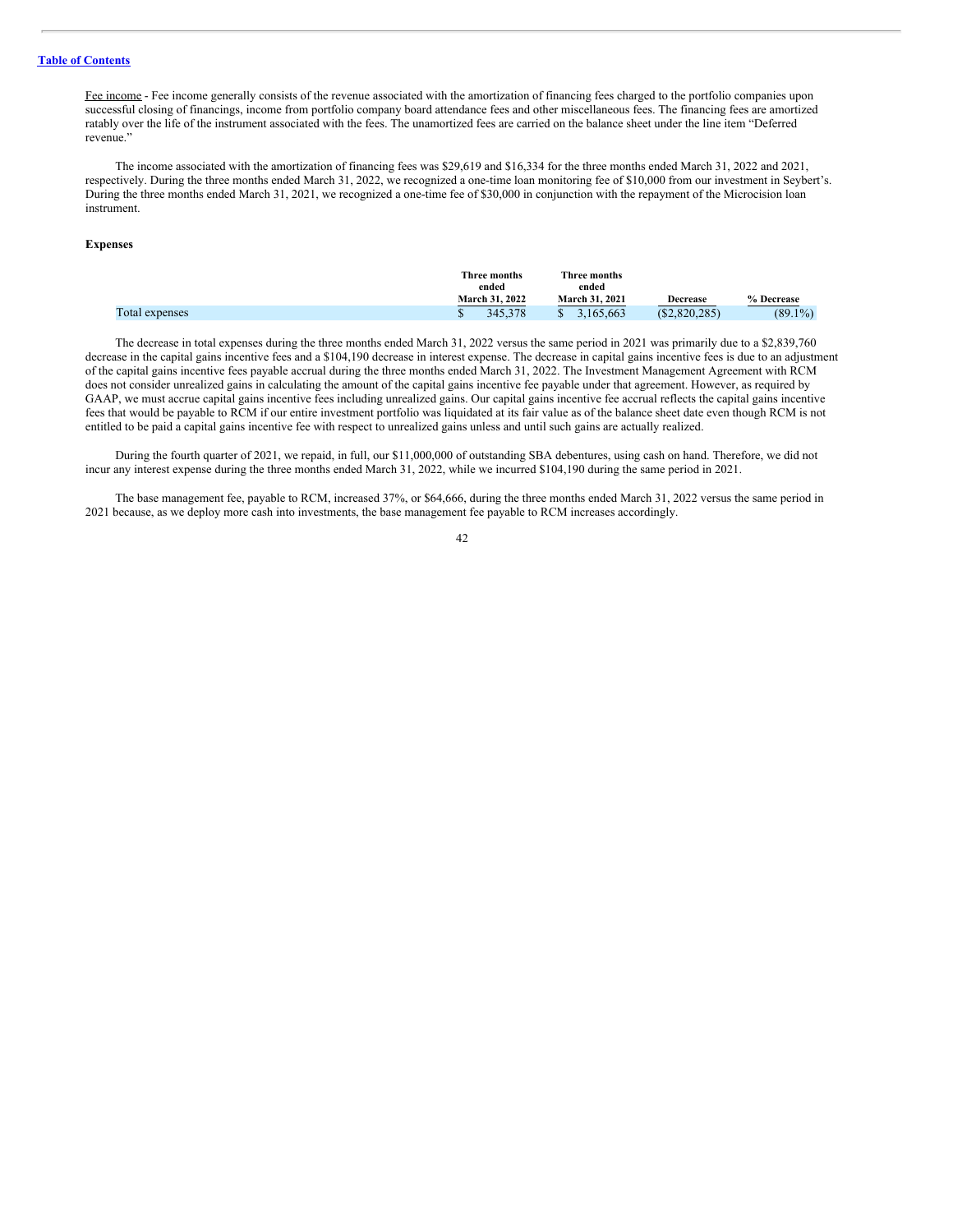#### **Net Investment Income (Loss)**

The net investment income (loss) for the three months ended March 31, 2022 and 2021 was \$772,003 and (\$2,167,028), respectively.

#### **Realized (Loss) Gain on Investments**

|                                                   | Three months ended<br><b>March 31, 2022</b> | Three months ended<br><b>March 31, 2021</b> | Change       |
|---------------------------------------------------|---------------------------------------------|---------------------------------------------|--------------|
| Realized (loss) gain on investments before income |                                             |                                             |              |
| taxes                                             | 851.471)                                    | 310.755                                     | (S1.162.226) |

During the three months ended March 31, 2022, we sold our investment in Social Flow and recognized a realized loss of (\$1,482,498). In addition, during the three months ended March 31, 2022, we recognized a net realized gain of \$500,495 on the sale of 37,000 shares of Class A common stock of ACV Auctions, Inc. (ACV). ACV trades on the NASDAQ Global Select Market under the symbol "ACVA". As of March 31, 2022, we owned 405,934 shares of Class A common stock of ACV.

In addition, during the three months ended March 31, 2022, we recognized a \$50,238 realized gain on the sale of 6,000 shares of Ares, and a \$41,413 realized gain on the sale of 6,000 shares of FS KKR. We recognized a realized gain on the receipt of \$38,881 from ClearView Social, Inc. (Clearview Social), an investment we exited during 2021.

During the three months ended March 31, 2021, we sold our shares in Apollo Investment Corporation and recognized a gain of approximately \$175,000. In addition, we sold our investment in Clearview Social and realized an approximately \$135,000 gain.

#### **Change in Unrealized Appreciation (Depreciation) of Investments**

|                                                     | Three months ended<br><b>March 31, 2022</b> | Three months ended<br><b>March 31, 2021</b> | Change        |
|-----------------------------------------------------|---------------------------------------------|---------------------------------------------|---------------|
| Change in unrealized appreciation (depreciation) of |                                             |                                             |               |
| investments before income taxes                     | 331,069)                                    | 9.887.032                                   | (S10.218.101) |

The change in net unrealized appreciation, before income taxes, for the three months ended March 31, 2022, was comprised of the following:

|                                                                   |     | Three months ended<br>March 31, 2022 |
|-------------------------------------------------------------------|-----|--------------------------------------|
| SocialFlow, Inc. (Social Flow)                                    |     | 1,628,000                            |
| PennantPark Investment Corporation (Pennantpark)                  |     | 170,300                              |
| TCG BDC, Inc. (TCG)                                               |     | 68,514                               |
| FS KKR Capital Corp. (FS KKR)                                     |     | 62,740                               |
| Owl Rock Capital Corporation (Owl Rock)                           |     | 18,400                               |
| Golub Capital BDC, Inc. (Golub)                                   |     | (6, 146)                             |
| Barings BDC, Inc. (Barings)                                       |     | (23, 333)                            |
| Ares Capital Corporation (Ares)                                   |     | (51,030)                             |
| ACV Auctions, Inc. (ACV)                                          |     | (2,198,514)                          |
| Total change in net unrealized appreciation of investments before |     |                                      |
| income taxes                                                      | (\$ | 331.069                              |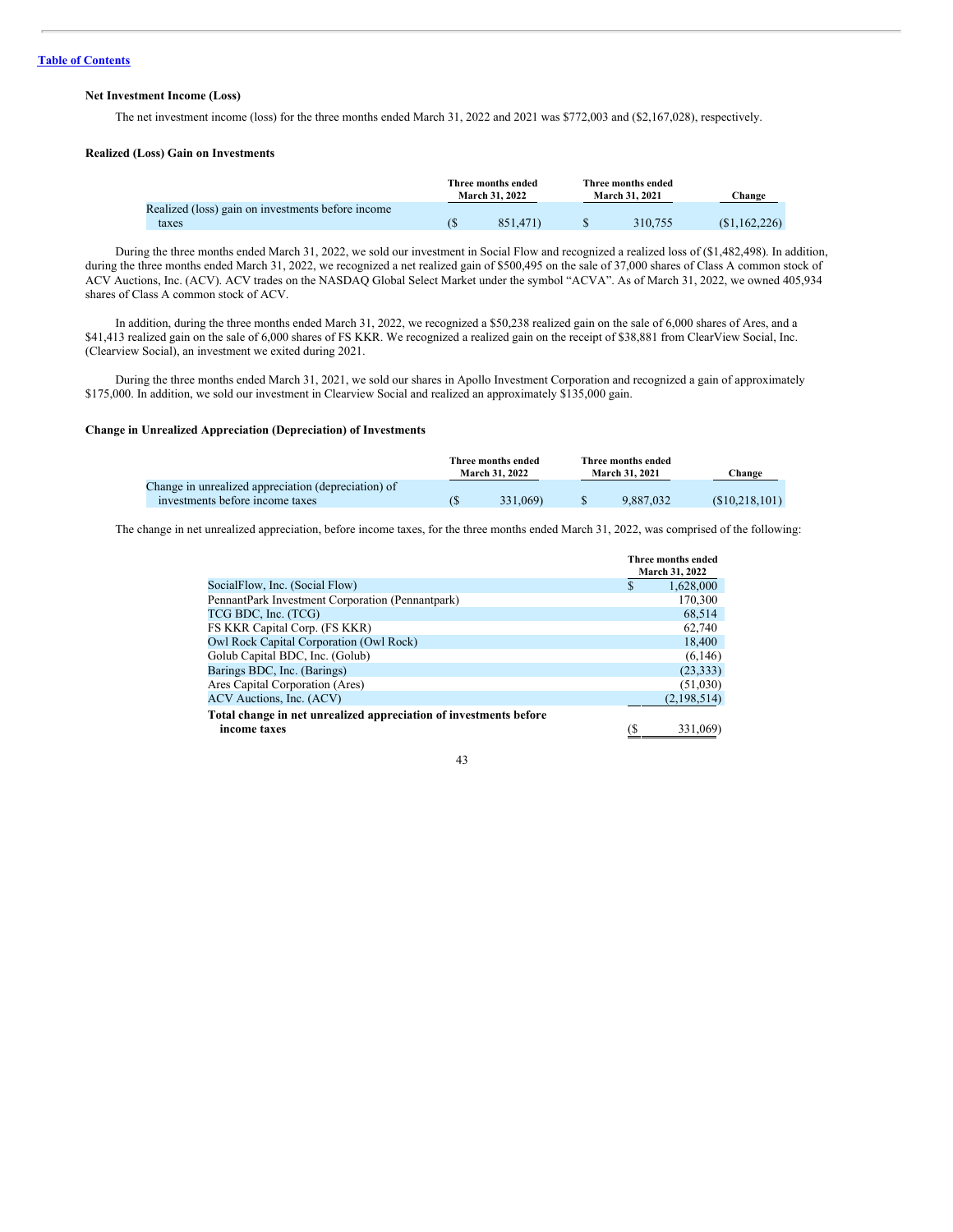ACV, Ares, Barings, FS KKR, Golub, Owl Rock, Pennantpark and TCG are all publicly traded stocks, and as such, are marked to market at the end of each quarter, using the three-day average closing price.

We sold our investment in Social Flow during the three months ended March 31, 2022.

The change in net unrealized appreciation, before income taxes, for the three months ended March 31, 2021, was comprised of the following:

|                                                                   |  | Three months ended<br><b>March 31, 2021</b> |  |  |
|-------------------------------------------------------------------|--|---------------------------------------------|--|--|
| ACV Auctions, Inc. (ACV)                                          |  | 9,287,855                                   |  |  |
| TCG BDC, Inc. (TCG)                                               |  | 209,240                                     |  |  |
| FS KKR Capital Corp. (FS KKR)                                     |  | 142,005                                     |  |  |
| PennantPark Investment Corporation (Pennantpark)                  |  | 103,451                                     |  |  |
| Ares Capital Corporation (Ares)                                   |  | 54,900                                      |  |  |
| Owl Rock Capital Corporation (Owl Rock)                           |  | 38,100                                      |  |  |
| Barings BDC, Inc. (Barings)                                       |  | 32,534                                      |  |  |
| Golub Capital BDC, Inc. (Golub)                                   |  | 26,563                                      |  |  |
| Apollo Investment Corporation (Apollo)                            |  | (7,616)                                     |  |  |
| Total change in net unrealized appreciation of investments before |  |                                             |  |  |
| income taxes                                                      |  | 9,887,032                                   |  |  |

Ares, Barings, FS KKR, Golub, Owl Rock, Pennantpark and TCG are all publicly traded stocks, and as such, are marked to market at the end of each quarter. We sold our Apollo shares during the three months ended March 31, 2021.

ACV completed an Initial Public Offering (IPO) at \$25.00 per share on March 23, 2021, trading on the NASDAQ Global Select market under the symbol "ACVA". We owned 590,580 shares of common stock of ACV prior to the IPO. ACV, as a publicly traded stock, was marked to market at the end of the first quarter of 2021. The stock was valued at a three-day average bid price and was discounted due to trading restrictions on the stock, which subsequently expired on September 20, 2021. The Corporation valued its 590,580 shares of ACV at \$26.79 as of March 31, 2021.

All of these valuation adjustments resulted from a review by RCM management using the guidance set forth by ASC 820 and our established valuation policy.

#### **Net (Decrease) Increase in Net Assets from Operations**

The net (decrease) increase in net assets from operations on our consolidated statements of operations for the three months ended March 31, 2022 and 2021 was (\$410,537) and \$8,030,759, respectively.

#### **Liquidity and Capital Resources**

Liquidity is a measure of our ability to meet anticipated cash requirements, fund new andfollow-on portfolio investments, pay distributions to our shareholders and respond to other general business demands. As of March 31, 2022, our total liquidity consisted of approximately \$597,000 in cash. In addition, we hold publicly traded equity securities of several BDCs and ACV Auctions, which are available for future liquidity requirements.

For the three months ended March 31, 2022, we experienced a net decrease in cash of approximately \$237,000, which is a net effect of approximately \$150,000 of cash provided in our operating activities and approximately \$387,000 used in our financing activities.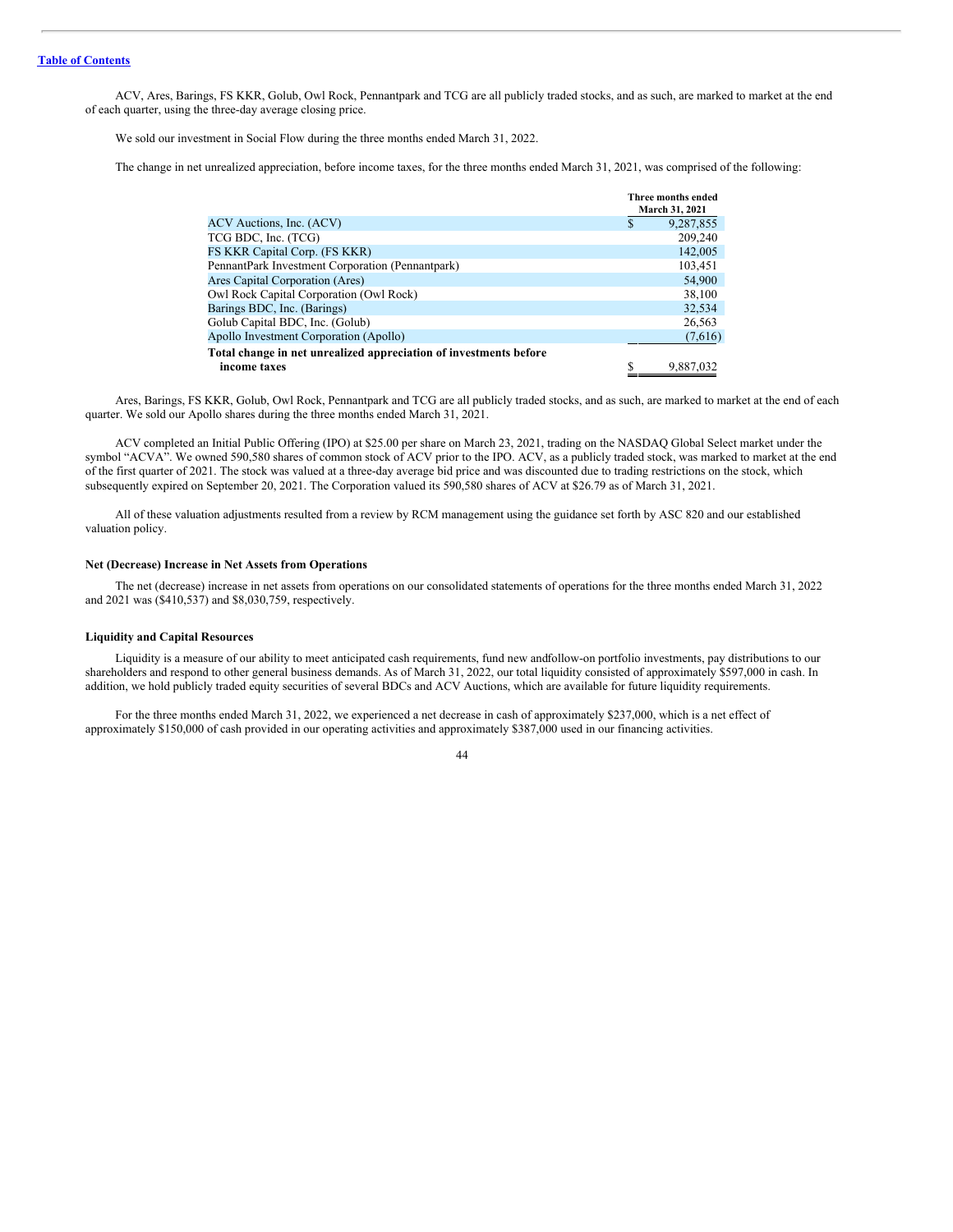We anticipate that we will continue to fund our investment activities through cash and cash flows generated through our ongoing operating activities and the sale of our publicly traded liquid investments. We anticipate that we will continue to exit investments. However, the timing of liquidation events with respect to our privately held investments is difficult to project.

Our ongoing liquidity is tied to the performance of our portfolio companies and, as such, it may be affected going forward based on the impact of the COVID-19 pandemic and its lasting impact on the capital markets, our portfolio companies, and the U.S. economy in general.

#### <span id="page-47-0"></span>**Item 3. Quantitative and Qualitative Disclosures about Market Risk**

Our investment activities contain elements of risk. Our investment portfolio primarily consists of equity and debt securities in private companies and is subject to valuation risk. Because there is typically no public market for the equity and debt securities in which we invest, the valuation of the equity interests in the portfolio is stated at "fair value" as determined in good faith by RCM and approved by our Board of Directors. This is in accordance with our investment valuation policy (see the discussion of valuation policy contained in "Note 3. Investments" in the consolidated financial statements contained in Item 1 of this report, which is hereby incorporated herein by reference.) In the absence of readily ascertainable market values, the estimated value of investments in our portfolio may differ significantly from the values that would be placed on such investments in our portfolio if a ready market for the investments existed. Any changes in valuation are recorded on the consolidated statement of operations as "Net change in unrealized depreciation on investments."

At times, our portfolio may include, and does currently include, marketable securities traded in theover-the-counter market or on other stock markets. In addition, there may be a portion of the portfolio for which no regular trading market exists. In order to realize the full value of a security, the market must trade in an orderly fashion, or a willing purchaser must be available when a sale is to be made. Should an economic or other event occur that would not allow markets to trade in an orderly fashion, we may not be able to realize the fair value of our marketable investments or other investments in a timely manner.

At March 31, 2022, we did not have any off-balance sheet arrangements or hedging or similar derivative financial instrument investments.

#### <span id="page-47-1"></span>**Item 4. Controls and Procedures**

*Disclosure Controls and Procedures.*The Corporation maintains disclosure controls and procedures that are designed to ensure that information required to be disclosed in reports that it files or submits under the Securities Exchange Act of 1934 is recorded, processed, summarized, and reported within the time periods specified in the SEC's rules and forms, and that this information is accumulated and communicated to management, including the Chief Executive Officer and the Chief Financial Officer, as appropriate, to allow timely decisions regarding required disclosure. The Chief Executive Officer and the Chief Financial Officer carried out an evaluation of the effectiveness of the design and operation of the Corporation's disclosure controls and procedures as of March 31, 2022. Based on the evaluation of these disclosure controls and procedures, the Chief Executive Officer and Chief Financial Officer concluded that the Corporation's controls and procedures were effective as of March 31, 2022.

*Changes in Internal Control over Financial Reporting.*There have been no changes in our internal control over financial reporting during the Corporation's most recent fiscal quarter that have materially affected, or are reasonably likely to materially affect, the Corporation's internal control over financial reporting.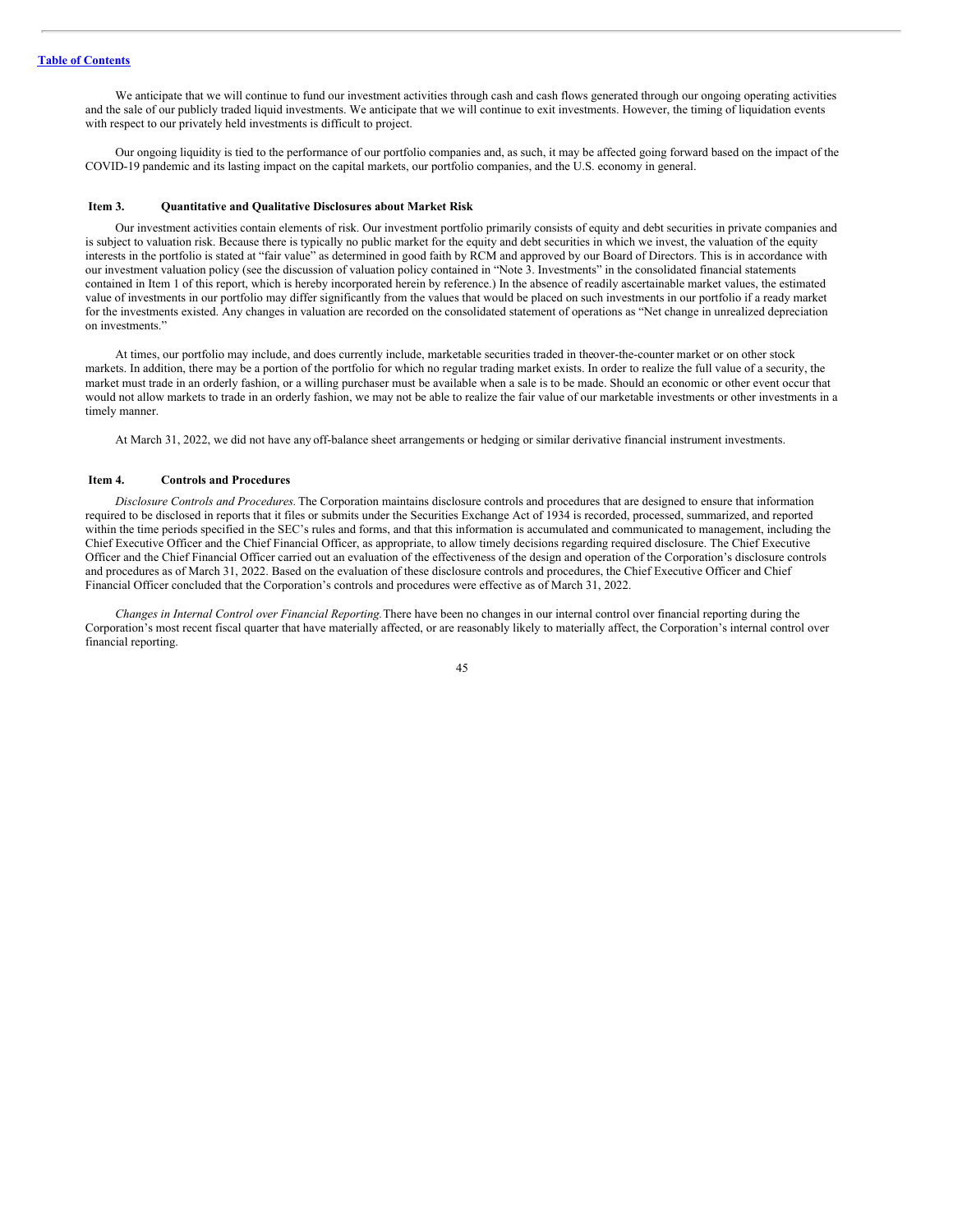## **PART II. OTHER INFORMATION**

## <span id="page-48-0"></span>**Item 1. Legal Proceedings**

None.

## <span id="page-48-1"></span>**Item 1A. Risk Factors**

See the information provided under the heading "Risk Factors" in our annual report on Form10-K for the year ended December 31, 2021.

## <span id="page-48-2"></span>**Item 2. Unregistered Sales of Equity Securities and Use of Proceeds**

#### **Issuer Purchases of Equity Securities**

|                                        |                      |                    | Total number of shares |   | Maximum dollar amount     |
|----------------------------------------|----------------------|--------------------|------------------------|---|---------------------------|
|                                        |                      |                    | purchased as part of   |   | of shares that may yet be |
|                                        | Total number of      | Average price paid | publicly               |   | purchased under the share |
| Period                                 | shares purchased (1) | per share $(2)$    | announced plan (3)     |   | repurchase program (3)    |
| $\frac{1}{1/2022} - \frac{1}{31/2022}$ |                      |                    |                        |   | 1,479,230                 |
| $2/1/2022 - 2/28/2022$                 |                      |                    |                        |   | 1,479,230                 |
| $3/1/2022 - 3/31/2022$                 |                      |                    |                        | S | 1,479,230                 |
| Total                                  |                      |                    |                        |   |                           |

(1) There were 1,148 shares repurchased, in open market transactions, during the third quarter of 2021.

(2) The average price paid per share is calculated on a settlement basis and includes commission.

(3) On April 21, 2022, the Board of Directors approved a new share repurchase plan, which authorizes the Corporation to repurchase shares of the Corporation's outstanding common stock with an aggregate cost of up to \$1,500,000 at prices per share of common stock of no greater than the then current net asset value. This share repurchase authorization lasts for a period of 12 months from the authorization date, until April 21, 2023.

## <span id="page-48-3"></span>**Item 3. Defaults upon Senior Securities**

None.

#### <span id="page-48-4"></span>**Item 4. Mine Safety Disclosures**

Not Applicable.

#### <span id="page-48-5"></span>**Item 5. Other Information**

None.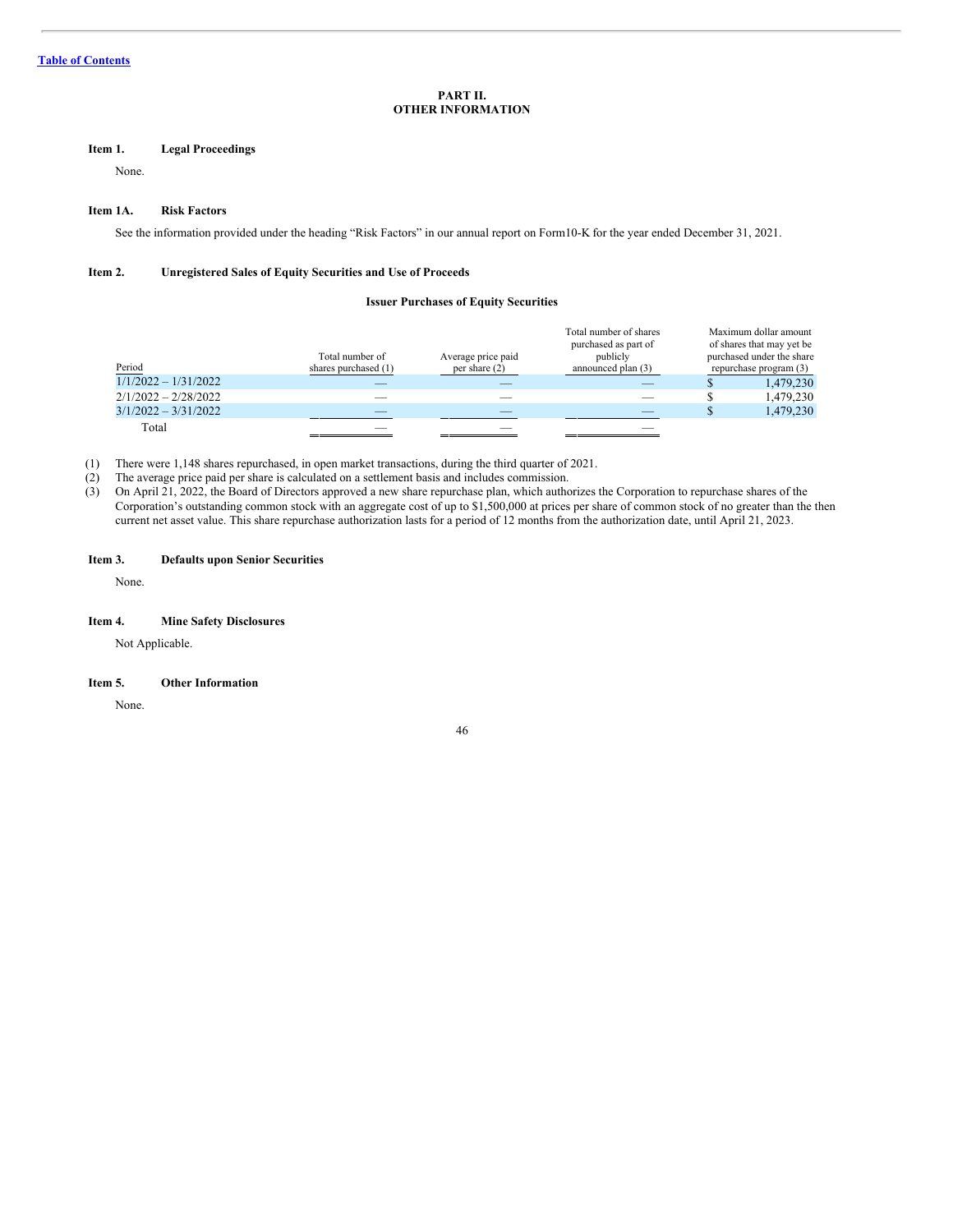## **Table of [Contents](#page-2-0)**

<span id="page-49-0"></span>

| Item 6.  |            | <b>Exhibits</b>                                                                                                                                                                                                                    |
|----------|------------|------------------------------------------------------------------------------------------------------------------------------------------------------------------------------------------------------------------------------------|
| (a)      |            | <b>Exhibits</b>                                                                                                                                                                                                                    |
|          |            | The following exhibits are filed with this report or are incorporated herein by reference to a prior filing, in accordance with Rule 2b-32 under<br>the Securities Exchange Act of 1934.                                           |
| (3.1)(i) |            | Certificate of Incorporation of the Corporation, incorporated by reference to Exhibit (a)(1) of Form N-2 filed with the SEC on<br>April 22, 1997. (File No. 333-25617).                                                            |
|          | (3.1)(ii)  | Certificate of Amendment to the Certificate of Incorporation, as amended, incorporated by reference to Exhibit 3.1 to the<br>Corporation's Current Report on Form 8-K filed with the SEC on November 12, 2019.                     |
|          | (3.1)(iii) | Certificate of Amendment to the Certificate of Incorporation, as amended, incorporated by reference to Exhibit 3.1 to the<br>Corporation's Current Report on Form 8-K filed with the SEC on May 21, 2020.                          |
|          | (3.1)(iv)  | By-laws of the Corporation, incorporated by reference to Exhibit 3(ii) to the Corporation's Quarterly Report on Form 10-Q for the<br>period ended September 30, 2016 filed with the SEC on November 2, 2016. (File No. 814-00235). |
| (4.1)    |            | Specimen certificate of common stock certificate, incorporated by reference to Exhibit (b) of Form N-2 filed with the SEC on<br>April 22, 1997. (File No. 333-25617).                                                              |
| (31.1)   |            | Certification of Principal Executive Officer Pursuant to Rules 13a-14(a)/15d-14(a) under the Securities Exchange Act of 1934, as<br>amended – filed herewith.                                                                      |
| (31.2)   |            | Certification of Principal Financial Officer Pursuant to Rules 13a-14(a)/15d-14(a) under the Securities Exchange Act of 1934, as<br>amended – filed herewith.                                                                      |

(32.1) Certification Pursuant to Section 906 of the [Sarbanes-Oxley](#page-53-0) Act of 2002 – Rand Capital Corporation – filed herewith.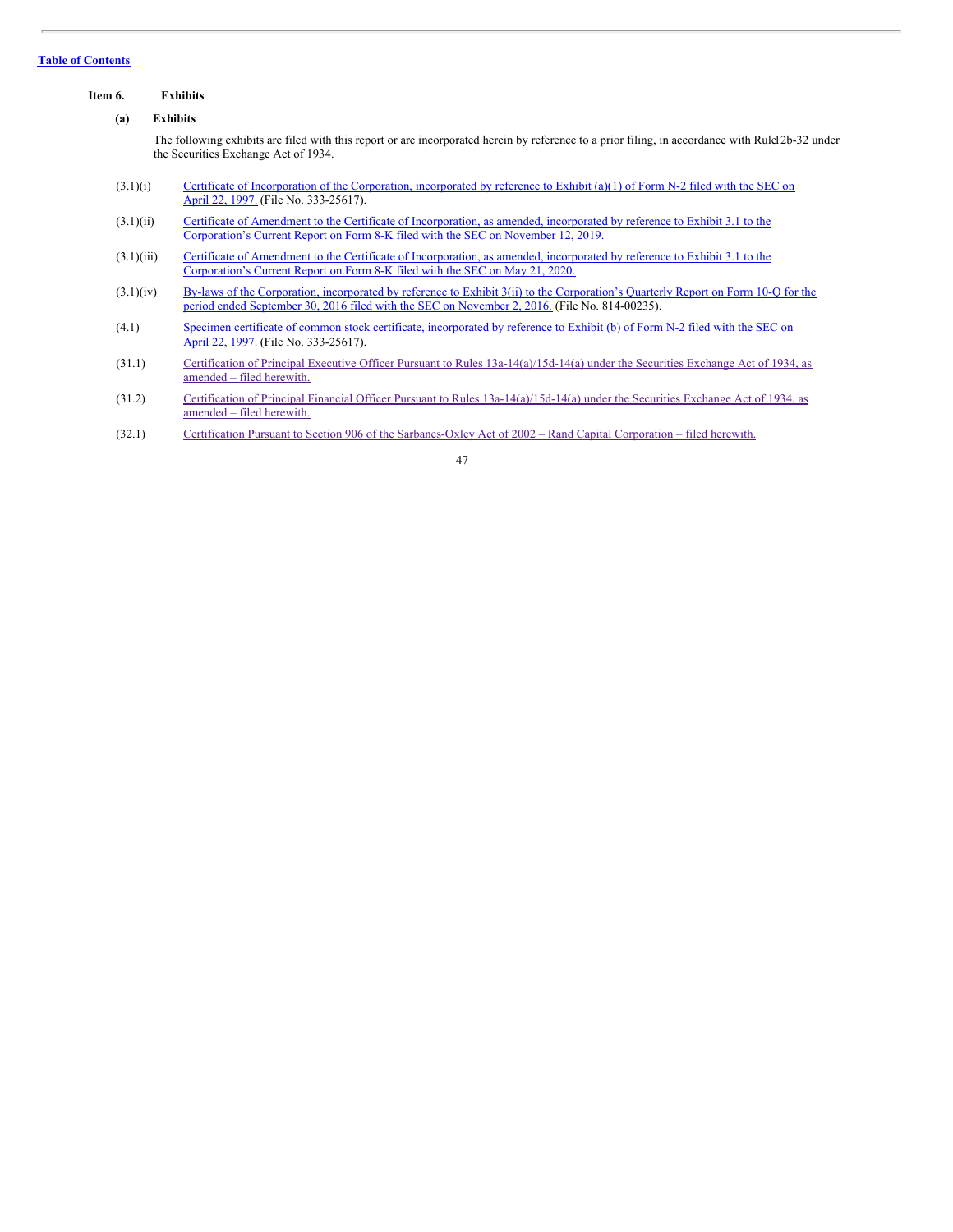## **Signatures**

Pursuant to the requirements of the Securities Exchange Act of 1934, the registrant has duly caused this report to be signed on its behalf by the undersigned thereunto duly authorized.

## RAND CAPITAL CORPORATION

Dated: May 9, 2022 /s/ Daniel P. Penberthy Daniel P. Penberthy, Chief Executive Officer and President (Chief Executive Officer)

Dated: May 9, 2022 /s/ Margaret W. Brechtel

Margaret W. Brechtel, Executive Vice President, Chief Financial Officer and Treasurer (Chief Financial Officer)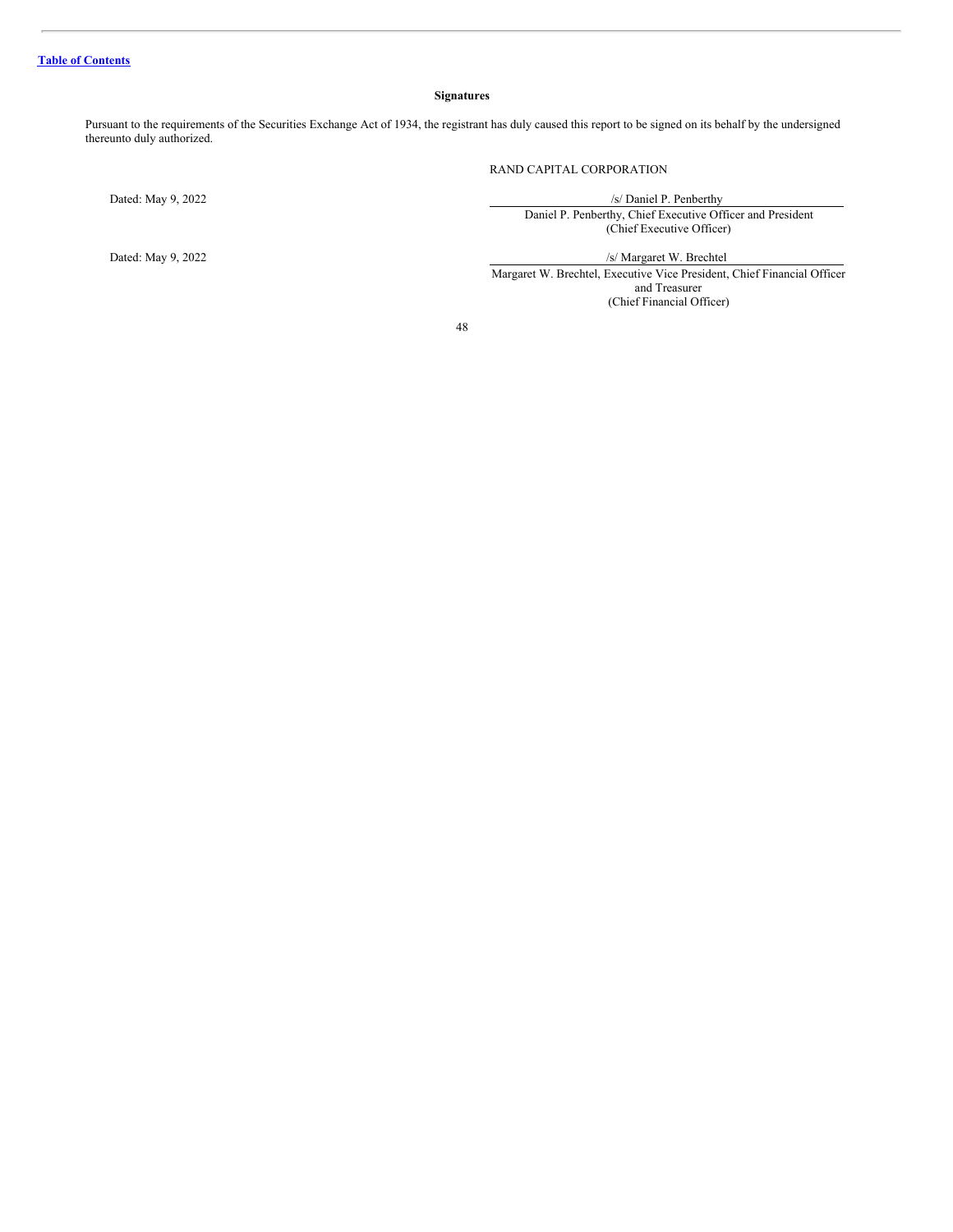## **EXHIBIT 31.1**

#### **CERTIFICATION**

#### **Pursuant to Rules 13a-14(a)/15d-14(a) under the Securities Exchange Act of 1934, as amended**

<span id="page-51-0"></span>I, Daniel P. Penberthy, certify that:

1. I have reviewed this quarterly report on Form10-Q of Rand Capital Corporation;

2. Based on my knowledge, this quarterly report does not contain any untrue statement of a material fact or omit to state a material fact necessary to make the statements made, in light of the circumstances under which such statements were made, not misleading with respect to the period covered by this quarterly report;

3. Based on my knowledge, the financial statements, and other financial information included in this quarterly report, fairly present in all material respects the financial condition, results of operations and cash flows of the registrant as of, and for, the periods presented in this quarterly report;

4. The registrant's other certifying officer and I are responsible for establishing and maintaining disclosure controls and procedures (as defined in Exchange Act Rules 13a-15(e) and 15d-15(e)) and internal control over financial reporting (as defined in Exchange Act Rules13a-15(f) and 15d-15(f)) for the registrant and have:

a) Designed such disclosure controls and procedures, or caused such disclosure controls and procedures to be designed under our supervision, to ensure that material information relating to the registrant, including its consolidated subsidiaries, is made known to us by others within those entities, particularly during the period in which this quarterly report is being prepared;

b) Designed such internal control over financial reporting, or caused such internal control over financial reporting to be designed under our supervision, to provide reasonable assurance regarding the reliability of financial reporting and the preparation of financial statements for external purposes in accordance with generally accepted accounting principles;

c) Evaluated the effectiveness of the registrant's disclosure controls and procedures and presented in this quarterly report our conclusions about the effectiveness of the disclosure controls and procedures, as of the end of the period covered by this quarterly report based on such evaluation; and

d) Disclosed in this quarterly report any change in the registrant's internal control over financial reporting that occurred during the registrant's most recent fiscal quarter (the registrant's fourth fiscal quarter in the case of an annual report) that has materially affected, or is reasonably likely to materially affect, the registrant's internal control over financial reporting;

5. The registrant's other certifying officer and I have disclosed, based on our most recent evaluation of internal control over financial reporting, to the registrant's auditors and the audit committee of the registrant's board of directors (or persons performing the equivalent functions):

a) All significant deficiencies and material weaknesses in the design or operation of internal control over financial reporting which are reasonably likely to adversely affect the registrant's ability to record, process, summarize and report financial information; and

b) Any fraud, whether or not material, that involves management or other employees who have a significant role in the registrant's internal control over financial reporting.

Dated: May 9, 2022

/s/ Daniel P. Penberthy

Daniel P. Penberthy, Chief Executive Officer and President (Chief Executive Officer)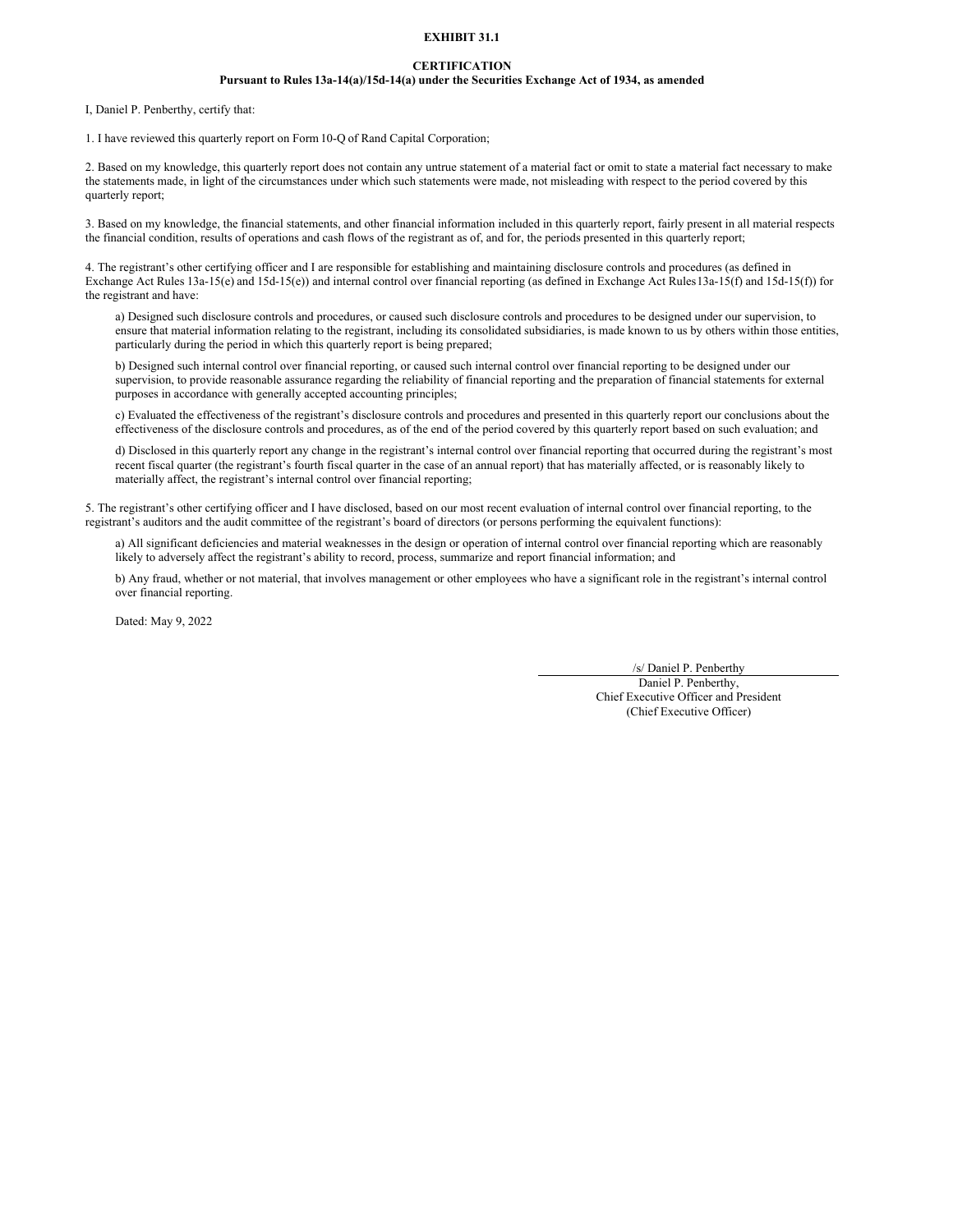## **EXHIBIT 31.2**

#### **CERTIFICATION**

#### **Pursuant to Rules 13a-14(a)/15d-14(a) under the Securities Exchange Act of 1934, as amended**

<span id="page-52-0"></span>I, Margaret W. Brechtel, certify that:

1. I have reviewed this quarterly report on Form10-Q of Rand Capital Corporation;

2. Based on my knowledge, this quarterly report does not contain any untrue statement of a material fact or omit to state a material fact necessary to make the statements made, in light of the circumstances under which such statements were made, not misleading with respect to the period covered by this quarterly report;

3. Based on my knowledge, the financial statements, and other financial information included in this quarterly report, fairly present in all material respects the financial condition, results of operations and cash flows of the registrant as of, and for, the periods presented in this quarterly report;

4. The registrant's other certifying officer and I are responsible for establishing and maintaining disclosure controls and procedures (as defined in Exchange Act Rules 13a-15(e) and 15d-15(e)) and internal control over financial reporting (as defined in Exchange Act Rules13a-15(f) and 15d-15(f)) for the registrant and have:

a) Designed such disclosure controls and procedures, or caused such disclosure controls and procedures to be designed under our supervision, to ensure that material information relating to the registrant, including its consolidated subsidiaries, is made known to us by others within those entities, particularly during the period in which this quarterly report is being prepared;

b) Designed such internal control over financial reporting, or caused such internal control over financial reporting to be designed under our supervision, to provide reasonable assurance regarding the reliability of financial reporting and the preparation of financial statements for external purposes in accordance with generally accepted accounting principles;

c) Evaluated the effectiveness of the registrant's disclosure controls and procedures and presented in this quarterly report our conclusions about the effectiveness of the disclosure controls and procedures, as of the end of the period covered by this quarterly report based on such evaluation; and

d) Disclosed in this quarterly report any change in the registrant's internal control over financial reporting that occurred during the registrant's most recent fiscal quarter (the registrant's fourth fiscal quarter in the case of an annual report) that has materially affected, or is reasonably likely to materially affect, the registrant's internal control over financial reporting;

5. The registrant's other certifying officer and I have disclosed, based on our most recent evaluation of internal control over financial reporting, to the registrant's auditors and the audit committee of the registrant's board of directors (or persons performing the equivalent functions):

a) All significant deficiencies and material weaknesses in the design or operation of internal control over financial reporting which are reasonably likely to adversely affect the registrant's ability to record, process, summarize and report financial information; and

b) Any fraud, whether or not material, that involves management or other employees who have a significant role in the registrant's internal control over financial reporting.

Dated: May 9, 2022

/s/ Margaret W. Brechtel

Margaret W. Brechtel, Executive Vice President, Chief Financial Officer and Treasurer (Chief Financial Officer)